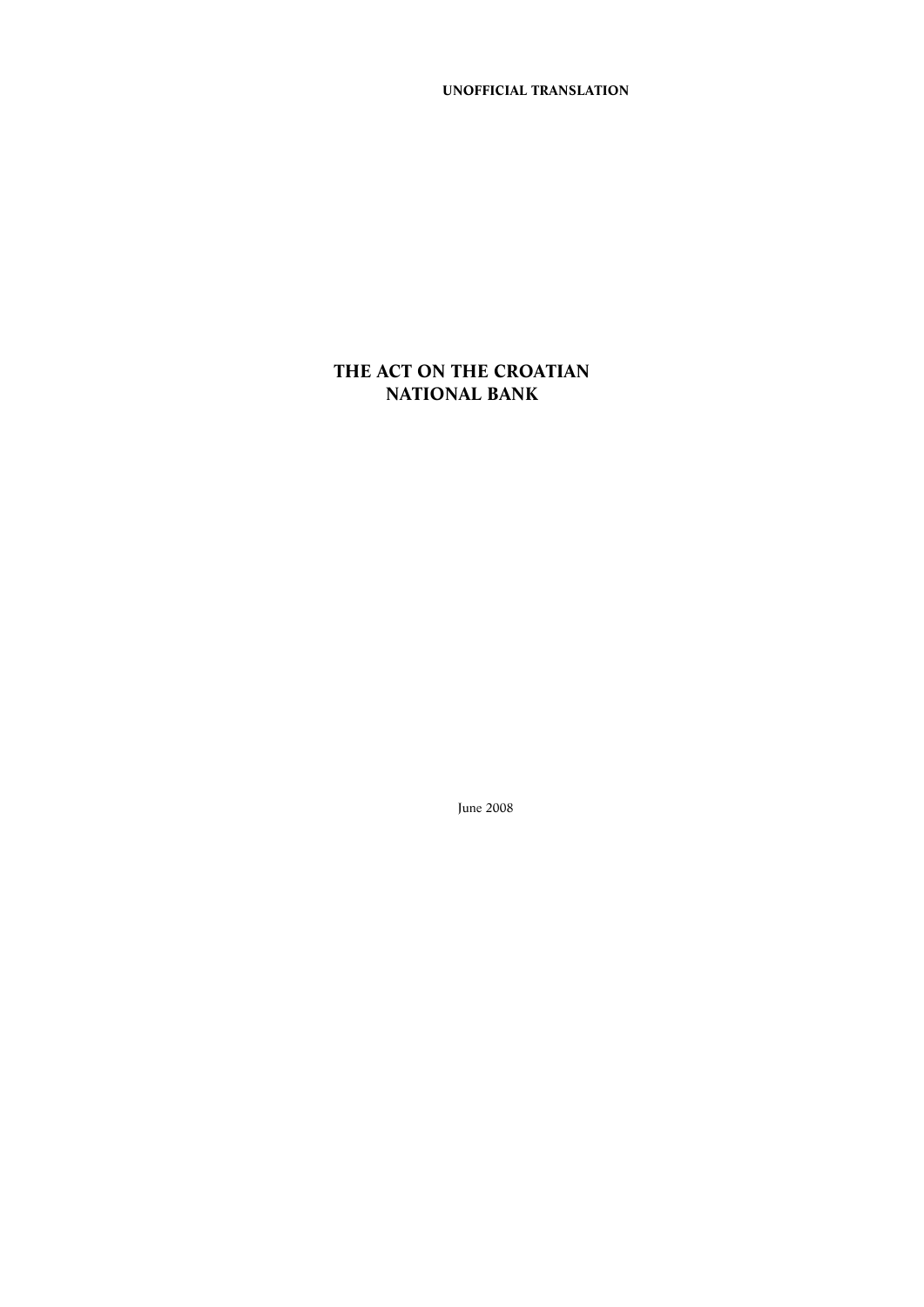#### **I GENERAL PROVISIONS**

#### **Subject matter of the Act**

Article 1

(1) This Act governs:

 the status, objective, tasks and organisation of the Croatian National Bank and other matters relevant for the functioning and operation of the Croatian National Bank;

 the relationship of the Croatian National Bank with the Republic of Croatia, credit institutions, international institutions and organisations, as well as the bodies and institutions of the European Union;

 the tasks and competences of the Croatian National Bank as from the date of accession of the Republic of Croatia to the European Union; and

 the tasks and competences of the Croatian National Bank after the introduction of the euro as the official currency of the Republic of Croatia.

(2) The liabilities of the Croatian National Bank shall be guaranteed by the Republic of Croatia.

#### **Status of the Croatian National Bank**

Article 2

(1) The Croatian National Bank shall be the central bank of the Republic of Croatia.

(2) The Croatian National Bank shall be autonomous and independent in achieving its objective and carrying out its tasks.

(3) The Croatian National Bank shall have legal personality.

(4) The Croatian National Bank shall have its seat in Zagreb.

(5) The Croatian National Bank shall not be entered in the register of companies.

(6) The Croatian National Bank shall have its Statute.

(7) The Croatian National Bank shall have a seal consisting of the image of the coat of arms of the Republic of Croatia and the name of the Croatian National Bank.

(8) The Croatian National Bank shall be represented by the Governor of the Croatian National Bank.

(9) The Croatian National Bank shall be in the exclusive ownership of the Republic of Croatia.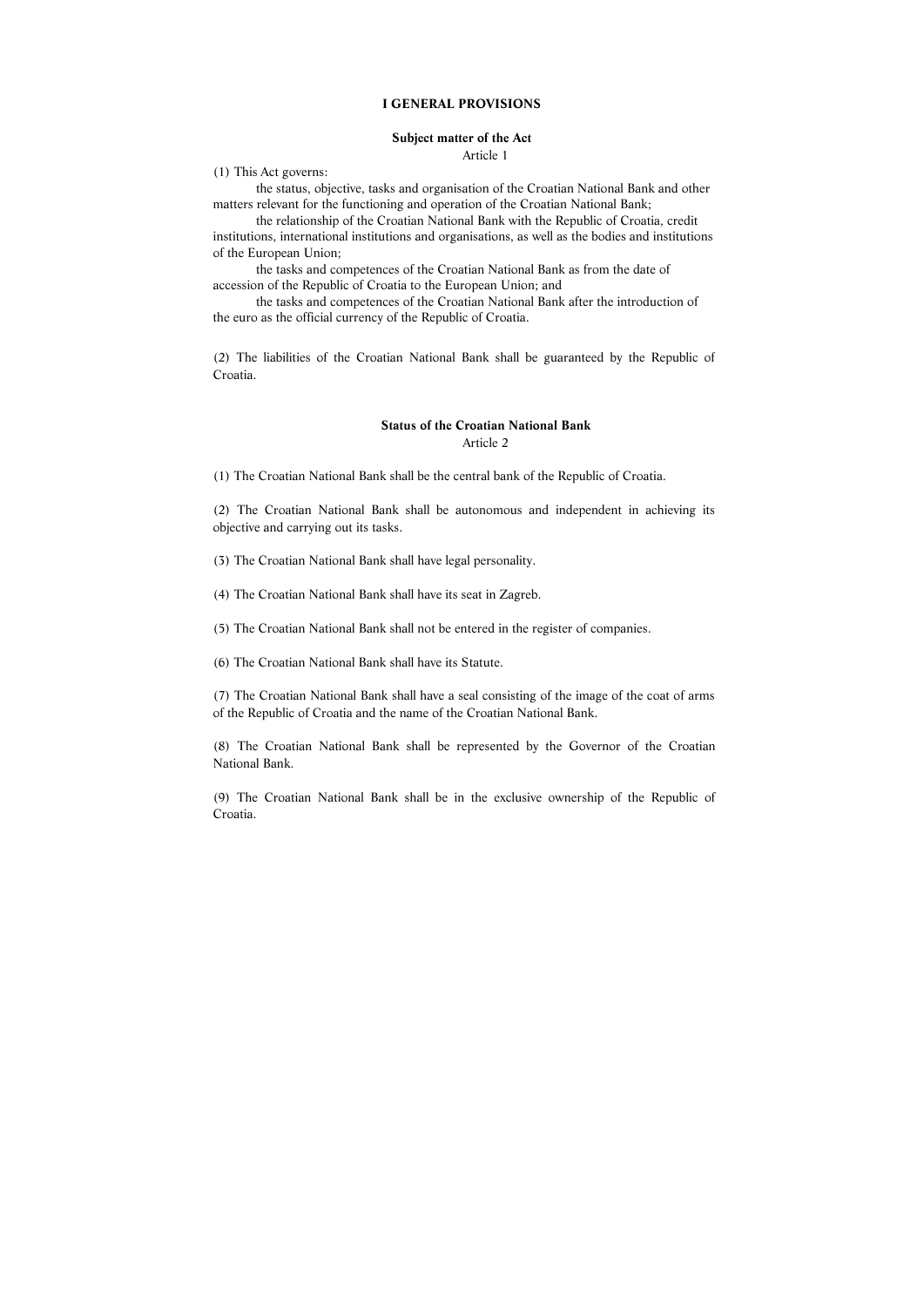(10) In achieving its objective and carrying out its tasks, the Croatian National Bank and the members of its decision-making bodies shall independently adopt and enforce their decisions pursuant to this Act. The Croatian National Bank and the members of its decision-making bodies shall neither seek nor take instructions from the Republic of Croatia, its institutions or bodies, the members of these bodies or other persons.

(11) The Republic of Croatia, its institutions or bodies, the members of these bodies or other persons may not influence the independence of the Croatian National Bank, the adoption and enforcement of the decisions of the Croatian National Bank and its decision-making bodies, nor may they approve, revoke, postpone, cancel, or influence in any other form any decision taken by the Croatian National Bank within its competence.

# **Objective of the Croatian National Bank**

Article 3

(1) The objective of the Croatian National Bank shall be to maintain price stability.

the issuance and withdrawal of authorisations and approvals in accordance with the laws governing the operation of credit institutions, credit unions, payment institutions, payment transaction settlement systems, foreign exchange operations and the operation of authorised foreign exchange offices;

(2) Without prejudice to the achievement of its objective, the Croatian National Bank shall support the economic policy of the Republic of Croatia, while acting in accordance with the principle of an open market economy with free competition.

## **Tasks of the Croatian National Bank**  Article 4

The Croatian National Bank shall be autonomous and independent within the Constitution and law in performing the entire operations within its competence, particularly:

- − the definition and implementation of the monetary and foreign exchange policies;
- − the holding and management of the foreign reserves of the Republic of Croatia;
- − the issuance of banknotes and coins;

− the exercise of supervision and oversight in accordance with the laws governing the operation of credit institutions, credit unions, payment institutions and payment transaction settlement systems;

− the keeping of credit institutions' accounts and execution of payment transactions across these accounts, granting of loans to credit institutions and accepting deposits from credit institutions;

the regulation and improvement of the payment system;

− the performance of operations on behalf of the Republic of Croatia, as provided by law;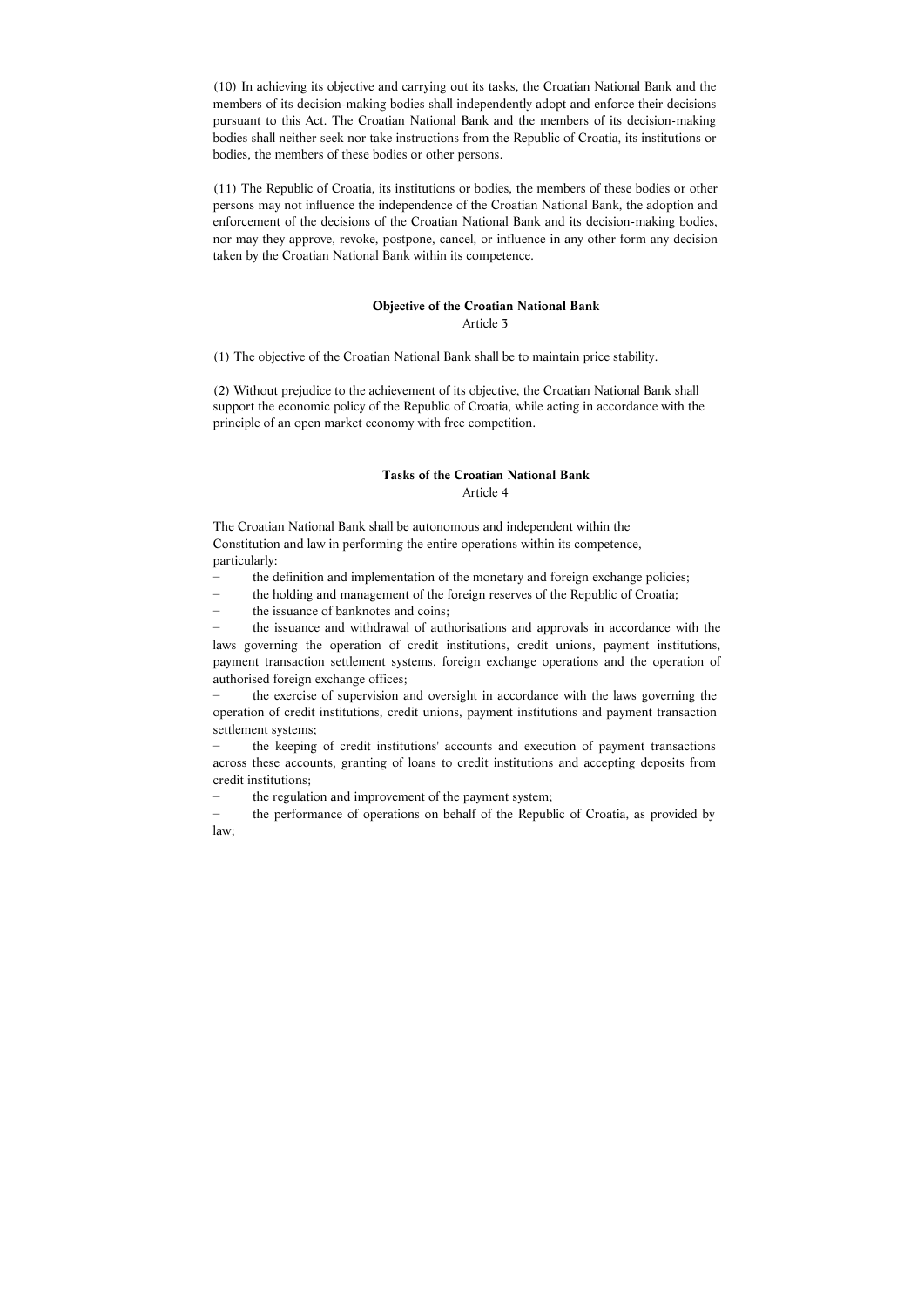− the adoption of subordinate legislation on the operations within its competence; and − the performance of other activities, as provided by law.

## **Definition of a credit institution**  Article 5

(1) For the purposes of this Act, 'credit institution' means: 1) a credit institution which has its registered office in the Republic of Croatia and is authorised by the Croatian National Bank, in accordance with the law governing the operation of credit institutions; and 2) a branch of a credit institution which has its registered office outside the Republic of Croatia and which provides services within the territory of the Republic of Croatia in accordance with the law governing the operation of credit institutions.

(2) The term 'credit institution having its registered office in the Republic of Croatia' shall include: banks, savings banks, housing savings banks and electronic money institutions.

(3) In carrying out its individual tasks referred to in this Act, the Croatian National Bank may include all or certain types of credit institutions referred to in paragraphs (1) and (2) of this Article in the subordinate legislation adopted pursuant to this Act.

#### **Cooperation with government bodies**  Article 6

(1) In achieving its legally prescribed objective and carrying out its tasks, the Croatian National Bank may, without prejudice to the achievement of its objective, its autonomy and independence, cooperate with the Government of the Republic of Croatia and other government bodies, and take actions, within its competence, to promote such cooperation.

(2) The Government of the Republic of Croatia shall submit to the Croatian National Bank all proposals and reports relating to the objective, operations and tasks of the Croatian National Bank, including the proposals of decisions and regulations of the Government of the Republic of Croatia, as well as the proposals of laws prior to their submission to the Croatian Parliament, on which the Croatian National Bank may express its opinion.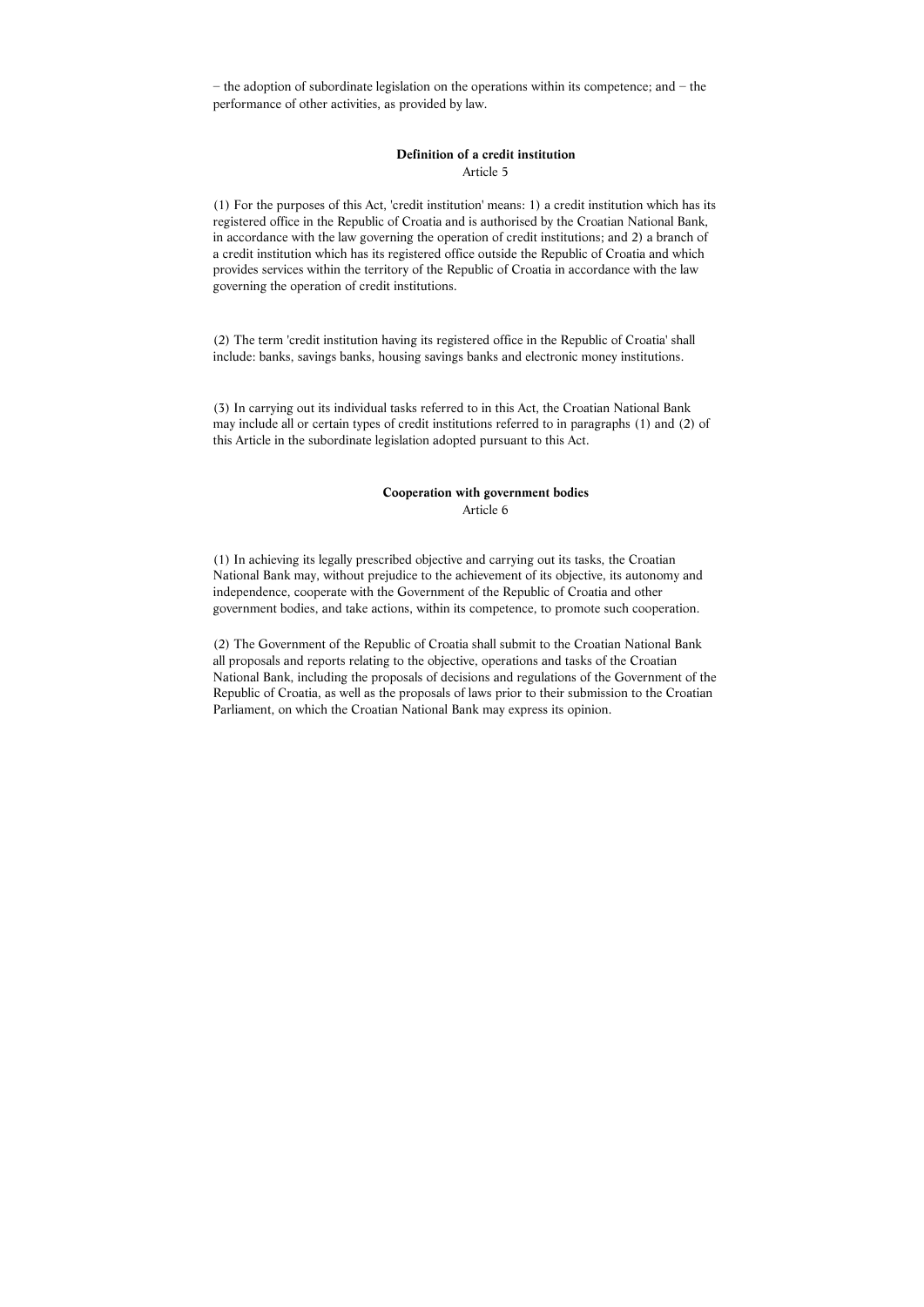#### **International cooperation**  Article 7

(1) The Croatian National Bank may be a member of international institutions and organisations competent for monetary policy, foreign exchange policy, payment operations, the supervision of credit institutions and other areas within its competence, and may participate in their work.

(2) The Croatian National Bank may represent the Republic of Croatia in the international institutions and organisations referred to in paragraph (1) of this Article.

#### **Disclaimer**  Article 8

(1) The Croatian National Bank shall not be held responsible for other persons' obligations.

(2) The Croatian National Bank, the members of the Council and employees of the Croatian National Bank shall not be liable for any damage that may arise in the course of exercising supervision and oversight unless the damage has been caused intentionally or by gross negligence.

(3) The Croatian National Bank, the members of the Council and employees of the Croatian National Bank shall not be liable for any damage that may arise from the activities related to issuing instructions to the special administration for directing the business of a credit institution, unless the damage has been caused intentionally or by gross negligence.

#### **II CROATIAN NATIONAL BANK OPERATION**

#### **1 MONETARY AND FOREIGN EXCHANGE POLICIES**

# **Competence and powers to implement the monetary and foreign exchange policies**  Article 9

(1) The Croatian National Bank shall define and implement the monetary and foreign exchange policies in the Republic of Croatia.

(2) Pursuant to the powers referred to in paragraph (1) of this Article, the Croatian National Bank may, for the purpose of implementing the defined monetary and foreign exchange policies, lay down measures and instruments necessary to regulate credit institutions' credit activities and liquidity, as well as money supply, and take measures regarding interest rates and the domestic currency exchange rate.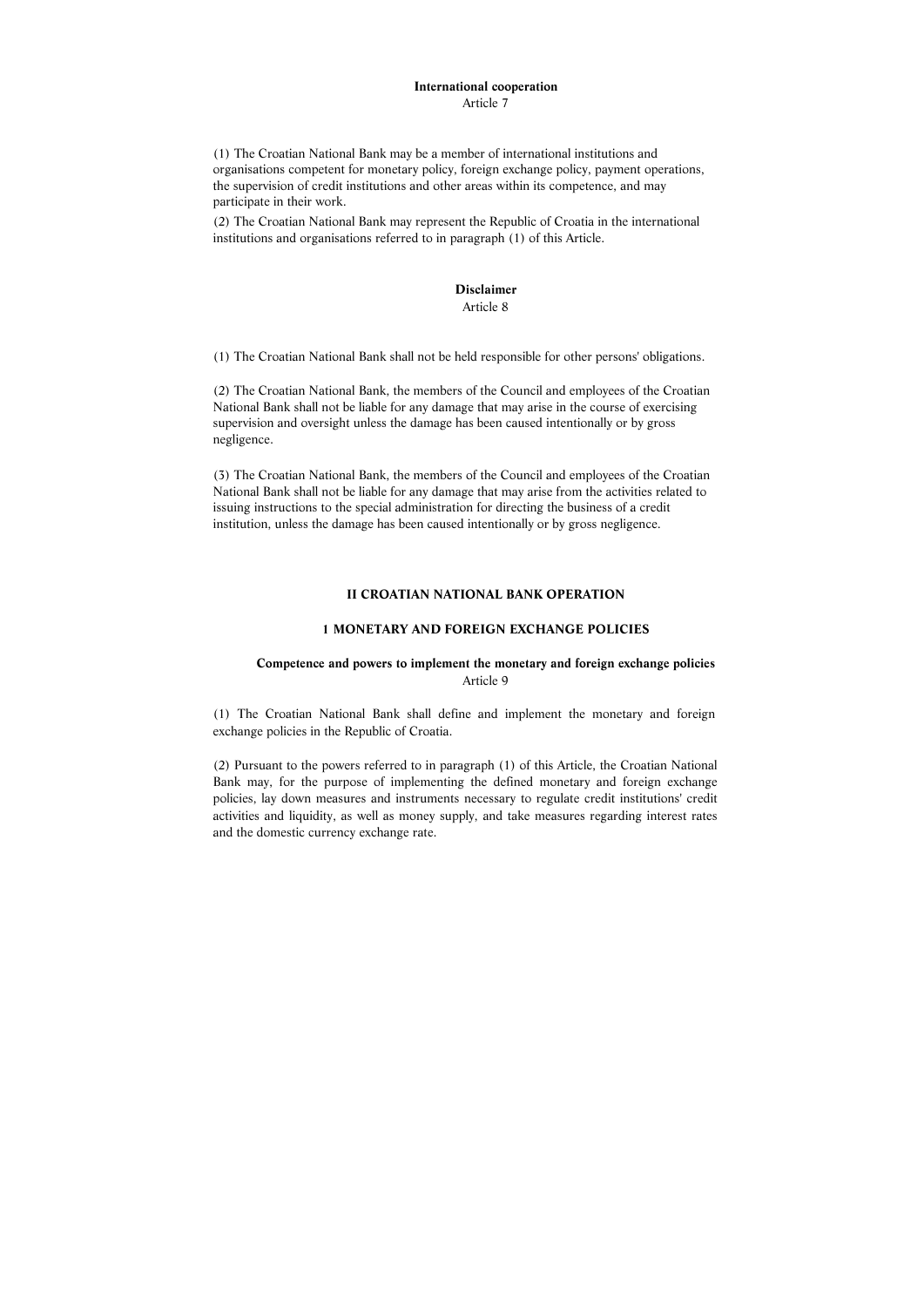(3) The Croatian National Bank shall be authorised to adopt subordinate legislation and other enactments regulating the foreign exchange operations of legal and natural persons.

(4) The Croatian National Bank shall exercise control over foreign exchange operations in the Republic of Croatia in accordance with law.

(5) The Croatian National Bank shall be authorised to establish a method for setting the value of the kuna against other currencies.

## **Open market operations**  Article 10

(1) For the purpose of implementing the defined monetary and foreign exchange policies, the Croatian National Bank may issue securities in its name, denominated in domestic or foreign currencies, and enter into agreements in the financial markets on purchasing, selling and swapping securities, other easily marketable financial instruments, as well as on the rights and obligations related thereto.

(2) The agreements referred to in paragraph (1) of this Article shall include spot and forward purchase and sale agreements, swap agreements, clearing agreements and repurchase agreements (repo operations), as well as other types of agreements related to securities.

#### **Granting loans to credit institutions**  Article 11

(1) In order to satisfy the regular liquidity needs of credit institutions, the Croatian National Bank may grant loans to the credit institutions against adequate instruments of collateral.

(2) In cases of urgent and unforeseen liquidity needs of credit institutions, the Croatian National Bank may grant short-term loans to the credit institutions, provided that these loans are based on adequate collateral.

(3) The Croatian National Bank may lay down the terms and conditions of granting loans referred to in paragraphs (1) and (2) of this Article in subordinate legislation.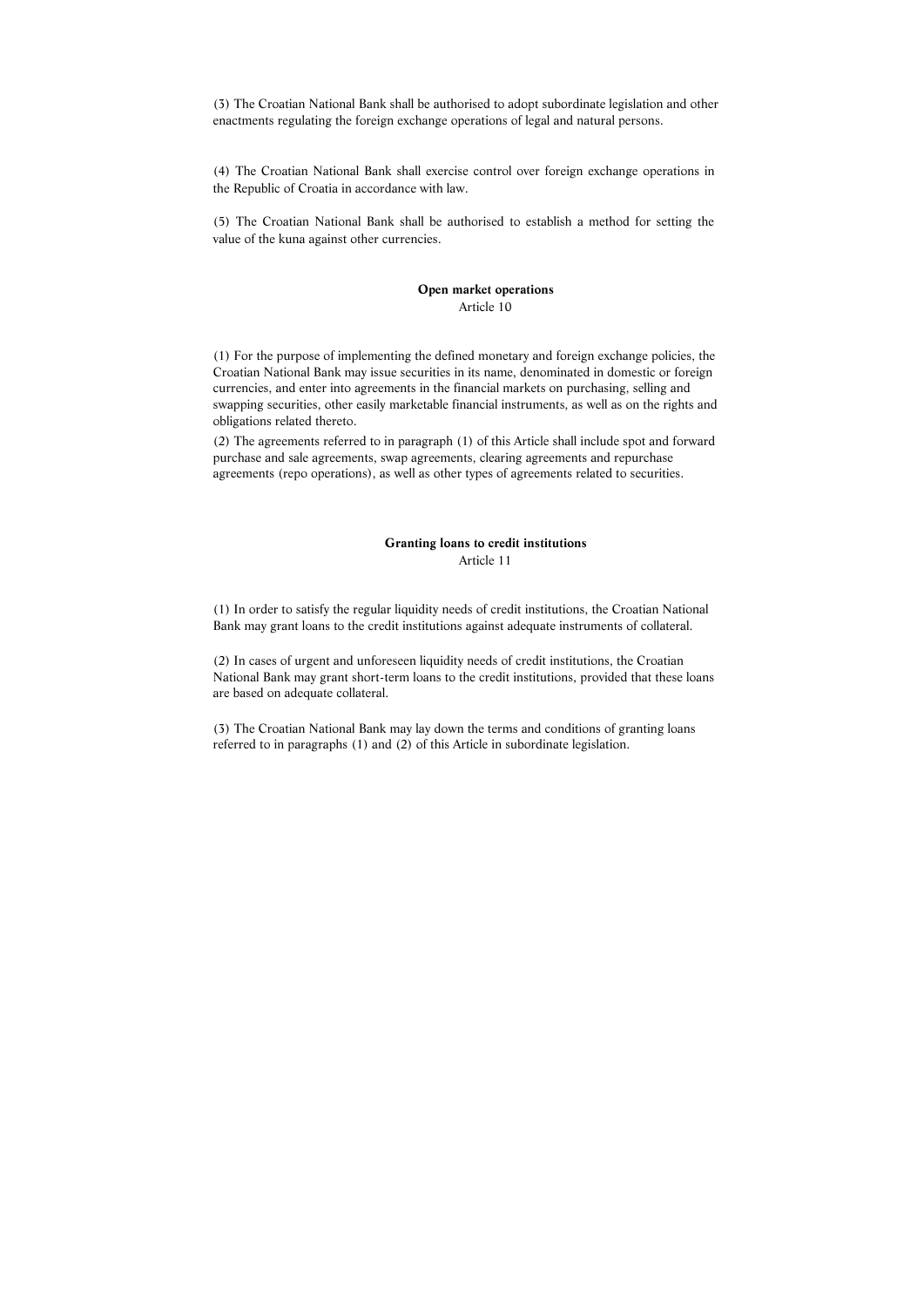# **Discount operations**

Article 12

(1) The Croatian National Bank may discount the following securities based on an offer by a solvent credit institution: 1) debt securities issued or irrevocably guaranteed by a person whose short-term liabilities have been established by two internationally recognised credit rating agencies and that has been assigned one of the two highest ratings, and endorsed to a credit institution, with a remaining maturity up to three months starting from the date of their discount by the Croatian National Bank; and 2) debt securities issued or guaranteed by the Republic of Croatia or the Croatian National Bank, payable in the Republic of Croatia that form a part of a public issue and fall due within a period up to three months from the date of their discount by the Croatian National Bank.

(2) The terms and conditions of discount operations referred to in paragraph (1) of this Article and the discount rate shall be laid down in subordinate legislation.

# **Interest rates on discounts and loans**

Article 13

The Croatian National Bank shall set interest rates on loans and discounts of the Croatian National Bank in subordinate legislation.

# **Required reserves**

Article 14

(1) The Croatian National Bank shall lay down in subordinate legislation the obligation of credit institutions to allocate and maintain required reserves in the settlement account and in the vault, or in a separate account with the Croatian National Bank.

(2) The required reserves referred to in paragraph (1) of this Article shall be defined as a percentage determined with regard to the type, maturity, size and increase in deposits and other liabilities of credit institutions. The subordinate legislation on required reserves shall prescribe the base and method of calculating required reserves.

(3) The Croatian National Bank may pay remuneration to credit institutions for allocated required reserves.

(4) The Croatian National Bank shall adopt subordinate legislation on the amount of remuneration referred to in paragraph (3) of this Article.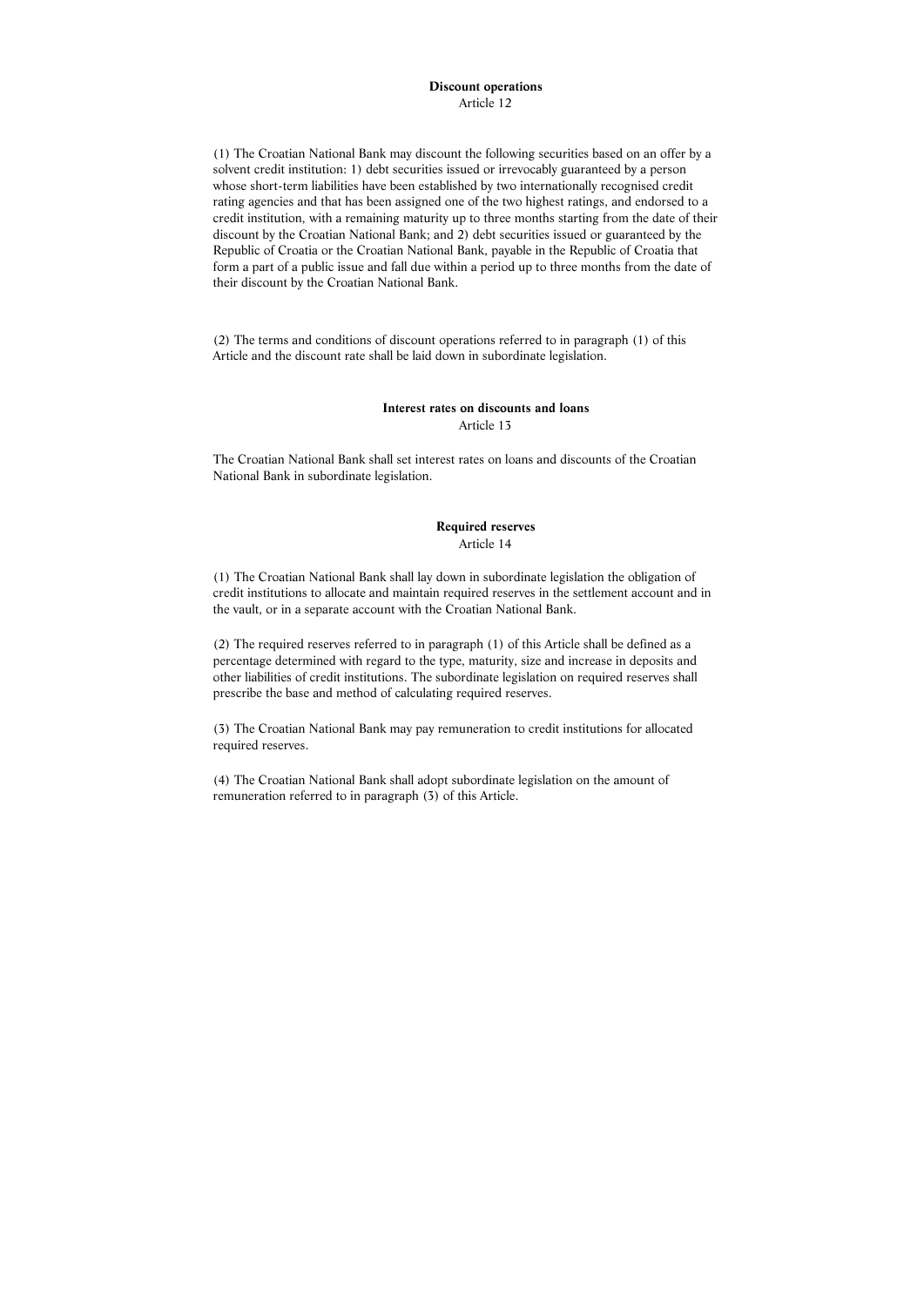#### **Failure to allocate required reserves**  Article 15

(1) Credit institutions that incorrectly calculate the required reserves, or fail to allocate or maintain the required reserves within the prescribed period, shall be obliged to pay compensation to the Croatian National Bank for the insufficiently allocated or maintained amount of the required reserves.

(2) The Croatian National Bank shall adopt subordinate legislation on the amount of compensation referred to in paragraph (1) of this Article.

(3) The compensation referred to in paragraph (2) of this Article may not exceed the double interest rate on loans granted to credit institutions provided for in Article 11 paragraph (2) of this Act.

## **Other monetary and foreign exchange policy measures and instruments**  Article 16

(1) For the purpose of implementing the defined monetary and foreign exchange policies, the Croatian National Bank may lay down other monetary and foreign exchange policy measures and instruments.

(2) The Croatian National Bank shall lay down the form and content of the measures and instruments referred to in paragraph (1) of this Article in its subordinate legislation.

(3) Where the content of the measures and instruments referred to in paragraph (1) of this Article includes the fulfilment of a monetary obligation of a credit institution to the Croatian National Bank, which the credit institution fails to meet on time and/or in full, the credit institution shall pay compensation to the Croatian National Bank to be determined by the Croatian National Bank in its subordinate legislation.

#### **Trading in foreign currency and foreign cash**  Article 17

(1) The Croatian National Bank shall trade in foreign currency and foreign cash on the spot and forward markets, in financial instruments or other assets which, pursuant to Article 18, paragraph (2) of this Act, constitute the foreign reserves of the Republic of Croatia. The Croatian National Bank shall also perform other operations relating to foreign exchange policy implementation, as provided by law.

(2) The Croatian National Bank shall agree on or determine the exchange rates at which it buys and sells foreign currency and foreign cash on the foreign exchange market.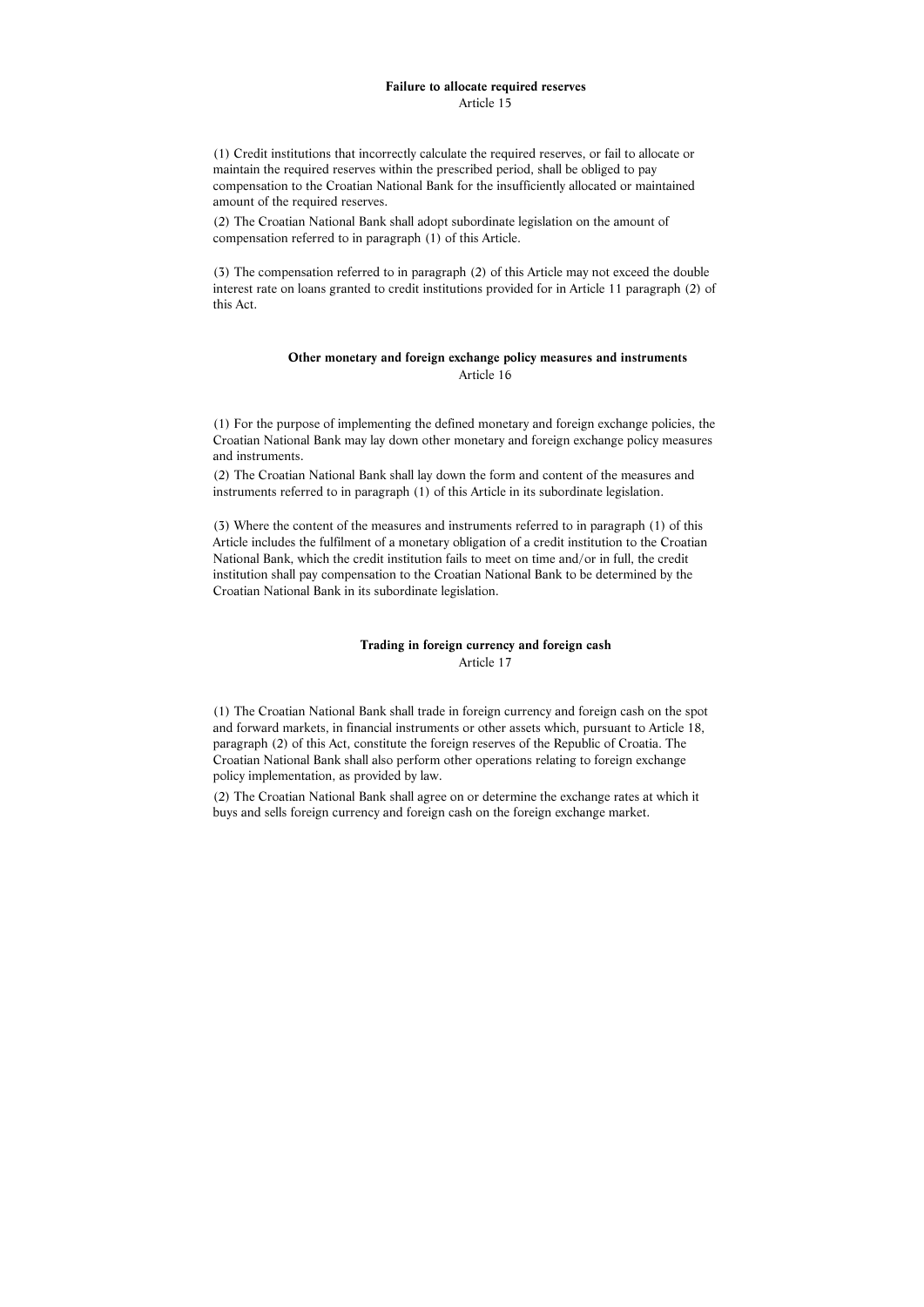#### **Foreign reserves of the Republic of Croatia**  Article 18

(1) The Croatian National Bank shall manage the foreign reserves of the Republic of Croatia. The foreign reserves of the Republic of Croatia shall constitute a part of the Croatian National Bank balance sheet.

(2) The foreign reserves of the Republic of Croatia shall comprise: 1) gold, other precious metals and precious stones held by the Croatian National Bank or by a third person for the account of the Croatian National Bank; 2) banknotes and coins in a convertible foreign currency held by the Croatian National Bank or by a third person for the account of the Croatian National Bank; 3) credit balances payable in a convertible foreign currency that are held in the Croatian National Bank accounts with foreign central banks, international financial institutions or credit institutions, whose short-term liabilities have been assigned one of the two highest ratings by two internationally recognised credit rating agencies; 4) the total amount of SDRs held by the Croatian National Bank with the International Monetary Fund; 5) bills of exchange, certificates of deposit, bonds and other debt securities held by the Croatian National Bank or by a third person for the account of the Croatian National Bank, that are payable in convertible currencies of obligors whose short-term liabilities have been assigned one of the two highest ratings by two internationally recognised credit rating agencies; 6) forward purchase or repurchase agreements entered into by the Croatian National Bank with or guaranteed by other central banks, credit or financial institutions with registered offices outside the Republic of Croatia or international financial institutions, and forward and options agreements entered into by the Croatian National Bank with parties whose short-term liabilities have been assigned one of the two highest ratings by two internationally recognised credit rating agencies, providing for payment in a convertible foreign currency; and 7) other assets that may, by nature of their contents and significance, be seen as equivalent to the assets listed under items 1) to 6) of this paragraph.

# **Foreign reserves management**  Article 19

(1) In selecting assets for investment referred to in Article 18, paragraph (2) of this Act, the Croatian National Bank shall be primarily governed by the principles of liquidity and safety of investment.

(2) The Croatian National Bank shall manage the foreign reserves in the manner best suited to the monetary and foreign exchange policies and which ensures the smooth settlement of the international obligations of the Republic of Croatia.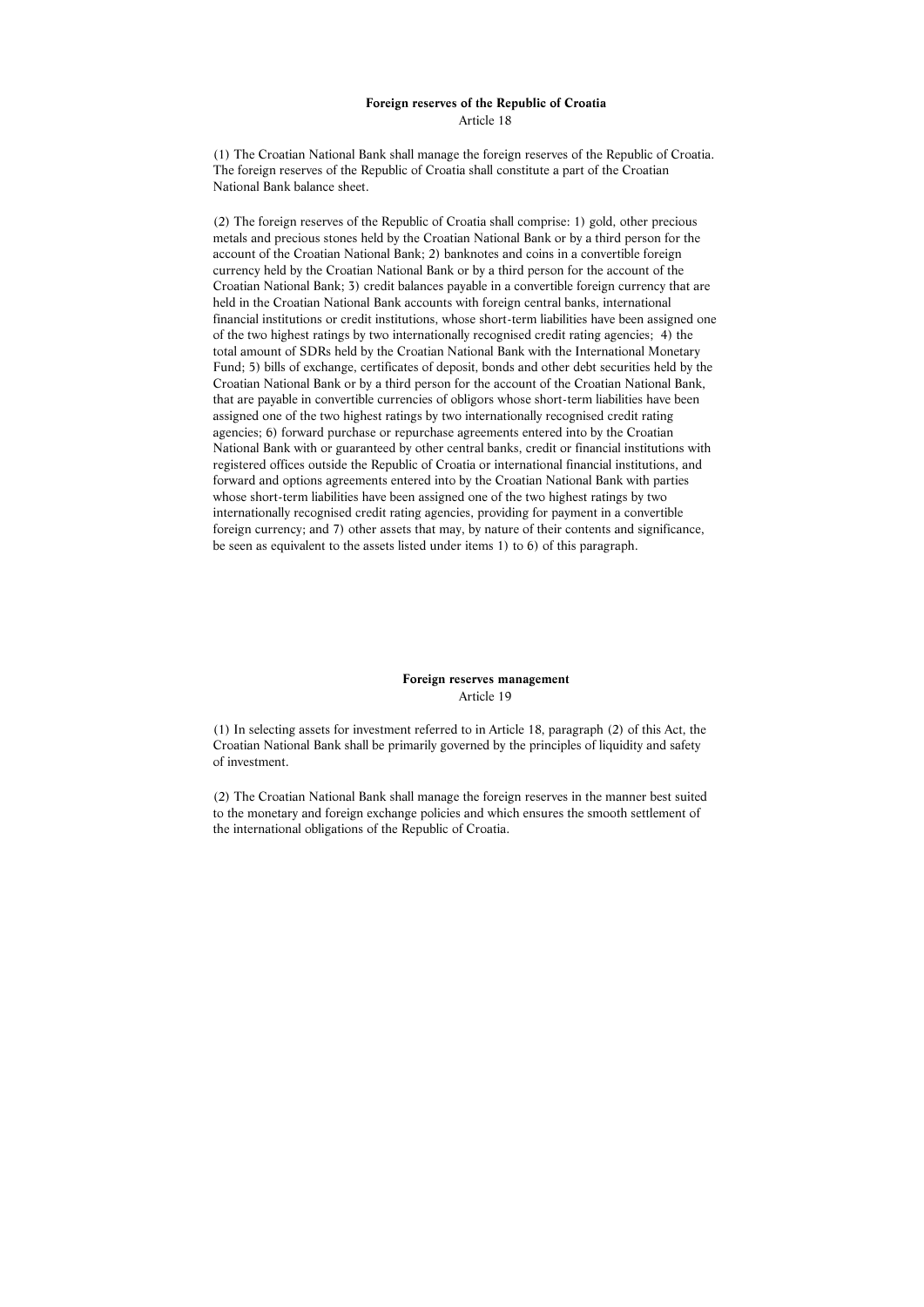# **Opening accounts abroad, and international transactions and payments**  Article 20

(1) In order to carry out its tasks set forth in this Act and other regulations, the Croatian National Bank may open accounts abroad.

(2) The Croatian National Bank may buy and sell the currency of the Republic of Croatia abroad.

(3) The Croatian National Bank may carry out all types of banking and financial transactions with other central banks, credit and financial institutions with registered offices outside the Republic of Croatia, international institutions and organisations, including lending and borrowing.

(4) The Croatian National Bank may enter into payment and clearing agreements with foreign clearing institutions.

(5) The Croatian National Bank may enter into the agreements referred to in the previous paragraph in its own name and for its own account or for the account of the Republic of Croatia.

# **2 MONETARY UNIT, BANKNOTES AND COINS**

**Monetary unit** 

Article 21

(1) The monetary unit of the Republic of Croatia shall be the kuna, divided into one hundred lipa.

(2) The kuna shall be legal tender in the Republic of Croatia.

(3) The use of other currencies may be allowed for domestic payments by law.

(4) The Croatian National Bank may determine the lowest denomination in circulation to which the amounts in cash and cashless payments and in business books are to be rounded.

> **Banknote and coin issuance**  Article 22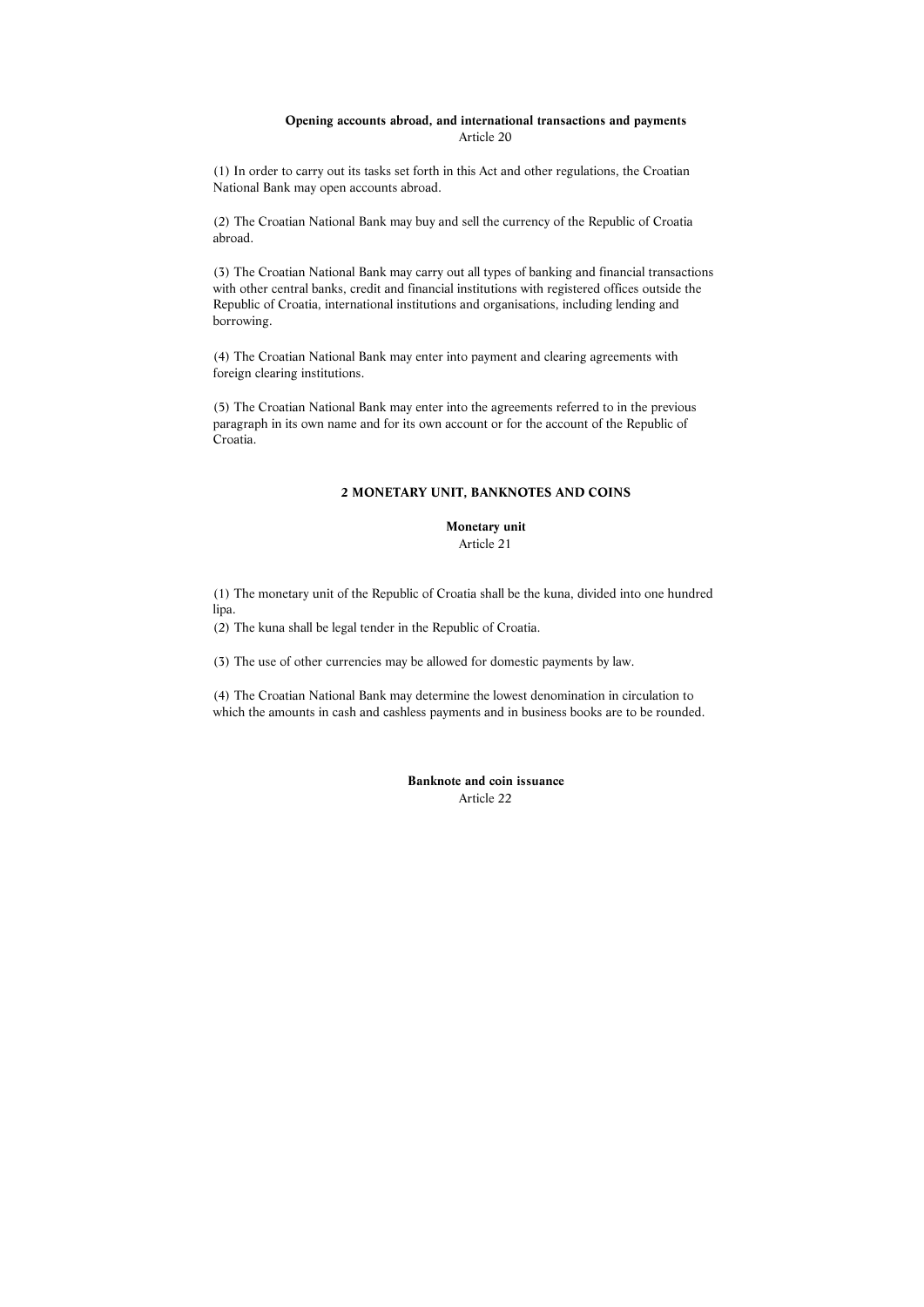The Croatian National Bank shall have the exclusive right to issue banknotes and coins, including numismatic coins.

# **Defining the design of banknotes and coins**  Article 23

(1) The Croatian National Bank shall regulate in subordinate legislation the face value, measures, weights, designs, and other features of the banknotes and coins that it issues.

(2) The Croatian National Bank shall be responsible for the printing of banknotes and minting of coins, for the security and safekeeping of unissued banknotes and coins, and for the custody and destruction of banknotes and coins withdrawn from circulation and materials used in the manufacture of banknotes and coins.

#### **Copyright**

#### Article 24

The Croatian National Bank shall be the holder of all proprietary rights and copyrights on kuna banknotes and kuna and lipa coins in circulation. The reproduction of kuna banknotes and kuna and lipa coins in circulation shall be subject to prior approval of the Croatian National Bank.

#### **Issue plan, currency inventory and supply of banknotes and coins**  Article 25

(1) The Croatian National Bank shall make banknote and coin issue plans and shall administer the currency reserve inventory.

(2) The Croatian National Bank shall organise and ensure a regular supply of banknotes and coins in circulation in the territory of the Republic of Croatia.

## **Replacement of banknotes and coins unfit for circulation**  Article 26

The Croatian National Bank shall replace banknotes and coins unfit for circulation. Worn-out banknotes shall be replaced in their full value, and damaged banknotes and coins shall be replaced under the terms and conditions set forth by the Croatian National Bank.

> **Power to regulate other matters**  Article 27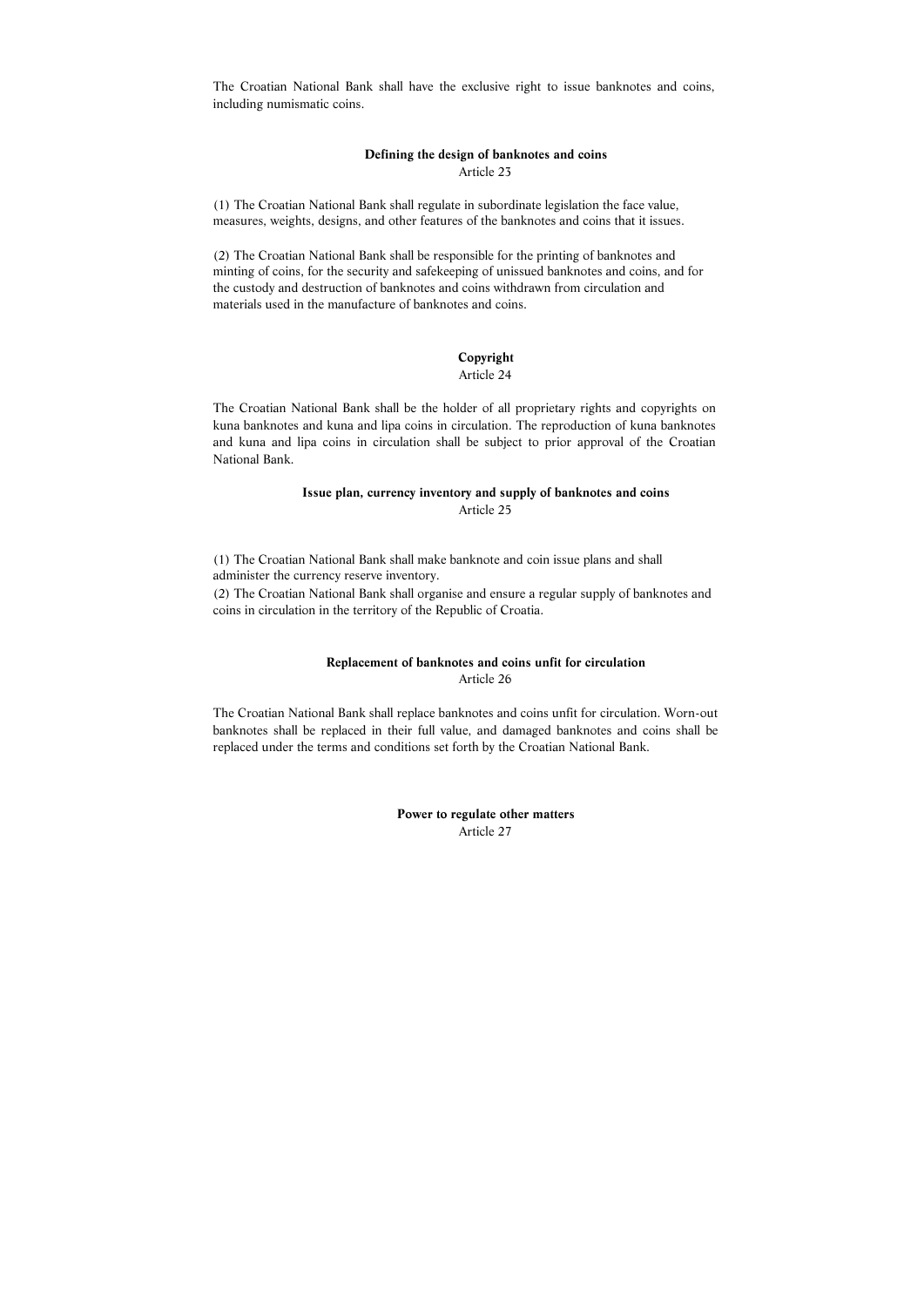The Croatian National Bank may, in subordinate legislation, regulate all other matters related to the issuance, printing and minting, as well as the handling, processing, supply and replacement of banknotes and coins.

#### **Protection of banknotes and coins against counterfeiting**  Article 28

(1) The Croatian National Bank shall be competent for the technical analysis of suspect samples of banknotes and coins and for taking and implementing measures to prevent the counterfeiting of banknotes and coins. To this effect, it shall cooperate with the competent national authorities and institutions in the country and abroad.

(2) For the purpose of exercising the competences referred to in paragraph (1) of this Article, the Croatian National Bank shall regulate, in the subordinate legislation, the handling of suspect samples of banknotes and coins used as the monetary unit in the Republic of Croatia and foreign banknotes and coins.

#### **3 RELATIONS WITH CREDIT INSTITUTIONS**

# **Power over credit institutions**

Article 29

The Croatian National Bank shall, pursuant to a special law, issue and withdraw authorisations of credit institutions, exercise supervision and oversight of credit institutions' operations, perform other activities within its legal competence, and adopt subordinate legislation regulating banking operations and establishing standards for sound and safe operation of credit institutions.

# **Submission of information to the Croatian National Bank**  Article 30

(1) The Croatian National Bank shall, in subordinate legislation, determine the data and reports to be submitted by credit institutions to the Croatian National Bank and the time limits for their submission. Credit institutions must provide the Croatian National Bank with the information and data on their operation and financial position, as specified in the subordinate legislation, as well as with any other data that the Croatian National Bank may require for carrying out its tasks.

(2) The Croatian National Bank may publicly disclose the submitted information and data for all credit institutions individually, in an aggregated form or classified by type of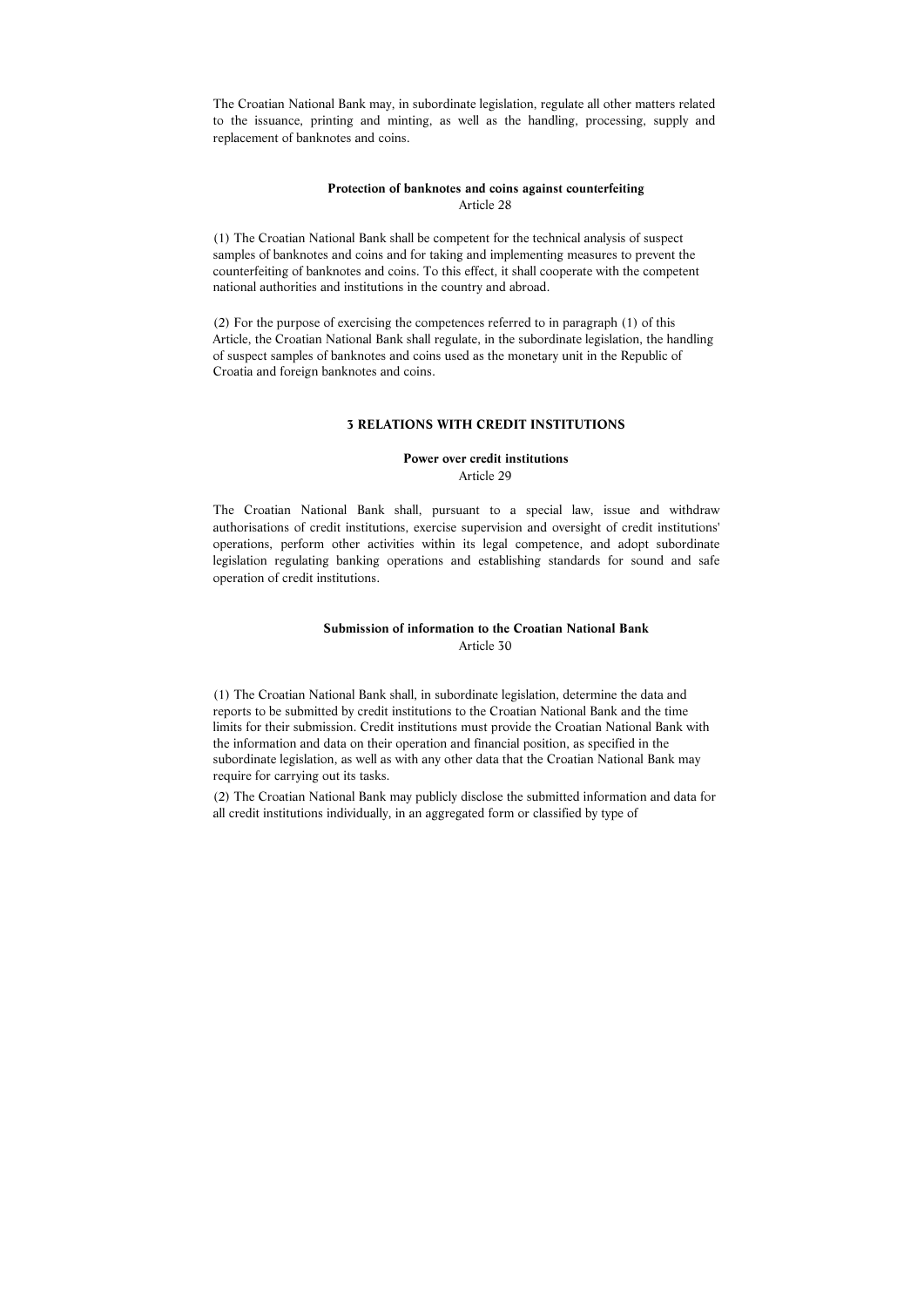credit institution or by nature of activities carried out by individual credit institution, except from the data considered as banking secret pursuant to law.

# **Cooperation with international institutions authorised for the supervision and oversight of credit institutions' operation**

Article 31

(1) In order to improve the supervision and oversight of credit institutions' operation, the Croatian National Bank shall cooperate and share experiences with international institutions authorised for the supervision and oversight of credit institutions' operation.

(2) The Croatian National Bank and other organisations authorised for the supervision and oversight of credit institutions may exchange all the data and assessments on credit institutions obtained in the course of the supervision and oversight. The exchanged data referred to in this paragraph may not be made available to unauthorised persons by any of the authorised organisations.

(3) The exchange of information set forth in paragraph (2) of this Article shall not be considered as disclosure of banking secret.

#### **Information network for credit institutions**  Article 32

The Croatian National Bank may set up and maintain an information network for the entire banking system of the Republic of Croatia.

#### **4 PAYMENT SYSTEM**

# **Powers within the payment system**  Article 33

The Croatian National Bank shall, pursuant to a special law, issue and withdraw authorisations for providing payment services, grant and withdraw approvals with respect to the provision of payment services, adopt subordinate legislation governing the provision and performance of payment services, establish standards for the smooth and safe performance of payment services, and perform other activities within its legal competence.

# **Maintaining credit institutions' accounts with the Croatian National Bank**  Article 34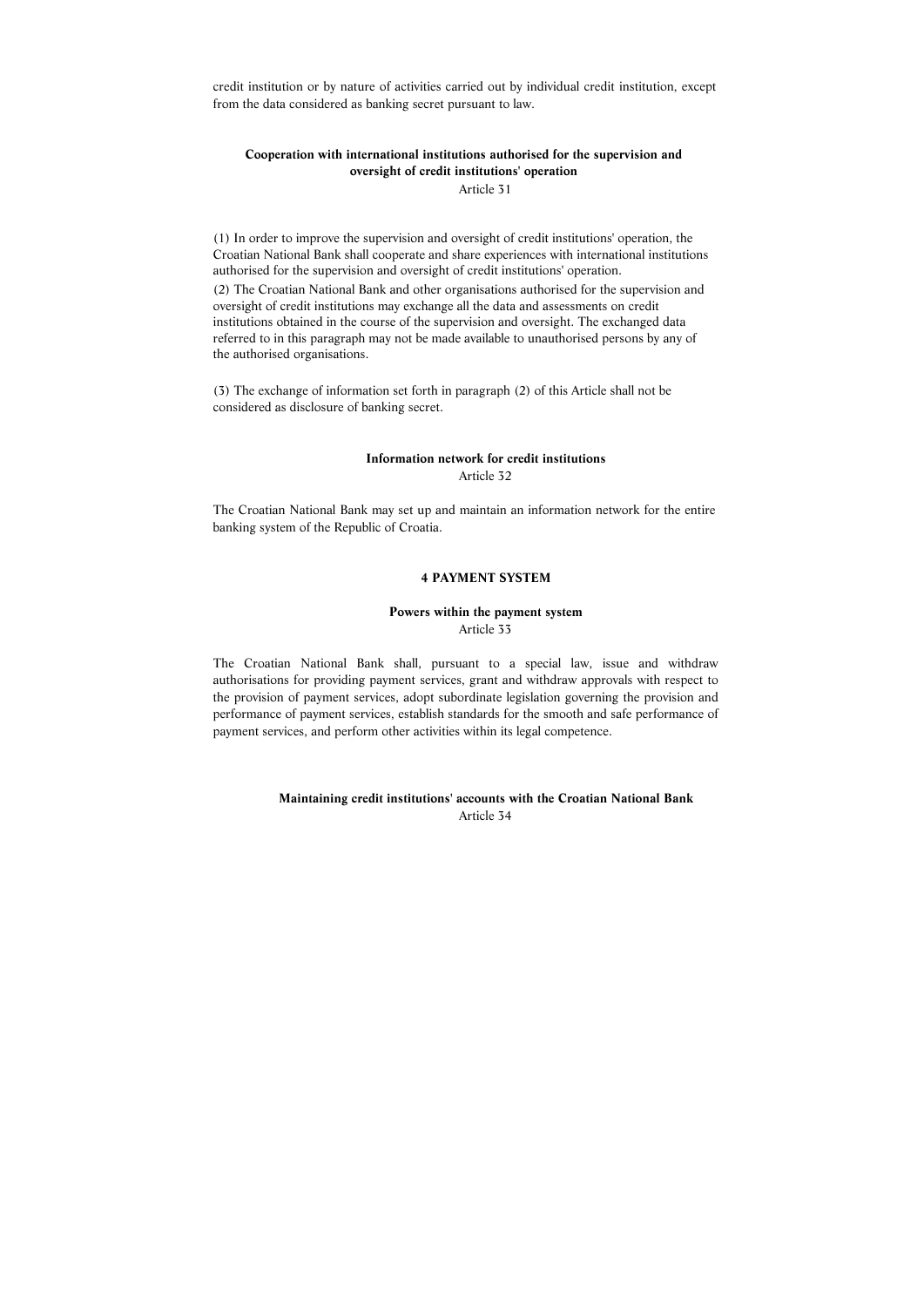The Croatian National Bank shall keep the accounts of credit institutions and execute payment transactions across these accounts. Credit institutions with registered offices in the Republic of Croatia shall open accounts with the Croatian National Bank.

# **Payment transaction settlement systems**  Article 35

(1) The Croatian National Bank shall, pursuant to a special law, issue and withdraw authorisations of the payment transaction settlement systems and ensure conditions for their smooth operation.

(2) The Croatian National Bank shall supervise the operation of the systems to which it has issued the authorisations in accordance with paragraph (1) of this Article.

(3) The Croatian National Bank may participate in and/or manage the payment transaction settlement systems, and may act as a settlement agent for other payment transaction settlement systems.

# **III RELATIONS WITH GOVERNMENT BODIES OF THE REPUBLIC OF CROATIA**

## **Depository**

#### Article 36

(1) The Croatian National Bank shall keep the accounts of the Republic of Croatia and execute payment transactions across these accounts.

(2) The Croatian National Bank shall make payments from an account by order of the depositor referred to in paragraph (1) of this Article, up to the amount of available funds in the account.

(3) The Croatian National Bank shall determine and pay interest on the funds deposited in the account to the depositor referred to in paragraph (1) of this Article.

(4) The Croatian National Bank shall calculate and charge fees for the execution of transactions and provision of services to the depositor referred to in paragraph (1) of this Article.

(5) The interest rate and fees referred to in paragraphs (3) and (4) of this Article shall be agreed between the Croatian National Bank and the Ministry of Finance, subject to market terms.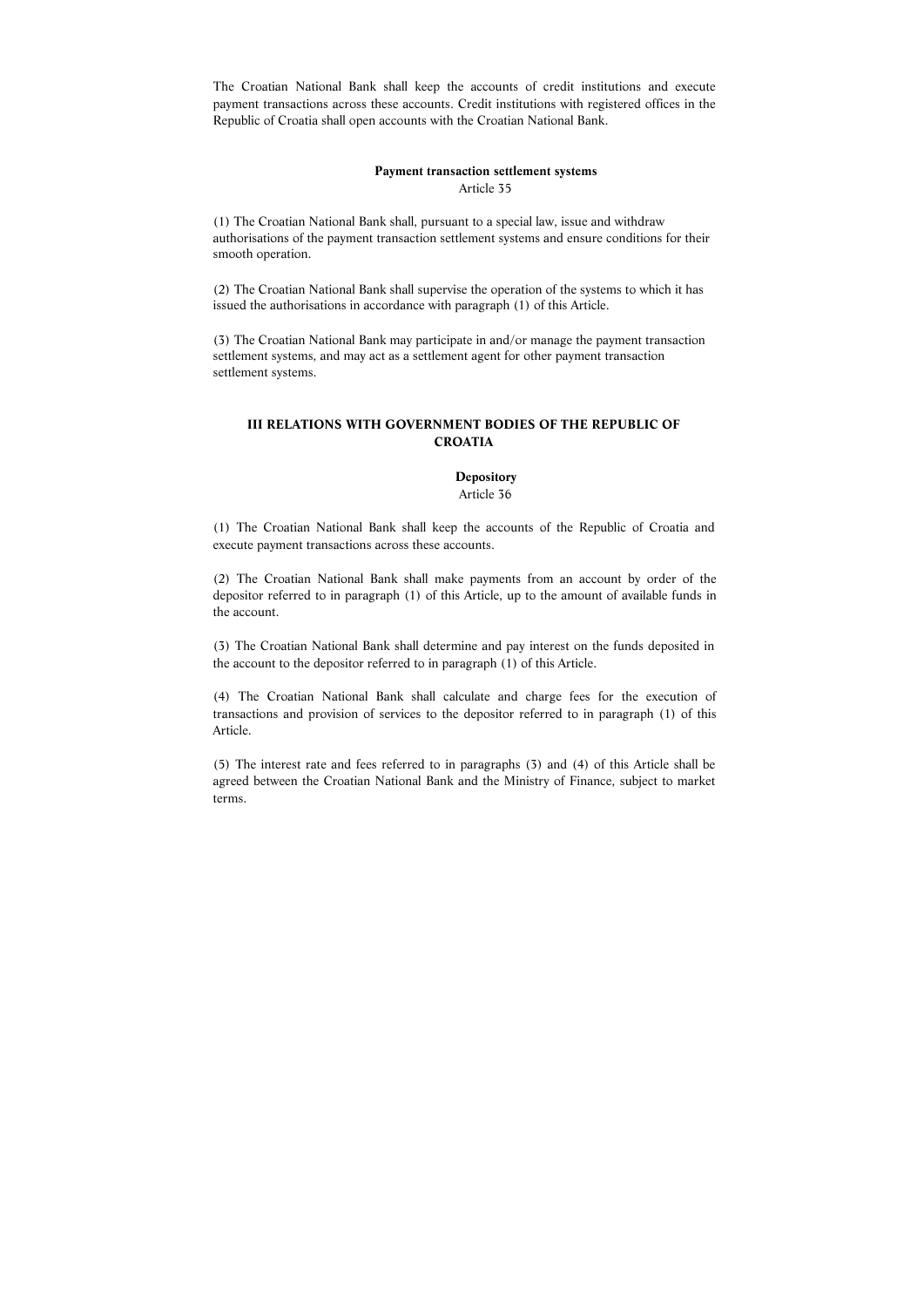(6) The Croatian National Bank may authorise another legal person to execute payment transactions across the accounts referred to in paragraph (1) of this Article, in accordance with the terms and conditions laid down by the Croatian National Bank, subject to approval of the Ministry of Finance.

## **Fiscal agency function**  Article 37

The Croatian National Bank may, on such terms and conditions as it shall agree with the Ministry of Finance, act as fiscal agent for the Republic of Croatia, in regard to the following: 1) issuance of debt securities of the Republic of Croatia, acting as registrar or transfer agent therefor; 2) payment of the principal of, interest on and other charges related to such securities; and 3) other matters relating to the transactions referred to in this Article, provided they are consistent with the objective of the Croatian National Bank.

# **Consultations with the Ministry of Finance and reporting on the borrowing of the Republic of Croatia**  Article 38

At least once in a semi-annual period, the Ministry of Finance shall consult with the Croatian National Bank on its plans for domestic and foreign borrowing of the Republic of Croatia during the next semi-annual period, including the amounts to be contracted and disbursed under such borrowing, as well as the expected effects of such borrowing. The Ministry of Finance shall report to the Croatian National Bank on all domestic and foreign borrowing transactions of the Republic of Croatia, in such detail as shall be mutually agreed upon by the Croatian National Bank and Ministry of Finance.

# **Participation in legislative procedure**  Article 39

(1) The Croatian National Bank may require from the Government of the Republic of Croatia to propose to the Croatian Parliament the enactment of laws concerning the achievement of the objective and carrying out of the tasks of the Croatian National Bank, or otherwise relating to its field of activity, including monetary policy and operations, extension of credits, balance of payments, payment operations, foreign exchange policy and banking matters.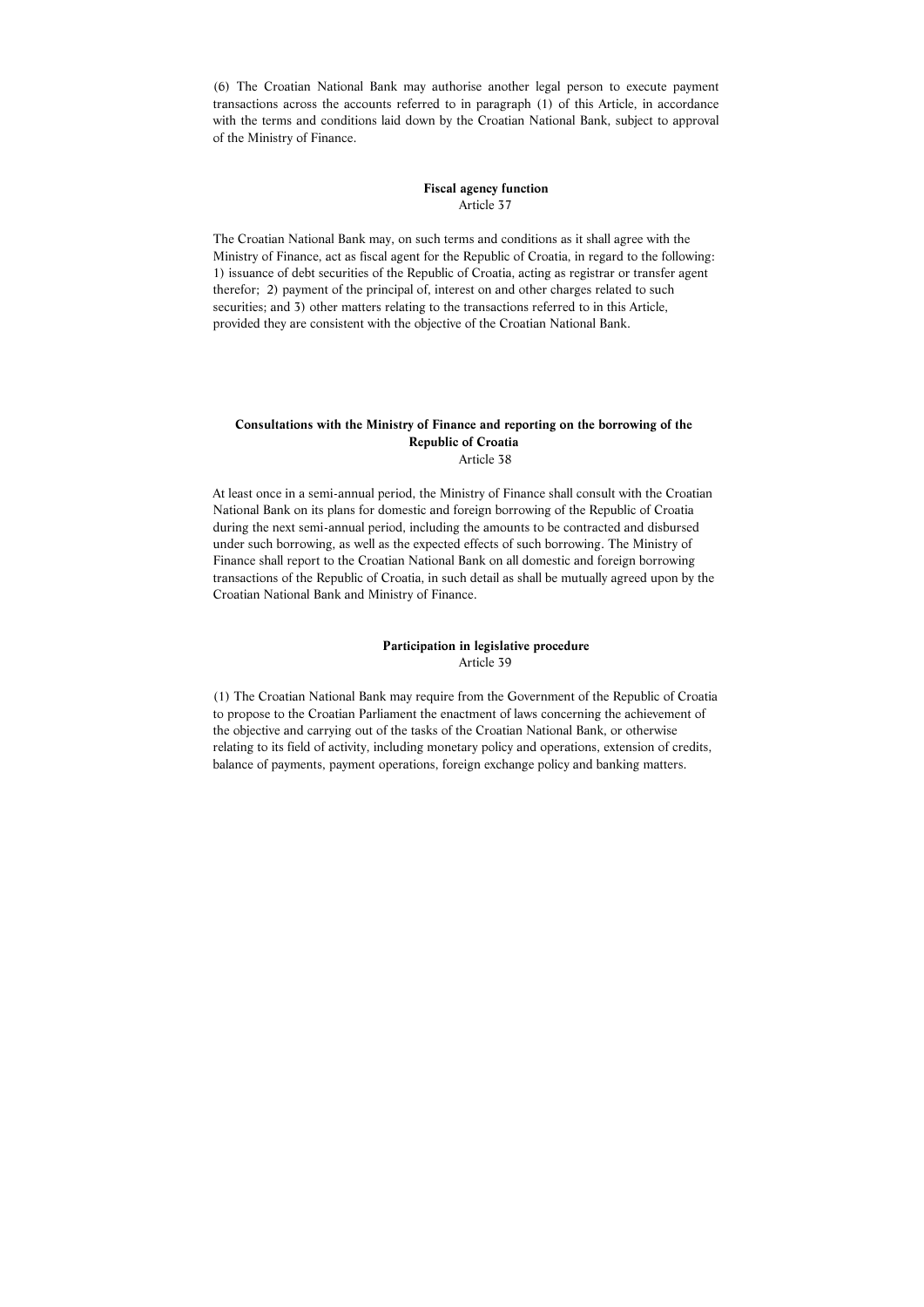(2) The Governor of the Croatian National Bank or Deputy Governor shall have the right to comment on and explain the proposals of laws referred to in paragraph (1) of this Article before the Croatian Parliament or its relevant committee.

# **Prohibition of lending to the public sector**  Article 40

(1) The Croatian National Bank may not extend credit to the Republic of Croatia, extrabudgetary funds of the Republic of Croatia, units of local and regional self-government and other public authorities in the Republic of Croatia, as well as public undertakings over which the Republic of Croatia and units of local and regional self-government exercise a dominant influence, nor may it purchase their debt instruments directly from them.

(2) No legal arrangement concluded by the Croatian National Bank with the Republic of Croatia, extra-budgetary funds of the Republic of Croatia, units of local and regional selfgovernment and other public authorities in the Republic of Croatia, as well as public undertakings over which the Republic of Croatia and units of local and regional selfgovernment exercise a dominant influence, may have credit features or be used for extending credit to the Republic of Croatia, extra-budgetary funds of the Republic of Croatia, units of local and regional self-government and other public authorities in the Republic of Croatia, as well as public undertakings over which the Republic of Croatia and units of local and regional self-government exercise a dominant influence, or to third parties acting as intermediaries through which the Republic of Croatia would become the final beneficiary of such credit.

(3) The purchase by the Croatian National Bank of debt securities issued by the Republic of Croatia, extra-budgetary funds of the Republic of Croatia, units of local and regional selfgovernment or other public authorities in the Republic of Croatia, as well as by public undertakings over which the Republic of Croatia and units of local and regional selfgovernment exercise a dominant influence, shall not be considered as credit referred to in paragraph (1) of this Article, if such purchase has been made in the secondary market in accordance with the monetary policy objectives of the Croatian National Bank.

(4) By way of exception, the prohibitions referred to in paragraphs (1) and (2) of this Article shall not apply to intra-day loans granted to the Republic of Croatia. The intra-day loans referred to in this paragraph must be repaid by the end of the day and may not be extended to the next day.

(5) The prohibitions referred to in paragraphs (1) and (2) of this Article shall not apply to publicly owned credit institutions which, in the context of the supply of reserves by central banks, shall be given the same treatment as private credit institutions.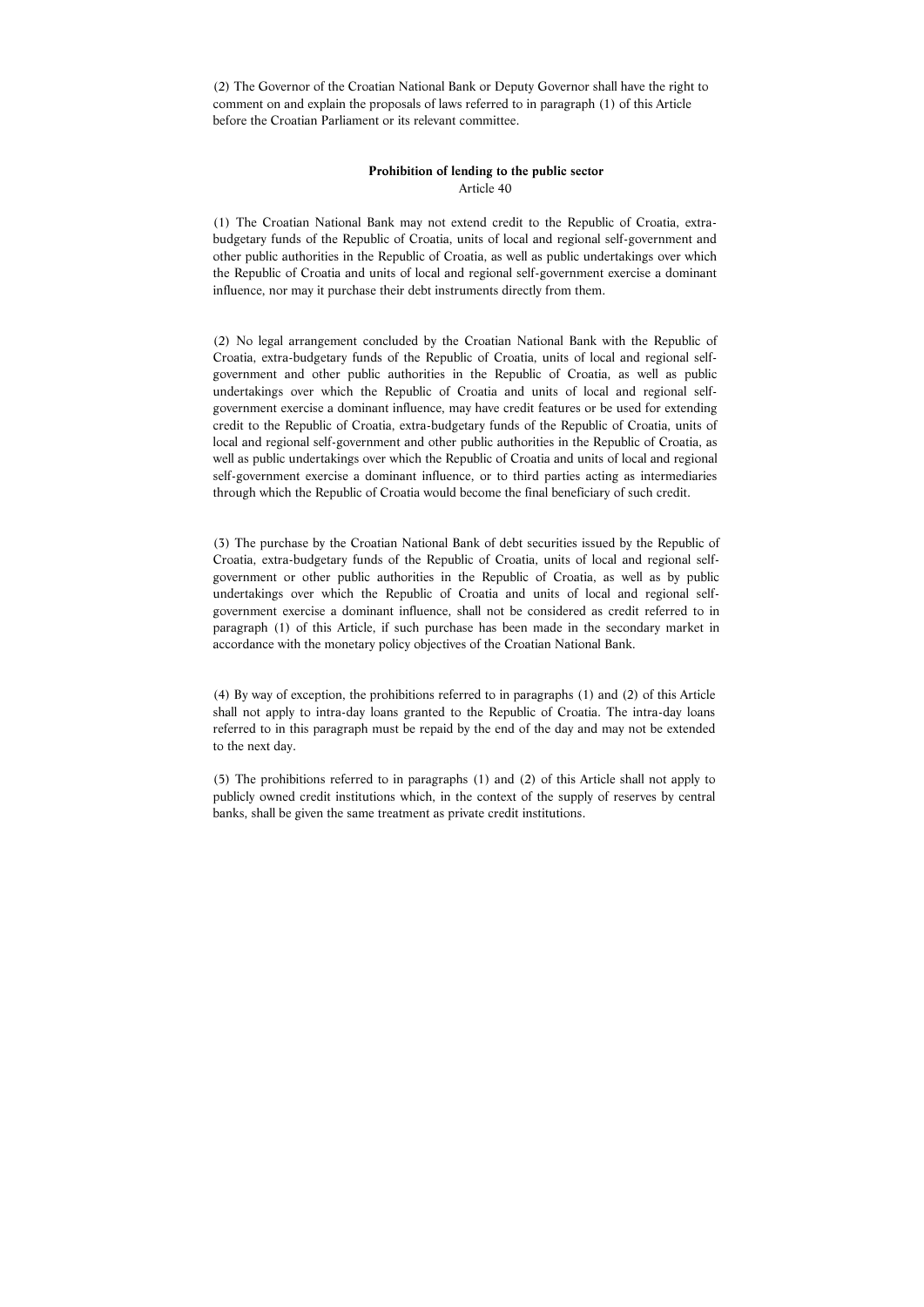(6) The prohibition referred to in paragraph (1) of this Article shall not apply to the settlement of obligations of the Republic of Croatia arising from its membership in the International Monetary Fund.

# **IV ORGANISATION AND MANAGEMENT OF THE CROATIAN NATIONAL BANK**

**Croatian National Bank decision-making bodies** 

Article 41

The Croatian National Bank decision-making bodies shall be the Council of the Croatian National Bank and the Governor of the Croatian National Bank.

# **Tasks and powers of the Council of the Croatian National Bank**  Article 42

(1) The Council of the Croatian National Bank shall comprise the Governor, Deputy Governor and Vicegovernors of the Croatian National Bank by virtue of their office, and eight external members at the most.

(2) The Council of the Croatian National Bank shall be competent and responsible for the achievement of the objective and the carrying out of the tasks of the Croatian National Bank. The Council of the Croatian National Bank shall define policies with respect to the activities of the Croatian National Bank.

(3) Within the general competence referred to in paragraph (2) of this Article, the Council of the Croatian National Bank shall in particular: 1) define the monetary and foreign exchange policies; 2) adopt the financial plan of the Croatian National Bank; 3) adopt the reports referred to in Article 62 of this Act; 4) adopt the Statute of the Croatian National Bank; 5) define terms and conditions for granting loans to credit institutions; 6) establish interest rates of the Croatian National Bank and fees for the services rendered by the Croatian National Bank; 7) establish the calculation base and the rate of the required reserves, as well as the method, conditions and time limits for the allocation and maintenance of required reserves, and conditions for the use of required reserves; 8) issue and withdraw authorisations of credit institutions with registered offices in the Republic of Croatia and branches of credit institutions with registered offices outside the Republic of Croatia, and authorisations for performing specific operations; 9) establish the insolvency of credit institutions and decide on submitting proposals for the initiation of bankruptcy proceedings against credit institutions or on the withdrawal of authorisations of credit institutions;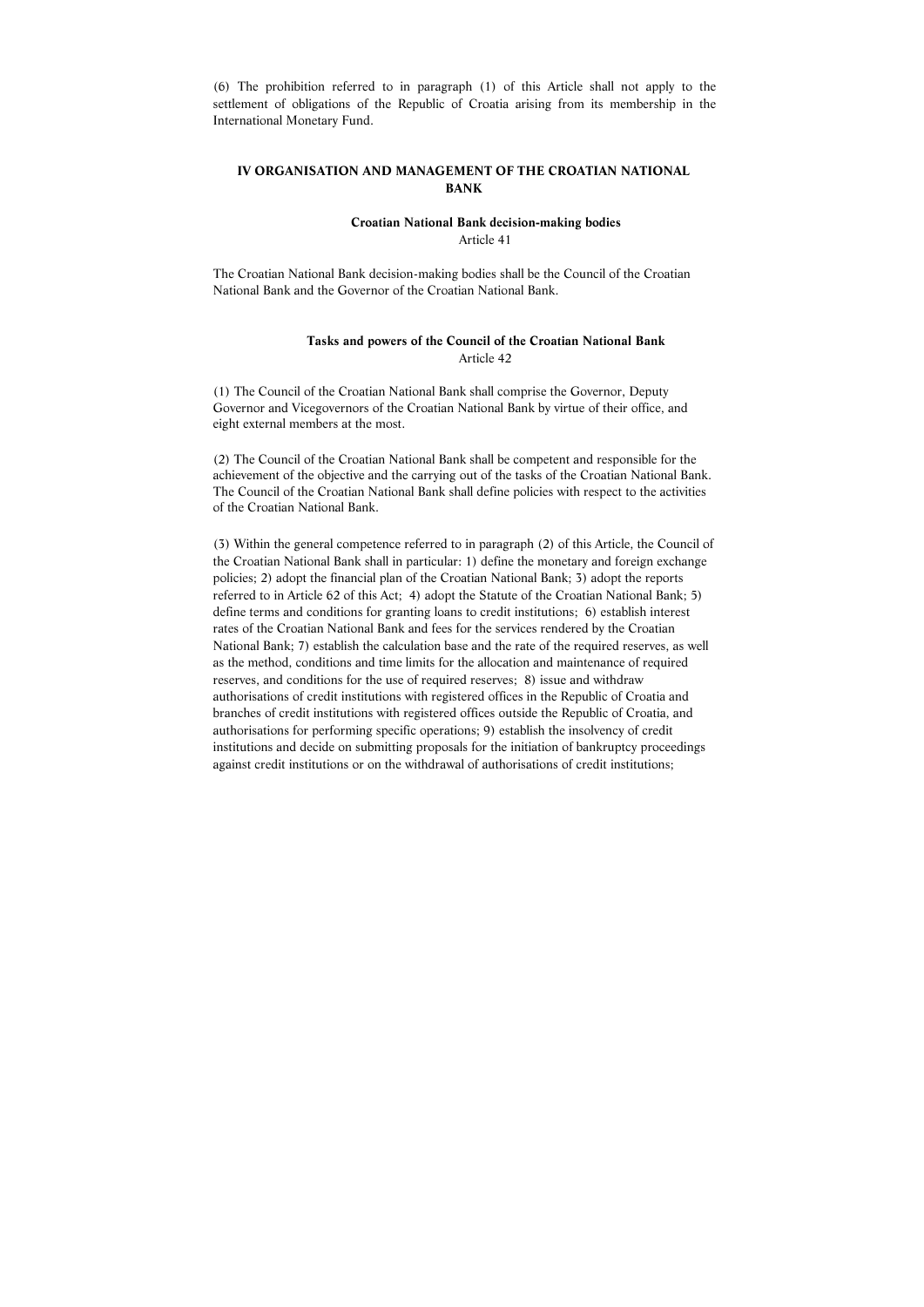10) approve mergers of credit institutions and acquisition of shares in credit institutions in accordance with the law governing the operation of credit institutions; 11) approve the appointments of chairpersons and members of credit institutions' management boards; 12) adopt subordinate legislation regulating the foreign exchange operations of legal and natural persons and the operation of authorised foreign exchange offices; 13) issue and withdraw authorisations of the payment transaction settlement systems and adopt subordinate legislation regulating their operation; 14) decide on the denominations and features of banknotes and coins and their putting into and withdrawal from circulation; 15) formulate strategy and policies for foreign reserves management; 16) decide on the Croatian National Bank's membership in international institutions and organisations; and 17) decide on the establishing and closing of the branches and representative offices of the Croatian National Bank.

(4) The Council of the Croatian National Bank shall take decisions on matters within its field of activity at its meetings.

(5) The Statute of the Croatian National Bank shall specify the matters within the competence of the Council of the Croatian National Bank which the Council of the Croatian National Bank may delegate to the Governor of the Croatian National Bank.

## **Powers of the Governor of the Croatian National Bank**  Article 43

(1) The Governor of the Croatian National Bank shall be responsible for the implementation of the decisions of the Council of the Croatian National Bank.

(2) The Governor of the Croatian National Bank shall: 1) manage and govern the operation of the Croatian National Bank; 2) organise the functioning of the Croatian National Bank; 3) represent and act for the Croatian National Bank; 4) regulate detailed conditions for and methods of exercising the supervision and oversight, the types, time limits, order of and procedure for taking measures with respect to credit institutions; 5) adopt decisions in the process of supervision and oversight of credit institutions; 6) adopt internal bylaws on the functioning and development of the Croatian National Bank information system; 7) appoint and remove from office persons vested with special powers and responsibilities in the Croatian National Bank; 8) adopt internal bylaws on the internal organisation and job classification in the Croatian National Bank and internal bylaws on the rights, duties and responsibilities of the Croatian National Bank employees;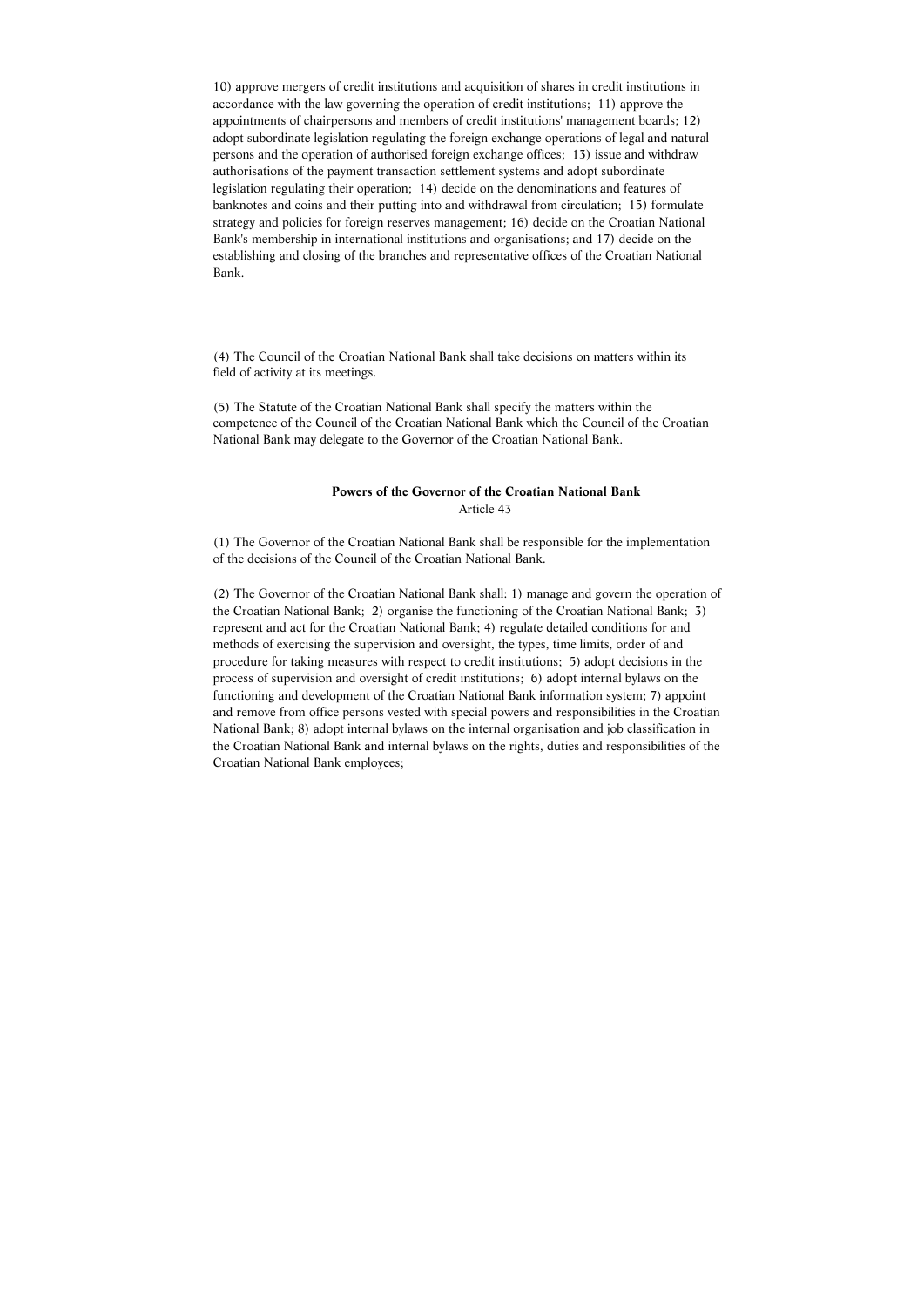9) adopt subordinate legislation, decisions and internal bylaws on matters within the field of activity of the Croatian National Bank which, pursuant to law, are outside the competence of the Council of the Croatian National Bank; and 10) decide on other issues falling within the competence of the Governor of the Croatian National Bank pursuant to this Act and other laws and regulations, as well as on other issues when authorised by the Council of the Croatian National Bank.

(3) The Governor of the Croatian National Bank shall be authorised to issue instructions for the uniform implementation of the subordinate legislation and decisions of the Council of the Croatian National Bank.

(4) Should the Council of the Croatian National Bank, in its decision-making process, not reach the necessary agreement, or should it be impossible to hold the meeting of the Council owing to exceptional circumstances which result in a failure to meet the conditions referred to in Article 47, paragraph (4) of this Act, and should the Governor of the Croatian National Bank assess that, owing to the failure to reach the agreement, the carrying out of the tasks or regular operations of the Croatian National Bank cannot be guaranteed, the Governor of the Croatian National Bank shall take the decision.

(5) The Statute of the Croatian National Bank shall specify the matters within the competence of the Governor of the Croatian National Bank which he may delegate to the Deputy Governor and Vicegovernors.

## **Appointment of the members of the Council**  Article 44

(1) The Governor of the Croatian National Bank shall be appointed by the Croatian Parliament on the proposal of the Elections, Appointments and Administration Committee, taking into account the opinion of the Finance and Central Budget Committee.

(2) The Croatian National Bank shall have a Deputy Governor and four Vicegovernors at the most.

(3) The Deputy Governor and Vicegovernors shall be appointed by the Croatian Parliament on the proposal of the Governor of the Croatian National Bank.

(4) The external members of the Council of the Croatian National Bank shall be appointed by the Croatian Parliament on the proposal of the Elections, Appointments and Administration Committee, taking into account the opinion of the Finance and Central Budget Committee.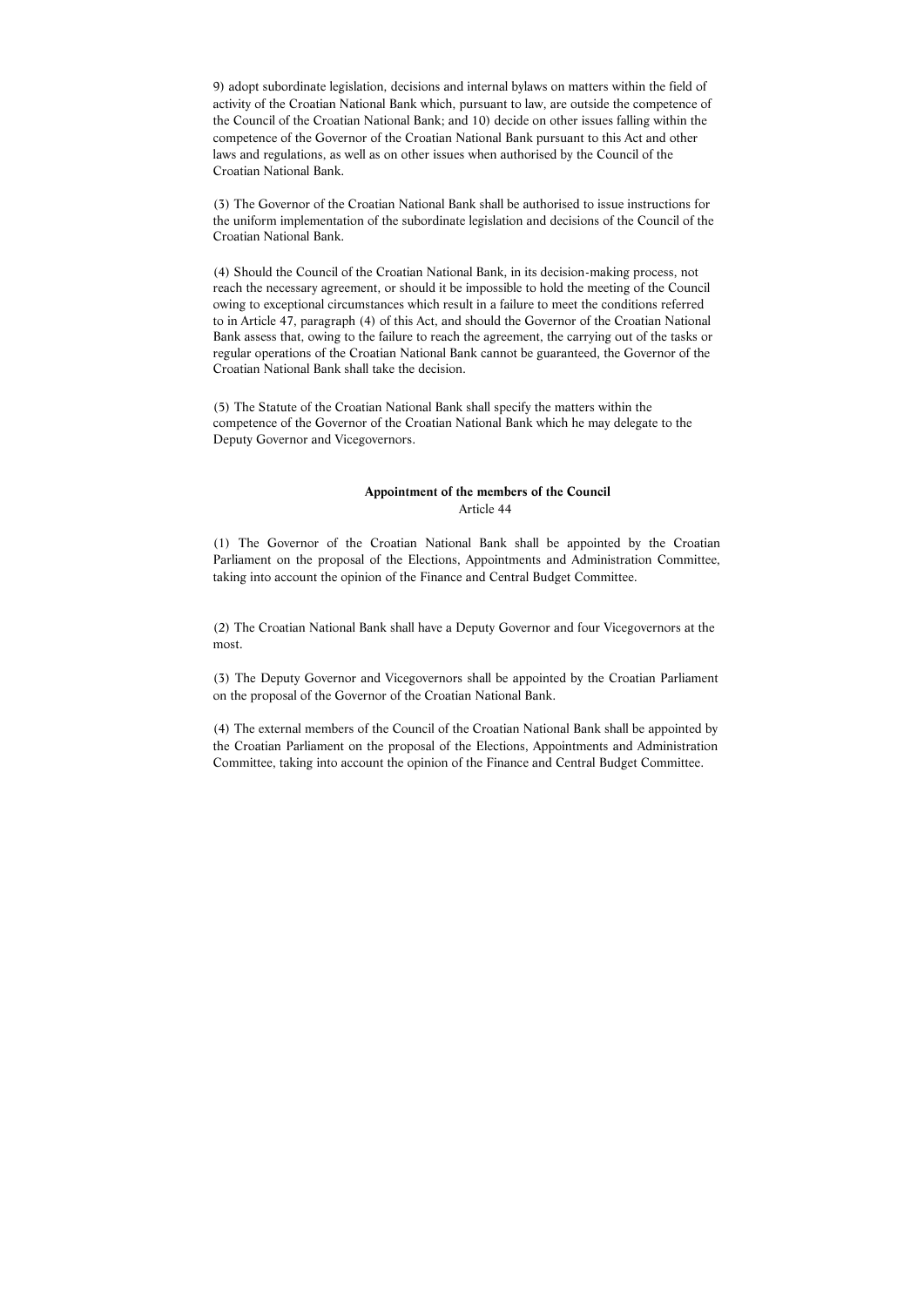(5) The members of the Council of the Croatian National Bank must be citizens of the Republic of Croatia of high personal reputation and professional experience in monetary, financial, banking and/or legal matters.

(6) The members of the Council of the Croatian National Bank shall be appointed for a term of six years.

# **Persons not allowed to be members of the Council and other restrictions**  Article 45

(1) A member of the Council of the Croatian National Bank may not be a representative in the Croatian Parliament, or a person performing a duty to which he/she has been appointed by the Croatian Parliament or by the Government of the Republic of Croatia; a member of the Council may not be a member of the Government of the Republic of Croatia or a person performing a duty in the local and regional self-government bodies, political parties and trade unions.

(2) A member of the Council of the Croatian National Bank, his/her spouse and children who are members of his/her household or with whom he/she conducts business, may not own shares or holdings in the legal persons which are authorised by or whose operation is supervised by the Croatian National Bank, nor may they own shares or holdings in other legal persons connected with the said persons by ownership, management or function, or shares or holdings in audit firms and persons connected therewith.

(3) A member of the Council of the Croatian National Bank may not be a member of bodies, an employee or an external associate of the legal persons which are authorised by or whose operation is supervised by the Croatian National Bank, audit firms or other legal persons connected with these legal persons by ownership and management, or persons who derive or might derive benefit from such a Council member's access to the business secret or information not intended for the public. A member of the Council of the Croatian National Bank may neither be a person whose spouse or child, who is a member of his/her household or with whom he/she conducts business, is a member of the supervisory board, management board or board of directors of legal persons which are authorised or whose operation is supervised by the Croatian National Bank, or an owner of shares or holdings in other legal persons connected with the said persons by ownership, management or function, or a member of the supervisory board, management board or board of directors of audit firms and persons connected therewith.

(4) A member of the Council of the Croatian National Bank may not be a proxy, procurator or person with special powers in the persons referred to in paragraphs (2) and (3) of this Article.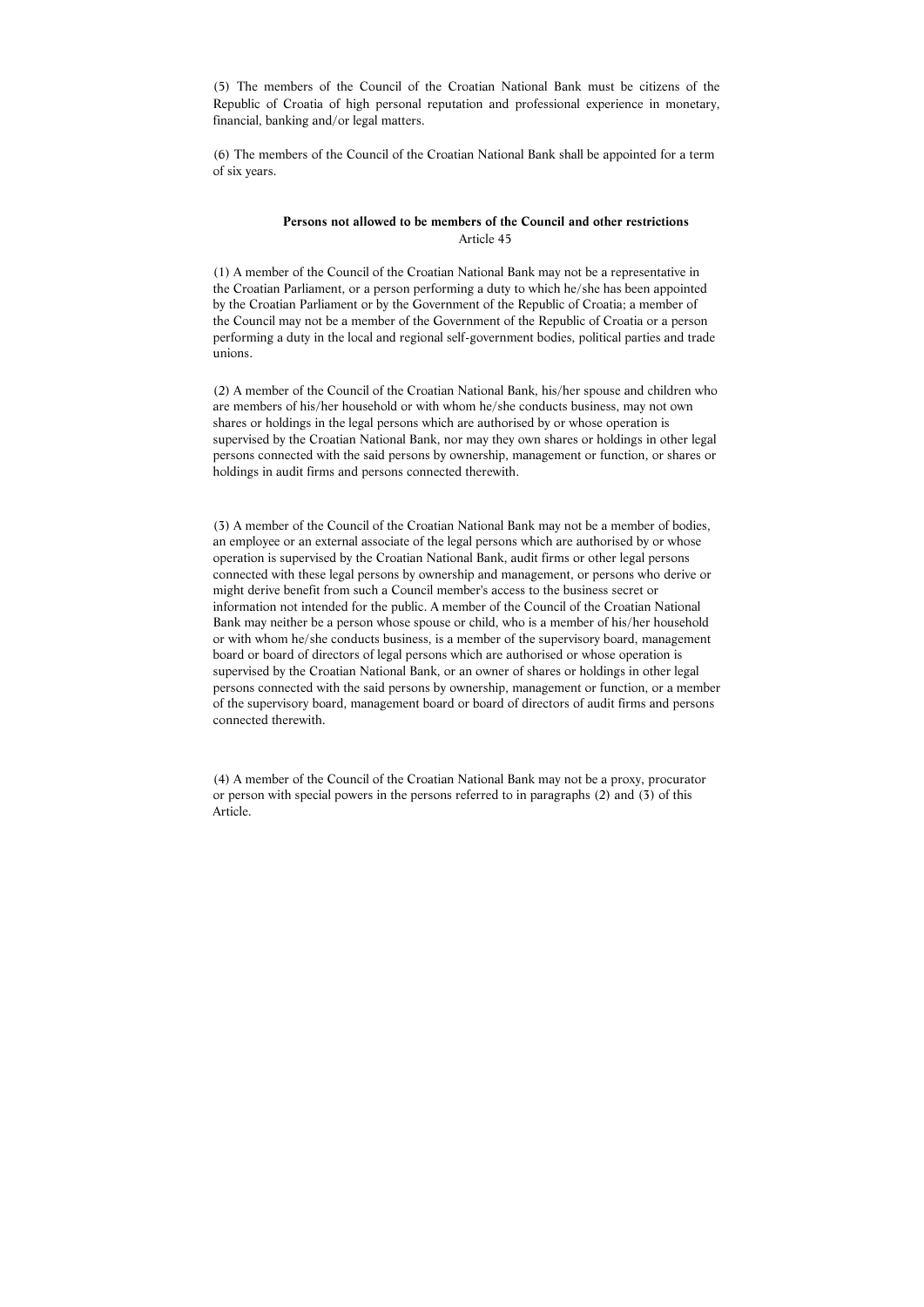#### **Removal from office**  Article 46

(1) The Croatian Parliament shall remove from office the Governor, Deputy Governor, Vicegovernors of the Croatian National Bank and external members of the Council of the Croatian National Bank before the expiry of the term referred to in Article 44, paragraph (6) of this Act in the following cases: 1) if any of the circumstances referred to in Article 45 of this Act arises after the appointment to the office; 2) if they have been sentenced to prison by final judgement in criminal proceedings; 3) if the Council of the Croatian National Bank establishes serious misconducts in the performance of their duties, or acts indicating their low moral and professional integrity; 4) if they are permanently unable to perform their duties owing to illness; 5) if they themselves demand to be removed from office; and 6) if they fail to submit, or submit a false statement of information referred to in Article 48 of this Act.

(2) Should the Council of the Croatian National Bank establish that any of the circumstances referred to in paragraph (1) of this Article has arisen, it shall immediately notify the Croatian Parliament thereof and propose that the concerned member of the Council of the Croatian National Bank be removed from office.

(3) Should the Croatian Parliament not remove from office a member of the Council of the Croatian National Bank within 30 days after any of the circumstances referred to in paragraph (1) of this Article has arisen, the Council of the Croatian National Bank may decide to preclude this member from participating in the meetings of the Council of the Croatian National Bank pending a final decision by the Croatian Parliament.

(4) No member of the Council of the Croatian National Bank may be removed from office for any cause not set out in paragraph (1) of this Article.

(5) The decision on the removal from office shall be final. The unsatisfied party may appeal to the Administrative Court of the Republic of Croatia.

### **Meetings of the Council of the Croatian National Bank**  Article 47

(1) The Governor of the Croatian National Bank shall be the Chairperson of the Council of the Croatian National Bank.

(2) Meetings of the Council of the Croatian National Bank shall be convened and chaired by the Governor of the Croatian National Bank.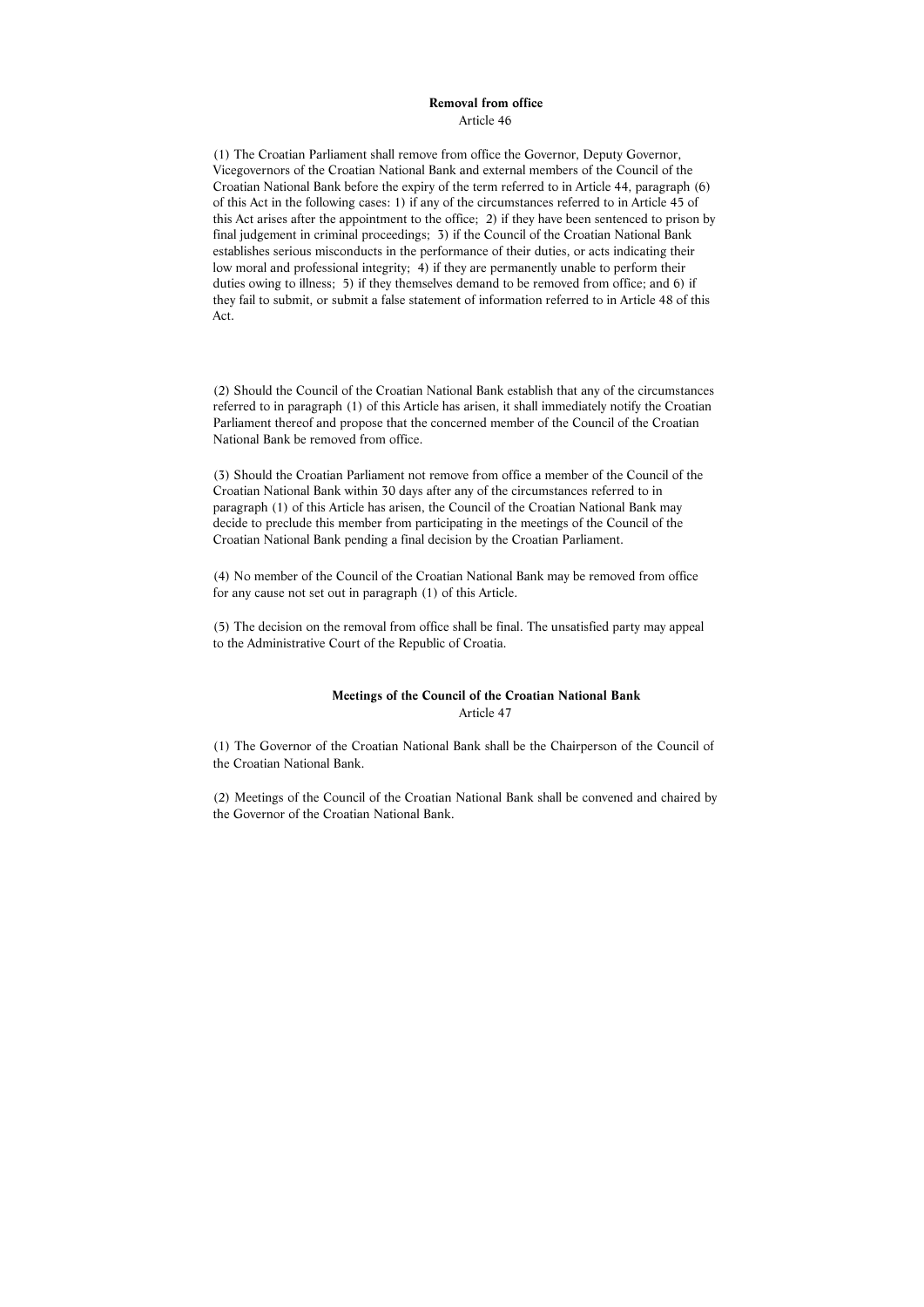(3) In his/her absence, the Chairperson of the Council of the Croatian National Bank shall be replaced by the Deputy Governor of the Croatian National Bank.

(4) Meetings of the Council of the Croatian National Bank shall be valid provided a twothirds majority of all the members of the Council of the Croatian National Bank are present at the meetings.

(5) The Council of the Croatian National Bank shall take decisions with a two-thirds majority of the members present at the meeting.

(6) The Council of the Croatian National Bank shall hold its meetings at least ten times in a calendar year.

(7) The Council of the Croatian National Bank shall establish its Rules of Procedure.

# **Statements of the members of the Council**  Article 48

Upon assuming office and after the end of each year, each member of the Council of the Croatian National Bank shall submit a written statement to the Council of the Croatian National Bank containing information on the matters referred to in Article 45 of this Act.

#### **Compensation**  Article 49

The members of the Council of the Croatian National Bank shall receive compensation for their work.

# **Rights and obligations upon termination of office**  Article 50

(1) During one year after termination of office, the Governor, Deputy Governor and Vicegovernors of the Croatian National Bank may not become employees of credit or financial institutions in the Republic of Croatia without the prior approval of the Council of the Croatian National Bank.

(2) The Governor, Deputy Governor and Vicegovernors of the Croatian National Bank shall be entitled to a compensation equivalent to their last salary received in the month prior to termination of office until their new employment, but for no longer than one year following termination of office.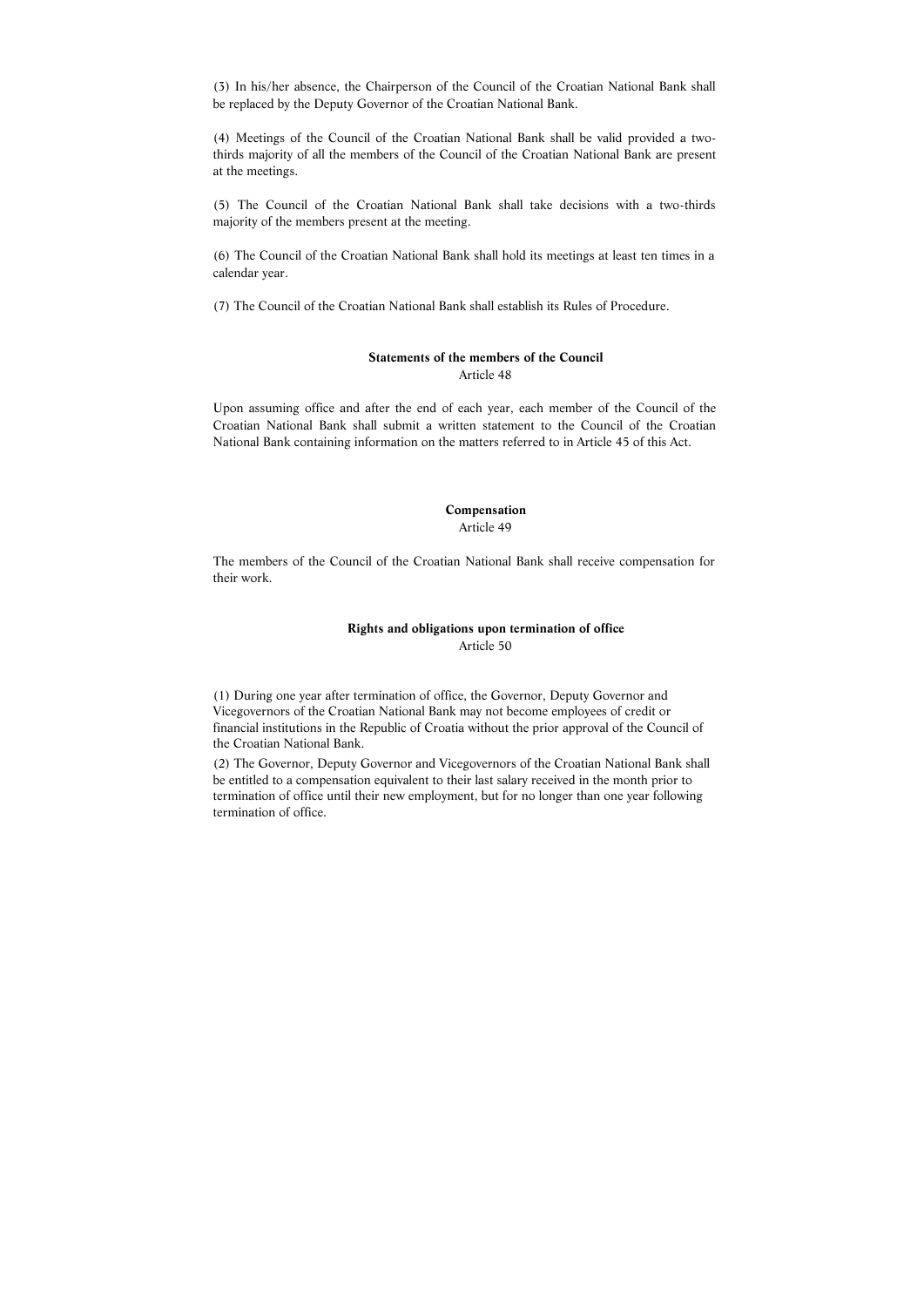#### **Internal audit**

Article 51

(1) The Croatian National Bank shall, for the purpose of an ongoing and comprehensive supervision of its operation, have an internal audit as an independent organisational unit, directly accountable to the Governor.

(2) The internal audit shall: 1) evaluate and improve the efficiency of risk management, internal control systems and management procedures of the Croatian National Bank; 2) periodically audit the performance of persons vested with special powers and responsibilities and of all organisational units of the Croatian National Bank in order to ensure strict compliance with laws and other regulations applying to the Croatian National Bank; 3) perform audits and give recommendations to the Governor of the Croatian National Bank on the accounts and books as well as on the accounting procedures and controls of the Croatian National Bank; and 4) audit financial statements.

(3) The internal audit shall carry out its tasks in accordance with an internal bylaw setting out the type, scope and time limits of audits and the reporting method, which is adopted by the Governor of the Croatian National Bank.

(4) The internal audit shall submit a report on its work to the Governor of the Croatian National Bank.

(5) The internal audit shall at least once a year submit a report to the Council of the Croatian National Bank.

#### **Employees**

#### Article 52

(1) While employed by the Croatian National Bank, an employee of the Croatian National Bank may not work for another employer without the prior approval of the Governor of the Croatian National Bank.

(2) Executive directors and advisers to the Governor of the Croatian National Bank, and their spouses and children who are members of their households or with whom they conduct business, may not own shares or holdings in the legal persons which are authorised by or whose operation is supervised by the Croatian National Bank, or shares and holdings in other legal persons connected with the said persons by ownership, management or function, nor may they own shares or holdings in audit firms and persons connected therewith.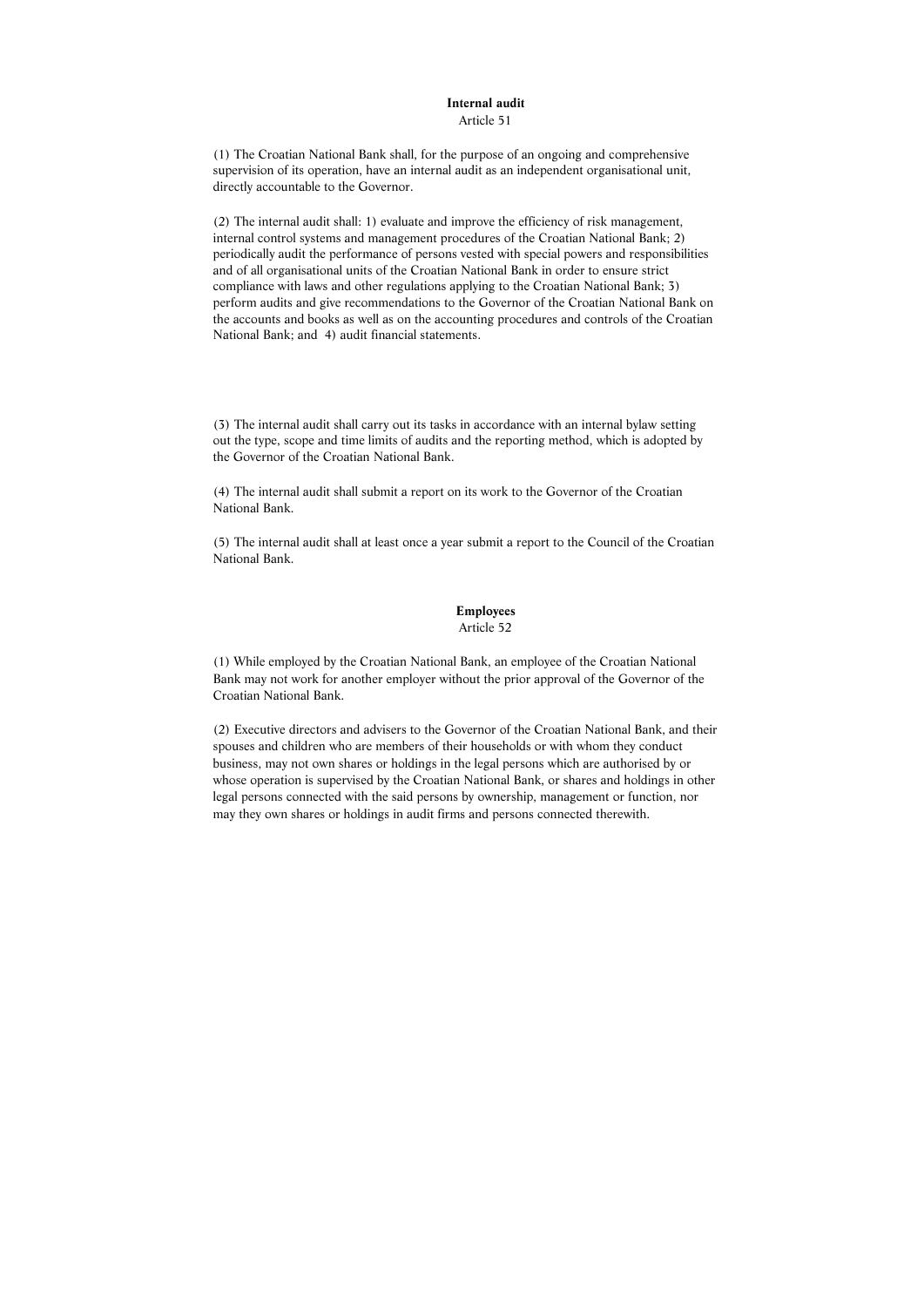(3) The Governor of the Croatian National Bank shall adopt the internal bylaws of the Croatian National Bank stipulating the terms and conditions of employment and work of the employees in accordance with the Labour Act and other regulations.

(4) Rights and obligations of the Governor, Deputy Governor and Vicegovernors of the Croatian National Bank arising from their employment shall be governed by a contract of employment, this Act and the Statute of the Croatian National Bank.

#### **Business secrecy**

Article 53

(1) The members of the Council of the Croatian National Bank and employees of the Croatian National bank shall be obliged to keep as a business secret any documents and data of which they become aware in the course of carrying out their duties and tasks, and whose disclosure to an unauthorised person would harm the reputation and interests of the Croatian National Bank, credit institutions and other legal persons which are authorised by or whose operation is supervised by the Croatian National Bank. The obligation of business secrecy shall continue after the termination of membership in the Council of the Croatian National Bank or employment in the Croatian National Bank.

(2) By way of exception, the members of the Council of the Croatian National Bank and employees of the Croatian National Bank may disclose the documents and data referred to in paragraph (1) of this Article to third parties outside the Croatian National Bank in the cases and in accordance with the procedure stipulated by an internal bylaw of the Governor of the Croatian National Bank and subsequently endorsed by the Council of the Croatian National Bank, provided that the disclosure of such documents and data is made: 1) with the express consent of the person to whom such information relates; 2) in performance of a public duty, including providing aid to law enforcement bodies and by an order of a court or another person of competent authority; 3) to external auditors of the Croatian National Bank in the performance of their duties; 4) to supervisory authorities of foreign financial institutions and representatives of international financial institutions in the performance of their official duties; or 5) where the interest of the Croatian National bank in court proceedings requires the disclosure of such data.

#### **V CAPITAL OF THE CROATIAN NATIONAL BANK**

**Capital of the Croatian National Bank**  Article 54

(1) The capital of the Croatian National Bank shall amount to HRK 2,500,000,000.00.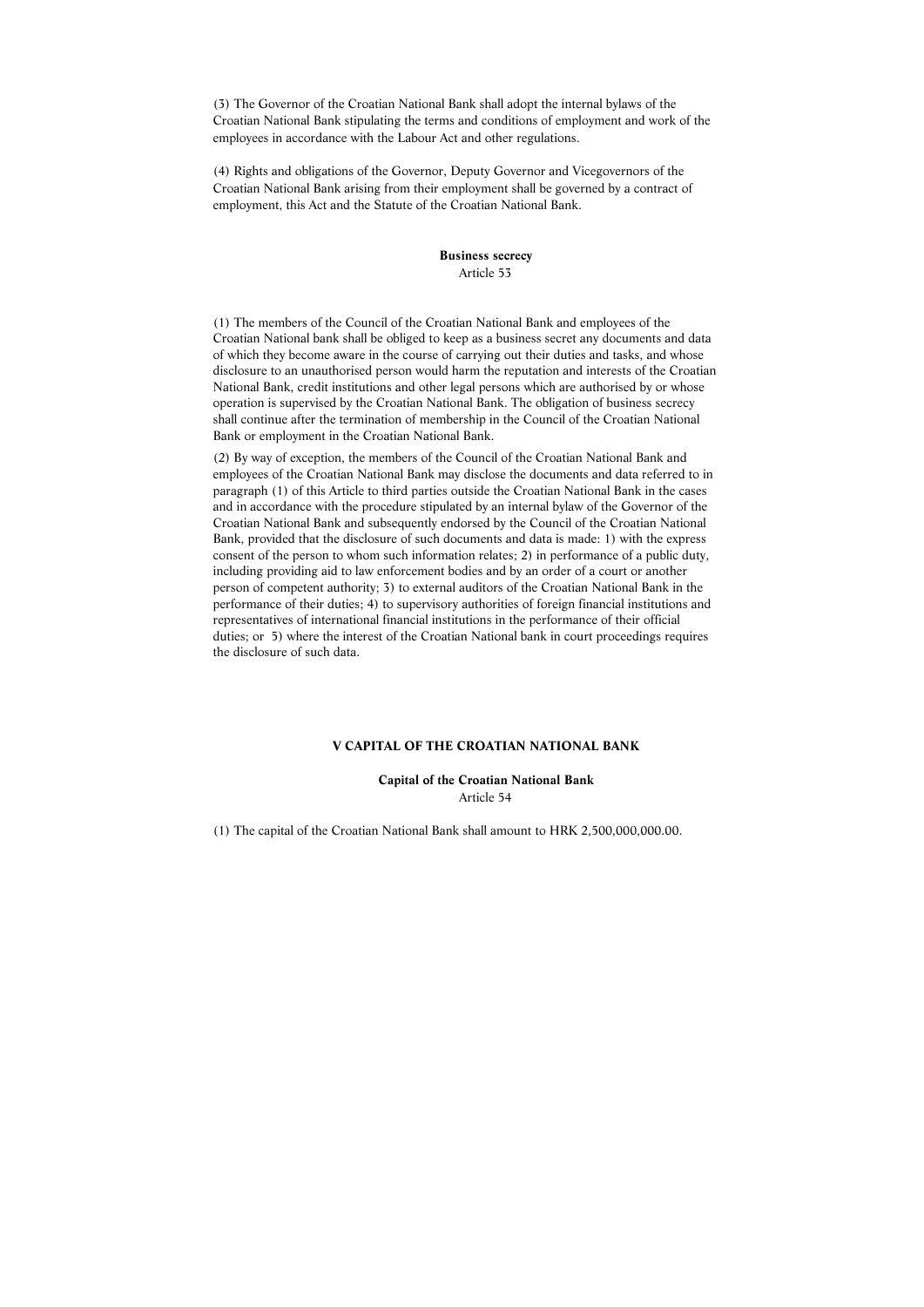(2) The capital of the Croatian National Bank may not be transferred or pledged.

#### **Reserves of the Croatian National Bank**  Article 55

(1) The reserves of the Croatian National Bank shall comprise general and specific reserves.

(2) The Croatian National Bank shall establish general reserves to cover general operational risks. The amount of the general reserves of the Croatian National Bank shall not be limited.

(3) The Croatian National Bank shall establish specific reserves to cover identified losses pursuant to a decision of the Council of the Croatian National Bank.

The surplus of income over expenditures or shortfall between income and expenditures of the Croatian National Bank shall be calculated for each financial year as a sum of net operating income (realised income) and net profit (or loss) from the value adjustment of balance sheet items to changes in the exchange rate or market prices (unrealised income), decreased by general administrative expenses and depreciation as well as assets allocated to specific reserves.

**Calculation of the surplus of income over expenditures or shortfall between income and expenditures of the Croatian National Bank** 

Article 56

# **Allocation of the surplus of income over expenditures and coverage of the shortfall between income and expenditures**

#### Article 57

(1) The surplus of income over expenditures shall be allocated to general reserves and to the state budget.

(2) The Council of the Croatian National Bank shall determine the amount of the surplus of income over expenditures to be allocated to general reserves. General reserves for the current financial year may neither be lower than net profit from the value adjustment of balance sheet items to changes in the exchange rate or market prices, nor higher than 20% of the accumulated surplus of income over expenditures. By way of exception, if the surplus of income over expenditures is lower than net profit from the value adjustment of balance sheet items to changes in the exchange rate or market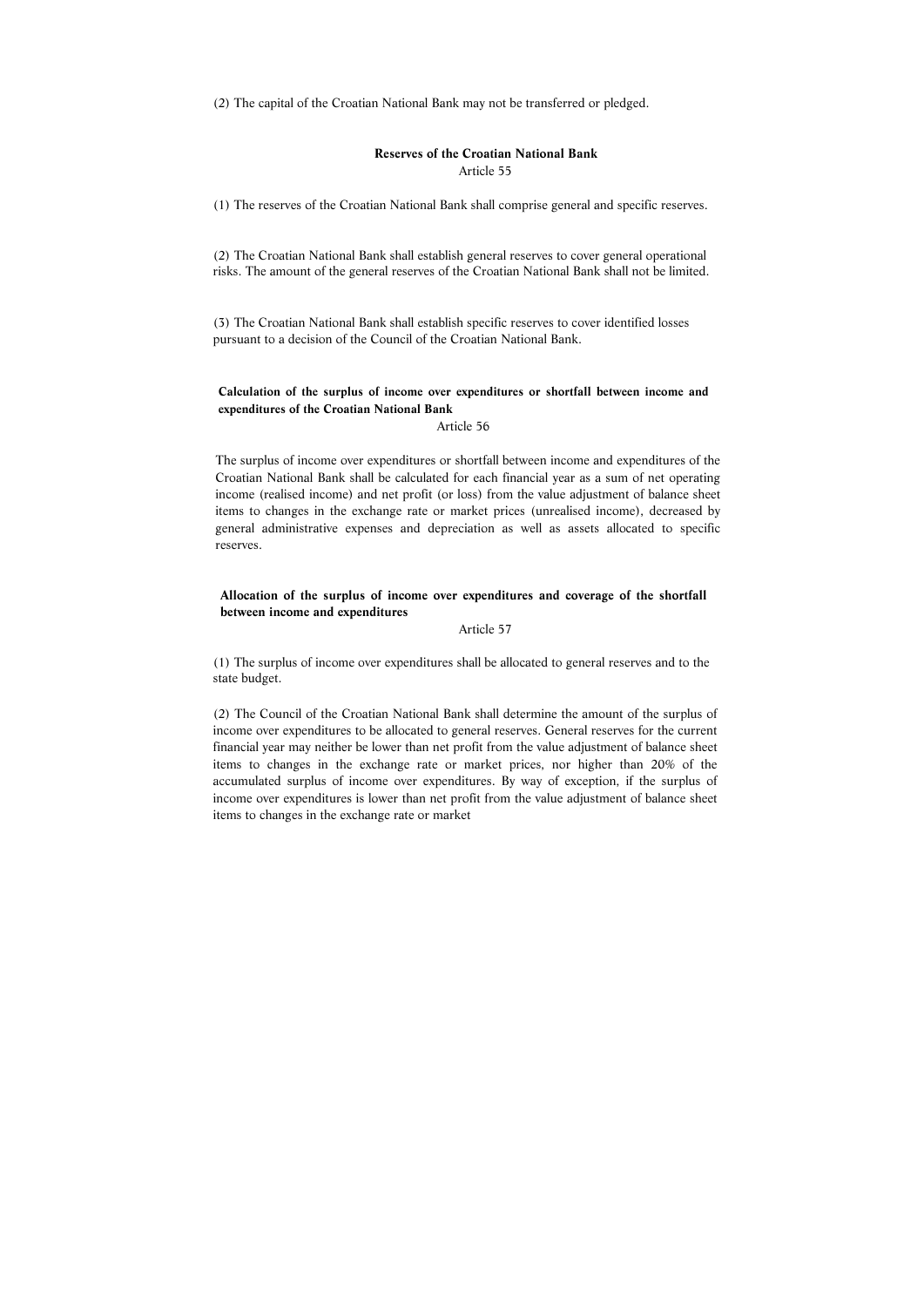prices, the total surplus of income over expenditures shall be allocated to general reserves.

(3) The surplus of income over expenditures remaining after the allocation to general reserves shall constitute extraordinary revenue to the state budget.

(4) The Croatian National Bank shall cover any shortfall between income and expenditures from general reserves.

The Croatian National Bank shall forecast its income and expenditures in the financial plan that shall be adopted by 31 December of the current year for the next year.

(5) Any shortfall between income and expenditures that cannot be covered from general reserves shall be covered from the state budget.

#### **VI FINANCIAL AND OTHER STATEMENTS**

**Financial year**  Article 58

The financial year of the Croatian National Bank shall correspond to the calendar year.

# **Financial plan**  Article 59

#### **Financial statements**  Article 60

The Croatian National Bank shall prepare financial statements for each financial year in accordance with accounting regulations and the International Accounting Standards.

# **Auditing**

Article 61

(1) The prepared financial statements and the overall operation of the Croatian National Bank shall be audited by independent external auditors in accordance with audit regulations and the International Auditing Standards.

(2) The decision on the auditor to audit the financial statements of the Croatian National Bank shall be made by the Finance and Central Budget Committee of the Croatian Parliament on the proposal of the Council of the Croatian National Bank.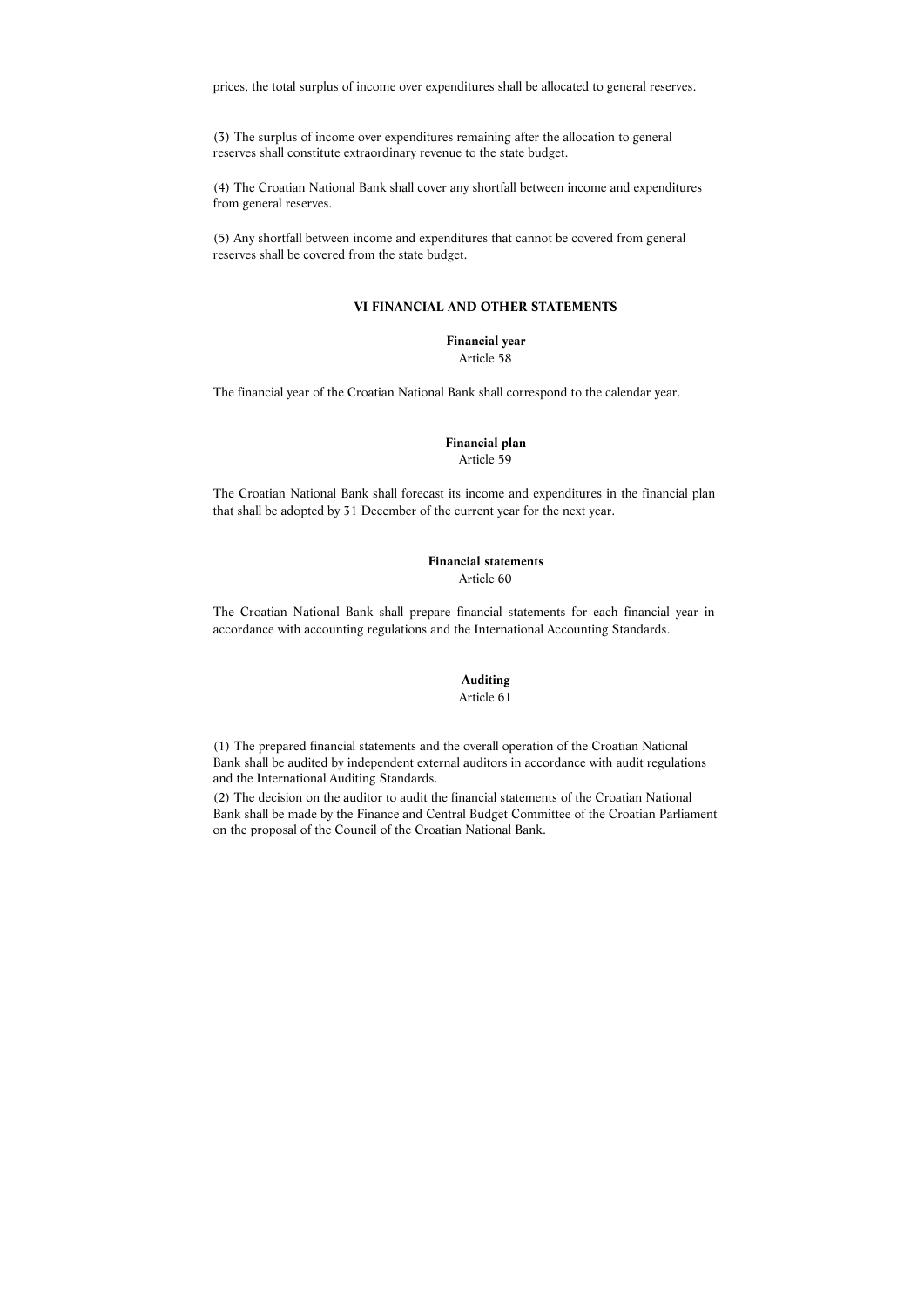# **Submission and publication of financial statements**

Article 62

(1) The Croatian National Bank shall, on a semi-annual basis, inform the Croatian Parliament about financial condition, the level of price stability achieved and monetary policy implementation.

(2) The Croatian National Bank shall, on a monthly basis and at the latest within ten working days from the end of the previous month, prepare, draw up and submit to the Ministry of Finance its summary balance sheet as at the last day of the month concerned.

(3) The Croatian National Bank may publish the said financial and other statements, and it may also publish such other reports and studies on financial and economic issues as it deems appropriate.

# **Transparency of operation and informing the public**

Article 63

The Croatian National Bank shall provide regular and timely information to the public on its analyses of the macroeconomic situation, financial and monetary system conditions, monetary and lending developments, balance of payments, exchange rates and price stability, and shall publish statistical information within its competence.

# **VII OTHER PROVISIONS**

# **Accounts**

#### Article 64

(1) The Croatian National Bank may open accounts for the Republic of Croatia, credit institutions with registered offices in the Republic of Croatia, credit and financial institutions with registered offices abroad, international institutions and organisations and the bodies and institutions of the European Union.

(2) The Croatian National Bank may, as necessary for carrying out its tasks, open accounts for other market participants.

> **Collection of claims**  Article 65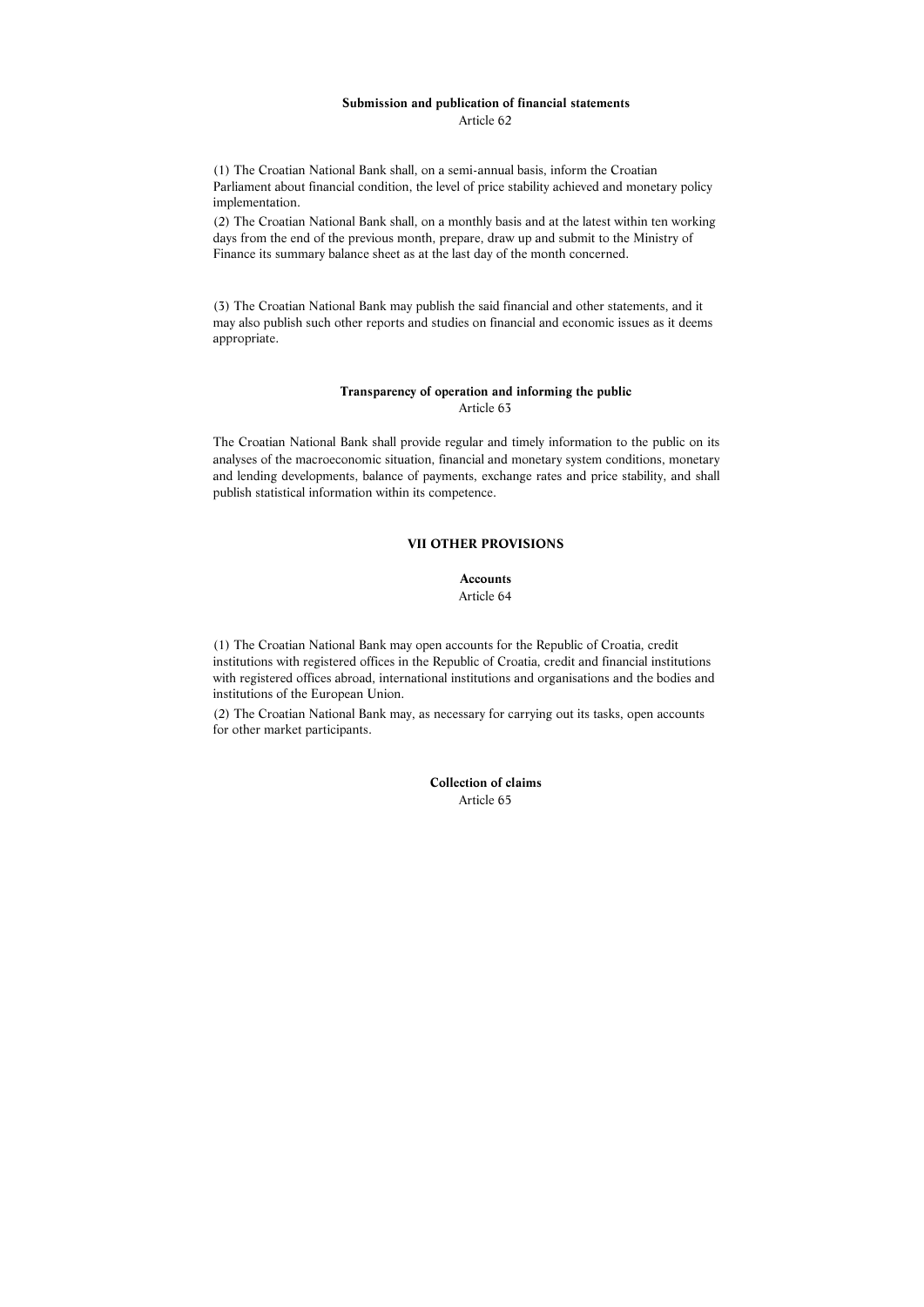(1) The Croatian National Bank shall have the right to collect, without initiating judicial or notarial proceedings, its overdue claims from:

 debtors' cash balances deposited with the Croatian National Bank; and the collateral, if it is movable property or a right which is not considered as immovable property.

### **Collection of statistical data**  Article 66

(1) In order to achieve the objective and carry out the tasks set forth by this Act, the Croatian National Bank shall collect and process statistical data received from the Republic of Croatia, other government bodies, credit institutions and other legal and natural persons.

(2) In order to carry out the tasks referred to in paragraph (1) of this Article, the Croatian National Bank shall cooperate with competent bodies from outside the Republic of Croatia, international institutions and organisations and the bodies and institutions of the European Union.

(3) By prescribing the uniform forms and by other methods and measures, the Croatian National Bank shall, within its competence, contribute to the harmonisation of practices related to the collection, processing and distribution of the processed statistical data.

(4) The Croatian National Bank shall in subordinate legislation define the list of statistical data required and the form in which such data shall be provided to the Croatian National Bank, the persons that shall provide such data to the Croatian National Bank and the confidentiality regime that shall apply to statistical data provided to the Croatian National Bank.

# **Status of the Governor, Deputy Governor and Vicegovernors of the Croatian National Bank**

Article 67

(1) During their term of office, the Governor, Deputy Governor and Vicegovernors of the Croatian National Bank shall be entitled to a salary and to material and other rights arising from their employment pursuant to internal bylaws of the Croatian National Bank.

(2) The Act on the Prevention of Conflict of Interest in the Exercise of Public Office shall apply to the rights and obligations of the Governor, Deputy Governor and Vicegovernors of the Croatian National Bank which are not set forth by this Act or the Statute of the Croatian National Bank.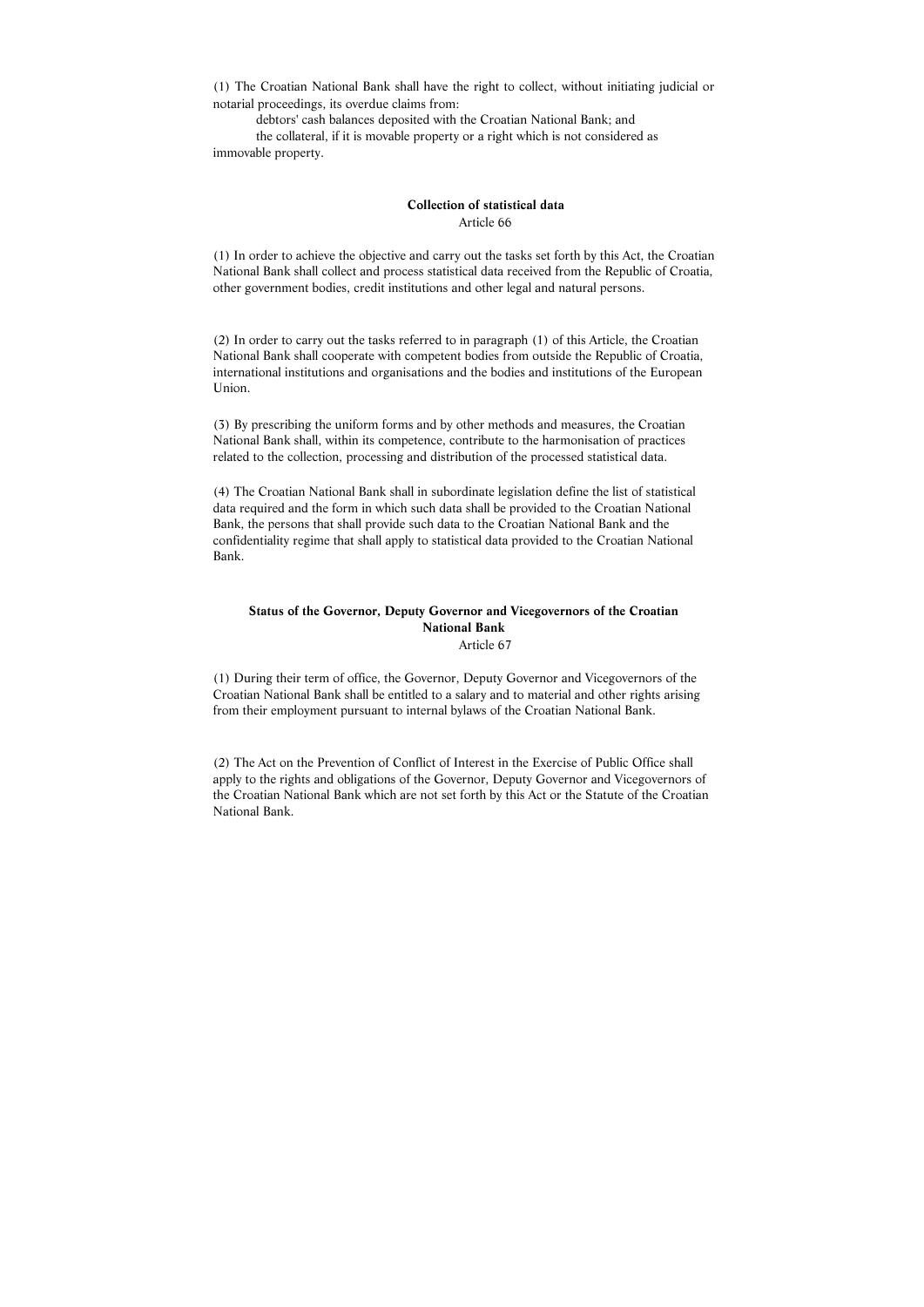# **Regulations of the Croatian National Bank**

Article 68

(1) The regulations and other enactments adopted by the Croatian National Bank pursuant to this Act, applicable to credit institutions and other legal persons, shall be published in the Official Gazette.

(2) The Croatian National Bank shall keep records of the subordinate legislation, decisions, instructions and other enactments it has adopted and published in the Official Gazette.

#### **Decisions taken by the Croatian National Bank**  Article 69

(1) Decisions taken by the Croatian National Bank on matters within its competence may not be appealed, but an administrative dispute may be brought against such decisions.

(2) The provisions governing the revocation, cancellation, extraordinary cancellation and annulment of decisions pursuant to the right of supervision of the General Administrative Procedures Act shall not apply to the decisions referred to in paragraph (1) of this Article.

# **VIII MEMBERSHIP OF THE REPUBLIC OF CROATIA IN THE EUROPEAN UNION**

#### **General provisions**

Article 70

(1) The Croatian National Bank shall be an integral part of the European System of Central Banks (hereinafter: ESCB).

(2) In accordance with the provisions of the Treaty establishing the European Community, the Statute of the ESCB and the European Central Bank (hereinafter: ECB), the directly applicable regulations of the European Union and the provisions of this Act, the Croatian National Bank shall be obliged to work on achieving the objectives and carrying out the tasks of the ESCB.

> **Status of the Croatian National Bank**  Article 71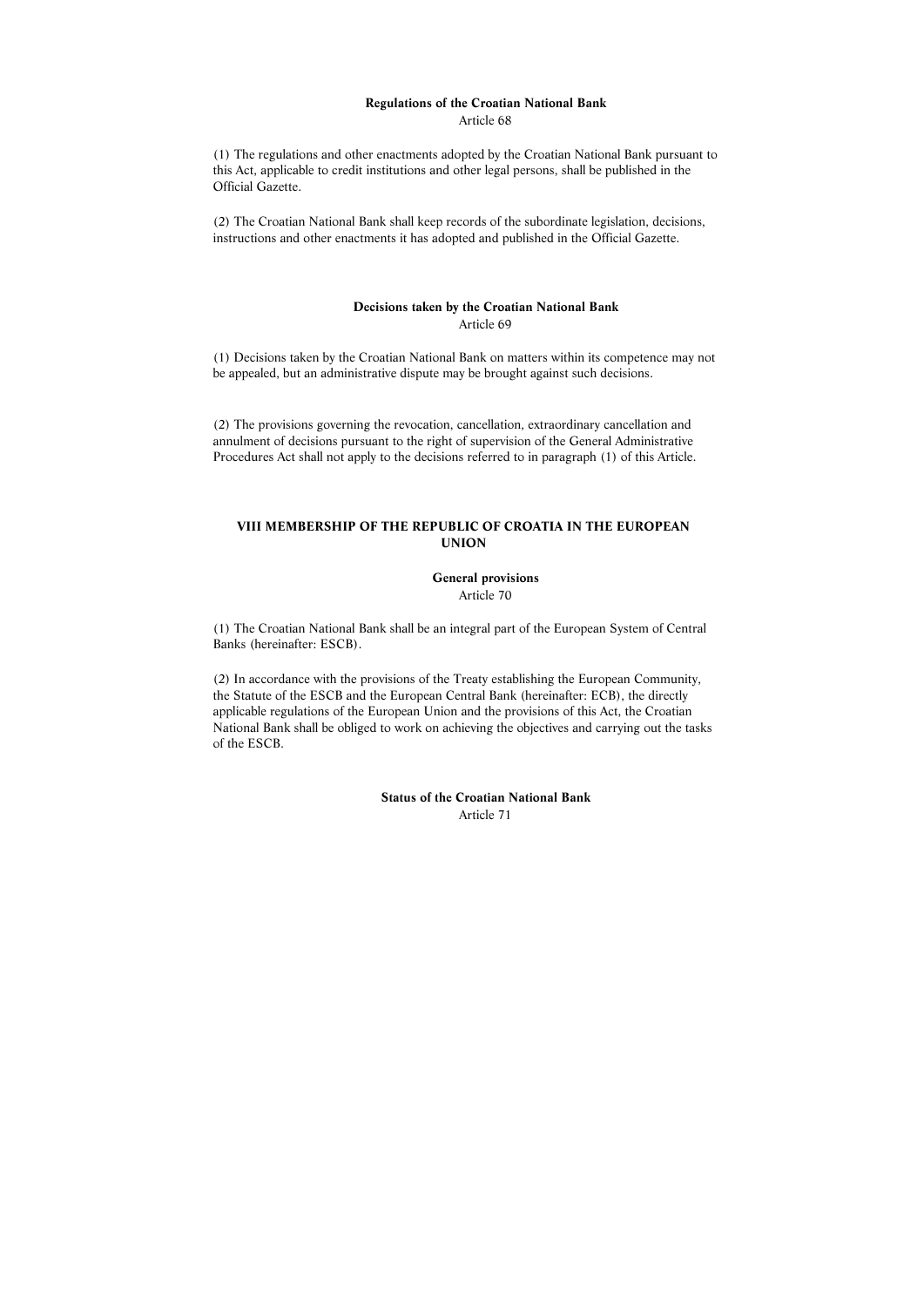(1) In order to achieve its objective and carry out its tasks, the Croatian National Bank, and the members of its decision-making bodies, shall be independent in adopting and enforcing their decisions which are based on this Act. The Croatian National Bank and the members of its decision-making bodies shall neither seek nor take instructions from the institutions and bodies of the European Union, from any government of a Member State or from any other body.

(2) The institutions and bodies of the European Union and the governments of the Member States may not influence the independence of the Croatian National Bank, the adoption and implementation of decisions of the Croatian National Bank and of its decision-making bodies, nor may they approve, revoke, postpone, cancel, or influence in any other form any decision of the Croatian National Bank falling within its competence.

(3) The provisions referred to in paragraphs (1) and (2) of this Article shall be without prejudice to the powers of the ECB pursuant to the Statute of the ESCB and the ECB in relation to the Croatian National Bank.

# **Objective of the Croatian National Bank**  Article 72

Without prejudice to the achievement of its objective referred to in Article 3, paragraph (1) of this Act, the Croatian National Bank shall support the general economic policies in the European Community with a view to contributing to the achievement of the objectives of the European Community as laid down in Article 2 of the Treaty establishing the European Community. The Croatian National Bank shall act in accordance with the principle of an open market economy with free competition, favouring an efficient allocation of resources in compliance with the principles set out in Article 4 of the Treaty establishing the European Community.

#### **Subscription of the capital of the ECB**  Article 73

The Croatian National Bank shall subscribe and pay up the capital of the ECB in accordance with Articles 28 and 29 of the Statue of the ESCB and the ECB.

# **Competences and powers to implement the foreign exchange (exchange rate) policy**  Article 74

(1) The Croatian National Bank shall, in adopting measures related to the exchange rate of the domestic currency, take into account the common interest of the Member States of the European Union.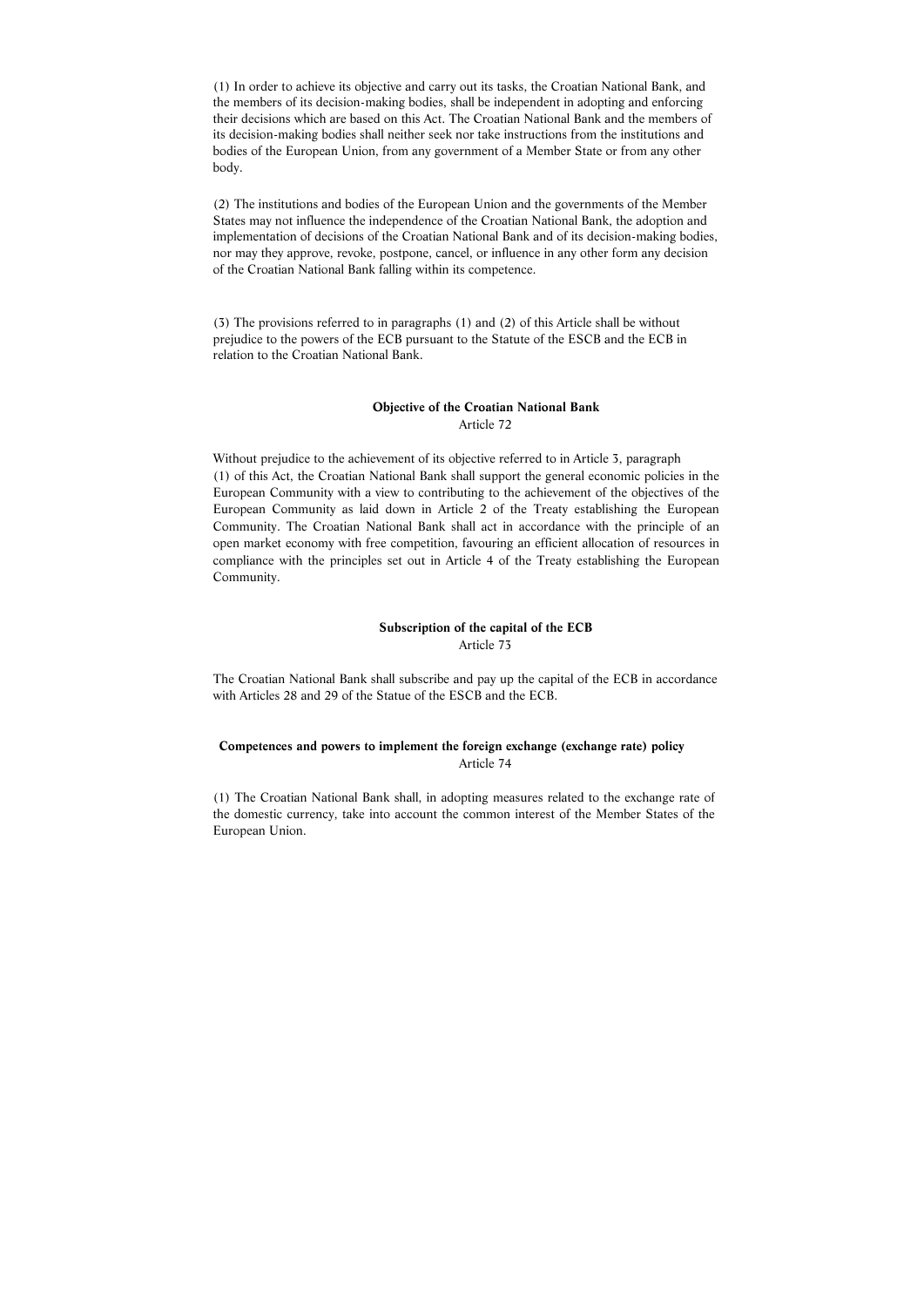(2) The Council of the European Union shall have all the competences referred to in Article 111 of the Treaty establishing the European Community concerning the implementation of the foreign exchange (exchange rate) policy.

#### **Advisory function of the ECB**  Article 75

(1) The ECB shall be consulted on any proposals of laws and other regulations within its competence, but within the limits and under the conditions set forth by the regulations of the Council of the European Union.

(2) The Government of the Republic of Croatia may, for information purposes, submit to the Croatian National Bank the proposals of laws and other regulations referred to in paragraph 1 of this Article.

(3) In the areas outside the competence of the ECB, the Government of the Republic of Croatia shall submit to the Croatian National Bank all proposals and reports concerning the objective, operations and tasks of the Croatian National Bank, including the proposals of the decisions and regulations of the Government of the Republic of Croatia and the proposals of laws prior to their submission to the Croatian Parliament, on which the Croatian National Bank may express its opinion.

#### **Protection of banknotes and coins against counterfeiting**  Article 76

(1) While performing the activities related to the protection of banknotes and coins against counterfeiting, the Croatian National Bank shall entirely act in accordance with the rules of the European Union.

(2) For the purpose of efficient performance of the activities related to the protection of banknotes and coins against counterfeiting, the Croatian National Bank may adopt implementation measures providing for the direct application of the rules referred to in paragraph (1) of this Article.

(3) The relevant rules of the Croatian National Bank referred to in paragraph (2) of this Article must be fully in line with the regulations of the European Union.

> **Power over credit institutions**  Article 77

The Croatian National Bank shall, in accordance with the regulations of the European Union and pursuant to the provisions of a special law, issue and withdraw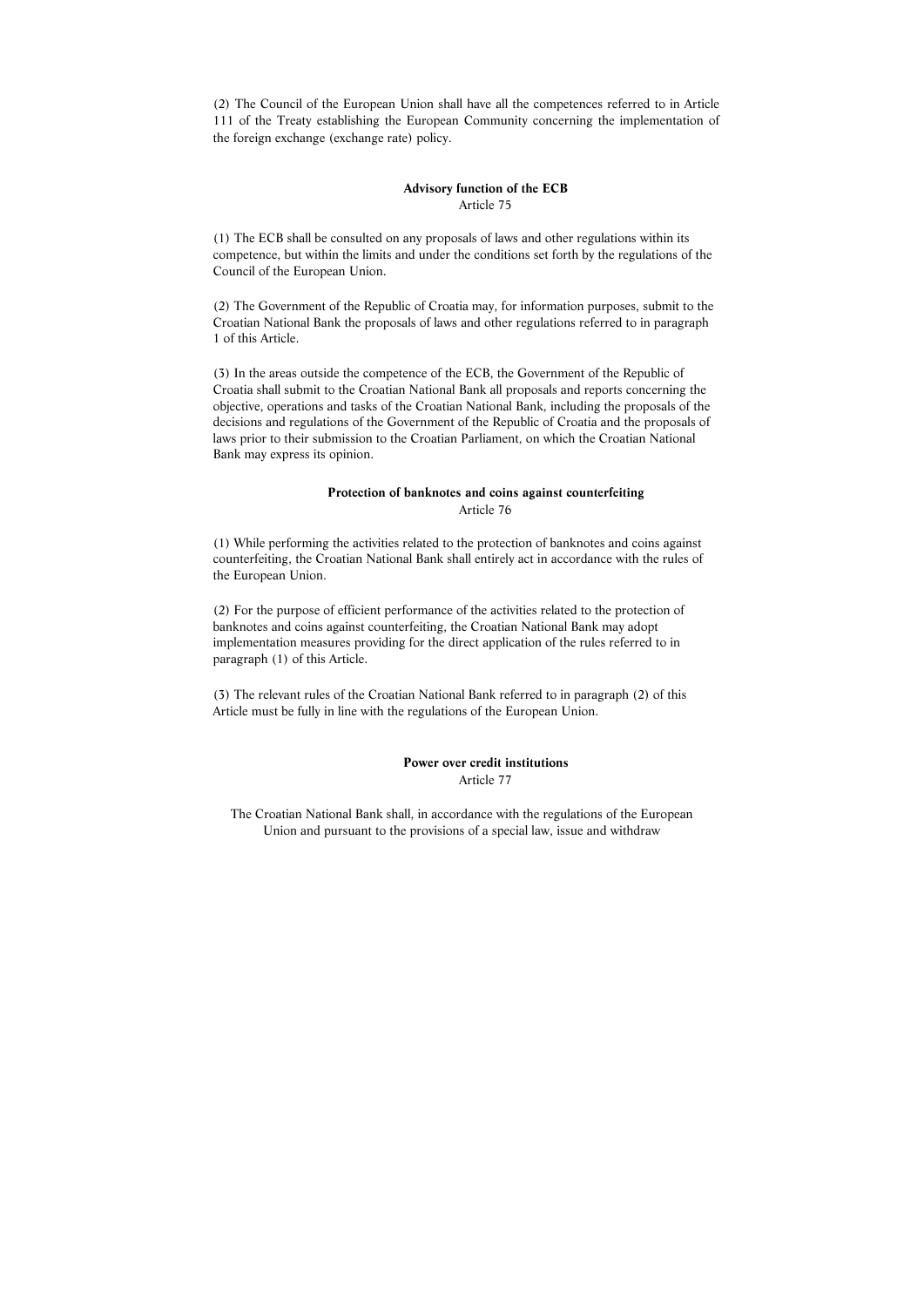authorisations of credit institutions, exercise supervision and oversight of credit institutions' operations, perform other activities within its legal competence, and adopt subordinate legislation regulating banking operations and establishing standards for sound and safe operation of credit institutions.

## **Prohibition of lending to the bodies of the European Union and Member States**  Article 78

(1) The Croatian National Bank may not extend overdrafts or any other type of credit facility to the institutions and bodies of the European Union, central governments of Member States, regional and local authorities, other public authorities, other bodies governed by public law, or public undertakings over which Member States, regional and local authorities exercise a dominant influence as set out in Article 101 of the Treaty establishing the European Community and Regulation No 3603/93.

(2) The Croatian National Bank may not purchase debt securities directly from the persons and bodies referred to in paragraph (1) of this Article.

(3) The prohibition referred to in paragraph (1) of this Article shall not apply to publicly owned credit institutions which, in the context of the supply of reserves by central banks, shall be given the same treatment as private credit institutions.

(4) By way of exception, the prohibition of lending referred to in paragraph (1) of this Article shall not apply to intra-day loans granted to a Member State. The intra-day loans referred to in this paragraph must be repaid by the end of the day and may not be extended to the next day.

#### **Council of the Croatian National Bank**  Article 79

The Council of the Croatian National Bank shall consist of eight members, including the Governor, Deputy Governor and six Vicegovernors of the Croatian National Bank.

# **Appointment of the members of the Council of the Croatian National Bank**  Article 80

(1) The Governor of the Croatian National bank shall be appointed by the Croatian Parliament on the proposal of the Elections, Appointments and Administration Committee, taking into account the opinion of the Finance and Central Budget Committee.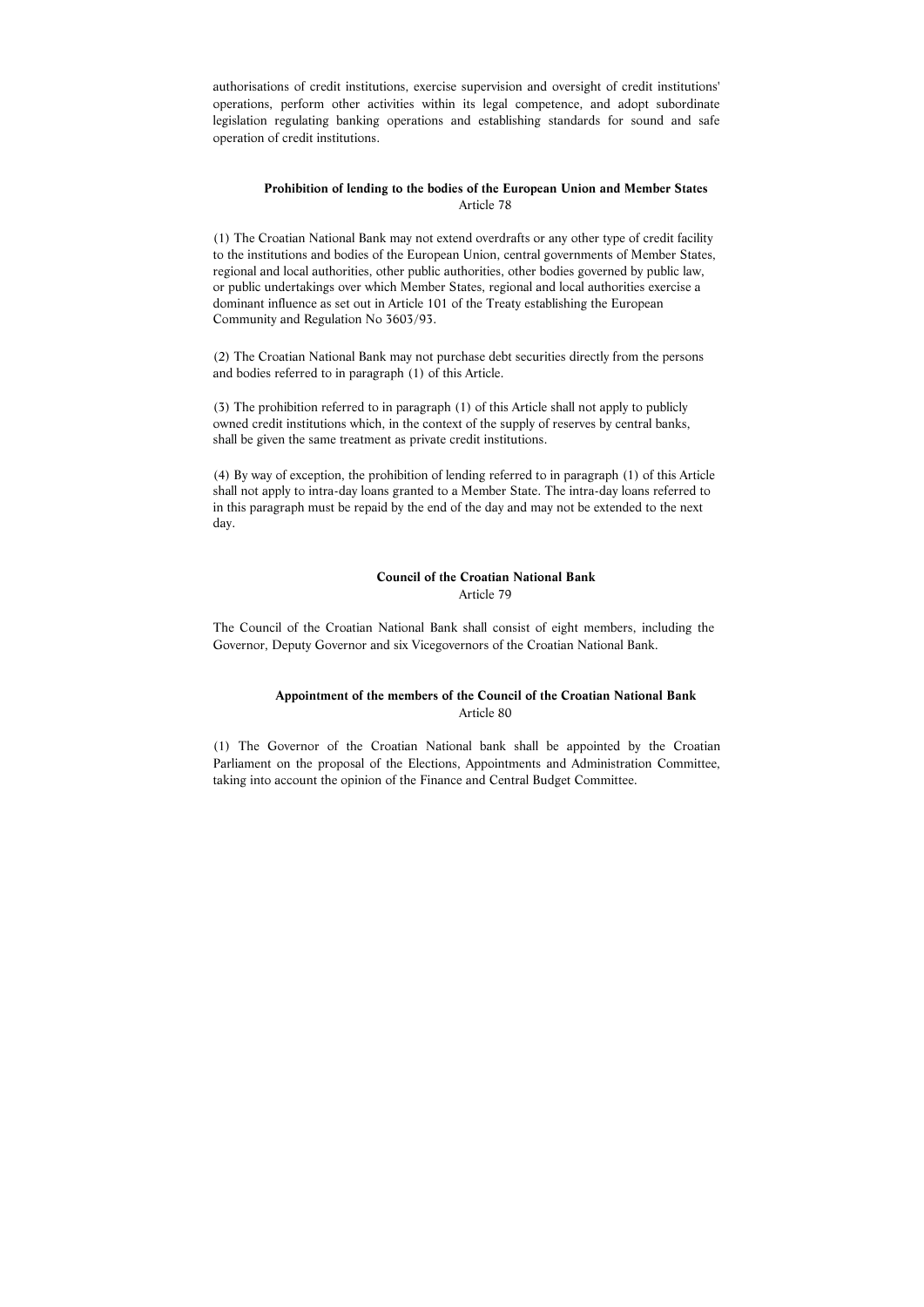(2) The Deputy Governor and Vicegovernors of the Croatian National Bank shall be appointed by the Croatian Parliament on the proposal of the Elections, Appointments and Administration Committee, taking into account the opinion of the Finance and Central Budget Committee.

(3) The members of the Council of the Croatian National Bank must be citizens of the Republic of Croatia of high personal reputation and professional experience in monetary, financial, banking and/or legal matters.

(4) The members of the Council of the Croatian National Bank shall be appointed for a term of six years.

#### **Removal from office**  Article 81

(1) The Croatian Parliament shall remove from office a member of the Council of the Croatian National Bank before the expiry of the term referred to in Article 80, paragraph (4) of this Act only in the following cases:

 where circumstances arise referred to in Article 14, paragraph (2) of the Statute of the ESCB and the ECB; and

 where a member of the Council of the Croatian National Bank himself/herself demands to be removed from office.

(2) The Council of the Croatian National Bank shall establish whether there are grounds for the removal from office of a member of the Council of the Croatian National Bank as referred to in paragraph (1), indent (1) of this Article in the course of the procedure provided for by the Statute of the Croatian National Bank.

(3) Should the Council of the Croatian National Bank establish that there are grounds for the removal from office pursuant to paragraph (2) of this Article, it shall propose to the Croatian Parliament that the concerned member of the Council of the Croatian National Bank be removed from office.

(4) Should the Croatian Parliament not remove from office a member of the Council of the Croatian National Bank within 30 days from the receipt of the proposal for such removal, the Council of the Croatian National Bank may decide to preclude this member of the Council of the Croatian National Bank from participating in the meetings of the Council of the Croatian National Bank.

(5) The Governor of the Croatian National Bank shall have the right to appeal before the European Court of Justice against the decision on the removal from office taken by the Croatian Parliament. Other members of the Council may bring an administrative dispute against the decision on the removal from office taken by the Croatian Parliament before the Administrative Court of the Republic of Croatia.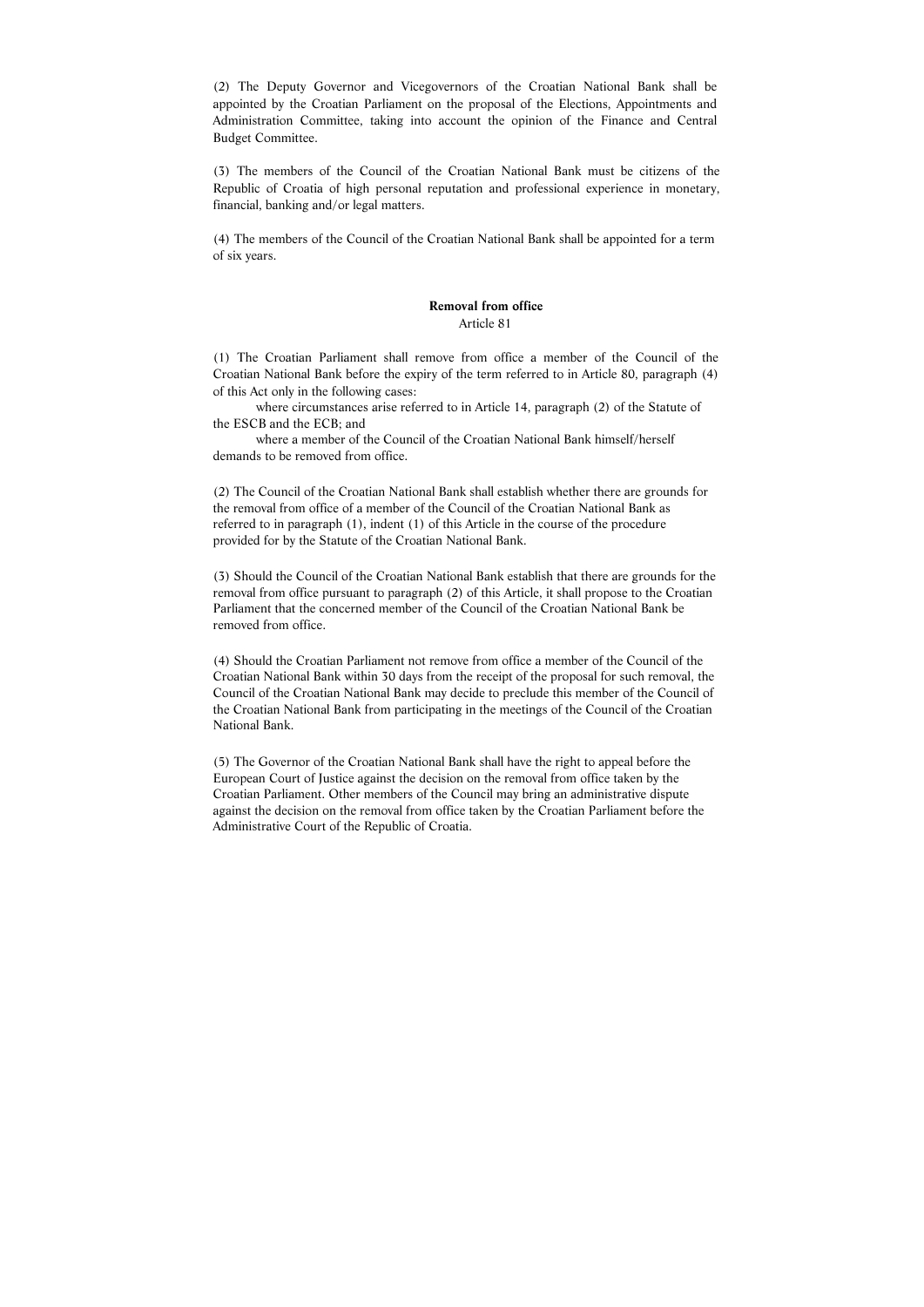#### **Employment of the members of the Council**  Article 82

(1) The members of the Council of the Croatian National Bank must be full-time employees of the Croatian National Bank.

(2) Rights and obligations of the members of the Council of the Croatian National Bank arising from their employment shall be governed by a contract of employment, this Act and the Statute of the Croatian National Bank.

# **Membership in ECB bodies**  Article 83

The Governor of the Croatian National Bank shall be a member of the General Council of the ECB.

# **Rights and obligations of the members of the Council of the Croatian National Bank upon termination of office**

#### Article 84

Upon termination of office, the members of the Council of the Croatian National Bank may continue to work with the Croatian National Bank in accordance with the Statute and internal bylaws of the Croatian National Bank. Should a member of the Council of the Croatian National Bank not continue to work with the Croatian National Bank, he/she shall be entitled to a compensation equivalent to his/her last salary received in the month prior to termination of office until his/her new employment, but for no longer than one year following termination of office.

### **Data confidentiality**  Article 85

(1) The submission of data to the ECB as required to fulfil the obligations set out in the Statute of the ESCB and the ECB shall not be considered as disclosure of confidential data.

(2) The confidential data of the Croatian National Bank shall not be disclosed to third parties even when the conditions referred to in Article 53, paragraph (2) of this Act are met, if such disclosure would be contrary to the duties and tasks of the Croatian National Bank set out in the provisions of the Treaty establishing the European Community and the Statute of the ESCB and the ECB.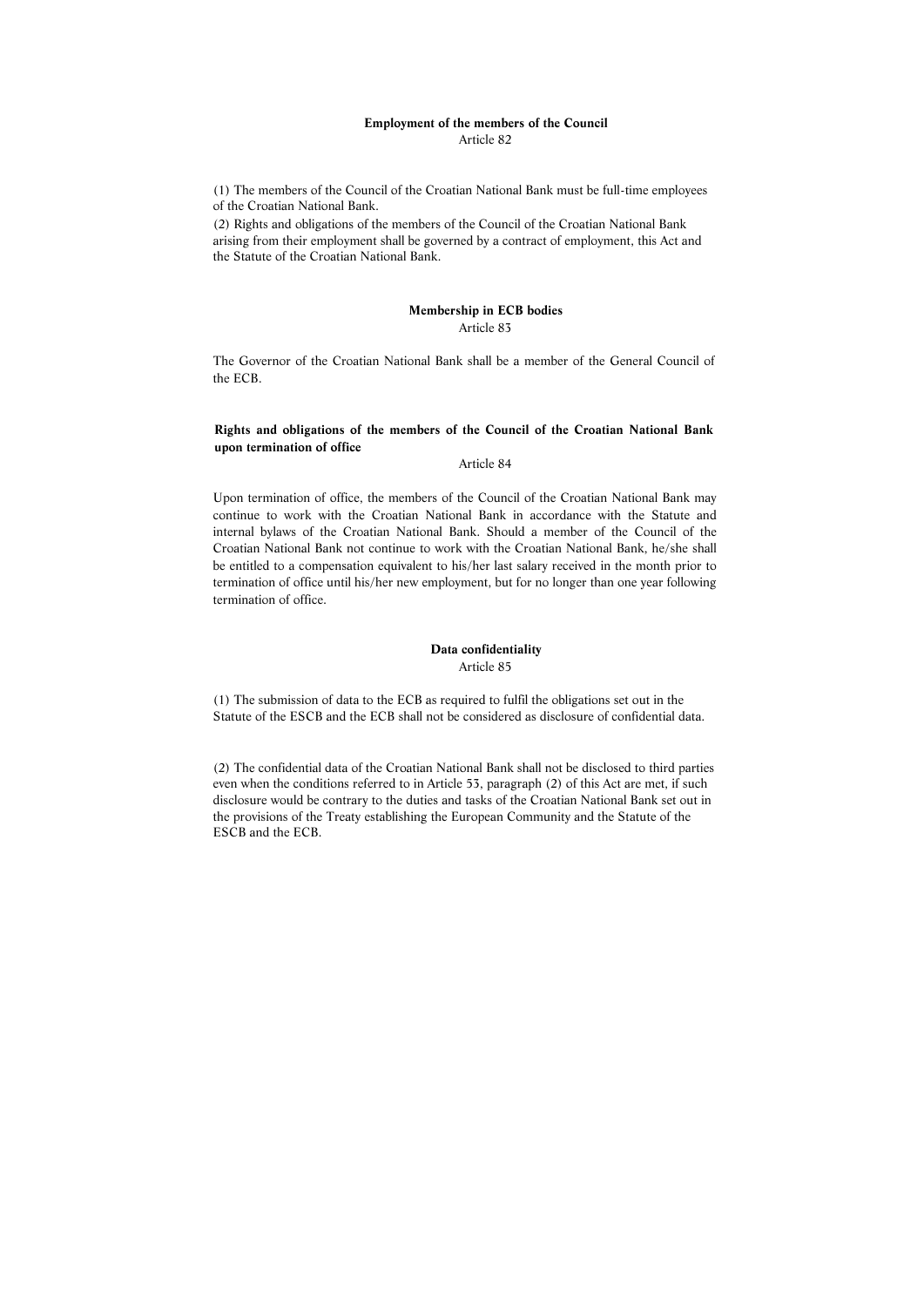#### **Collection of statistical data**  Article 86

(1) In order to achieve the objective and carry out the tasks set forth by this Act, the Croatian National Bank shall participate in the collection, processing and reporting of statistical data at least within the scope set out by the Statute of the ESCB and ECB.

(2) In order to carry out the tasks referred to in paragraph (1) of this Article, the Croatian National Bank shall, to an appropriate extent, cooperate with the institutions and bodies of the European Union and with the competent bodies of the Member States and third countries and with international organisations.

(3) The Croatian National bank may, if appropriate, set forth the following in the subordinate legislation:

 the list of statistical data deemed necessary but not referred to in paragraph (1) of this Article;

 the form in which such data shall be submitted to the Croatian National Bank and uniform forms that shall provide for the harmonisation of the collection, processing and distribution of the processed statistical data;

the persons that shall submit such data to the Croatian National Bank; and

 the confidentiality regime that shall apply to statistical data submitted to the Croatian National Bank.

# **Measures to prevent excess liquidity in the market**  Article 87

(1) In order to prevent an uncontrollable increase in liquidity in the market which might occur after the introduction of the euro as the official currency of the Republic of Croatia, and with regard to the obligation of credit institutions to adjust the amount of required reserves stipulated by the Croatian National Bank to the amount of required reserves stipulated by the ECB, the Croatian National Bank may define the appropriate measures in its subordinate legislation.

(2) The measures referred in paragraph (1) of this Article may include:

 issuing long-term debt securities of the Croatian National Bank; concluding an agreement on a long-term deposit with successive repayments;

and

other appropriate measures.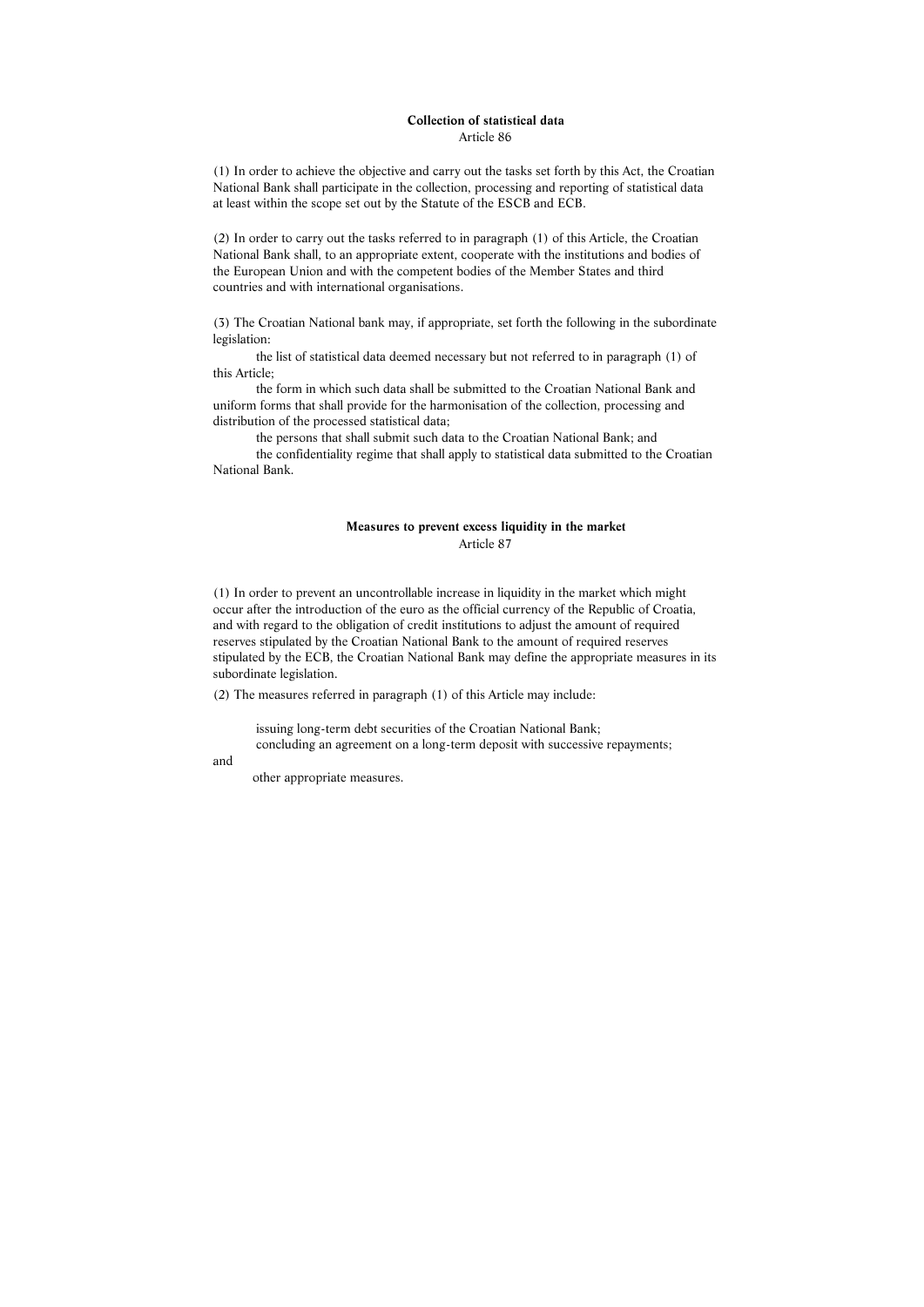# **IX INTRODUCTION OF THE EURO AS THE OFFICIAL CURRENCY OF THE REPUBLIC OF CROATIA**

#### **Tasks of the Croatian National Bank as part of the ESCB**  Article 88

In accordance with the Treaty establishing the European Community and the Statute of the ESCB and the ECB, the Croatian National Bank shall carry out the following tasks:

- 1. participate in the implementation of monetary policy of the European Community;
- 2. conduct foreign exchange operations as set out in Article 111 of the Treaty establishing the European Community;
- 3. hold and manage the foreign reserves of the Republic of Croatia that have not been transferred to the ECB; and
- 4. ensure the smooth operation of payment systems.

# **Tasks of the Croatian National Bank**  Article 89

Without prejudice either to its tasks referred to in Article 88 of this Act or to its independence, the Croatian National Bank shall carry out the following tasks:

- 1. issue and withdraw authorisations and approvals in accordance with the laws governing the operation of credit institutions, credit unions, payment institutions, payment transaction settlement systems, as well as foreign exchange operations and the operation of authorised foreign exchange offices;
- 2. exercise supervision and oversight over legal persons whose operation is regulated by the laws governing the operation of credit institutions, credit unions, payment institutions and payment transaction settlement systems;
- 3. open accounts for and accept deposits from credit institutions, execute payment transactions across these accounts and grant loans to credit institutions;
- 4. collect and process statistical data;
- 5. regulate and improve the payment system;
- 6. act as fiscal agent for the Republic of Croatia and perform other operations on behalf of the Republic of Croatia, as provided by law;
- 7. adopt subordinate legislation on the operations within its competence; and
- 8. perform other operations as provided by other regulations;

if not contrary to the tasks set out in Article 3 of the Statue of the ESCB and the ECB.

# **Participation in international monetary institutions**

Article 90

The Croatian National Bank may participate in the work of international monetary institutions only subject to approval of the ECB.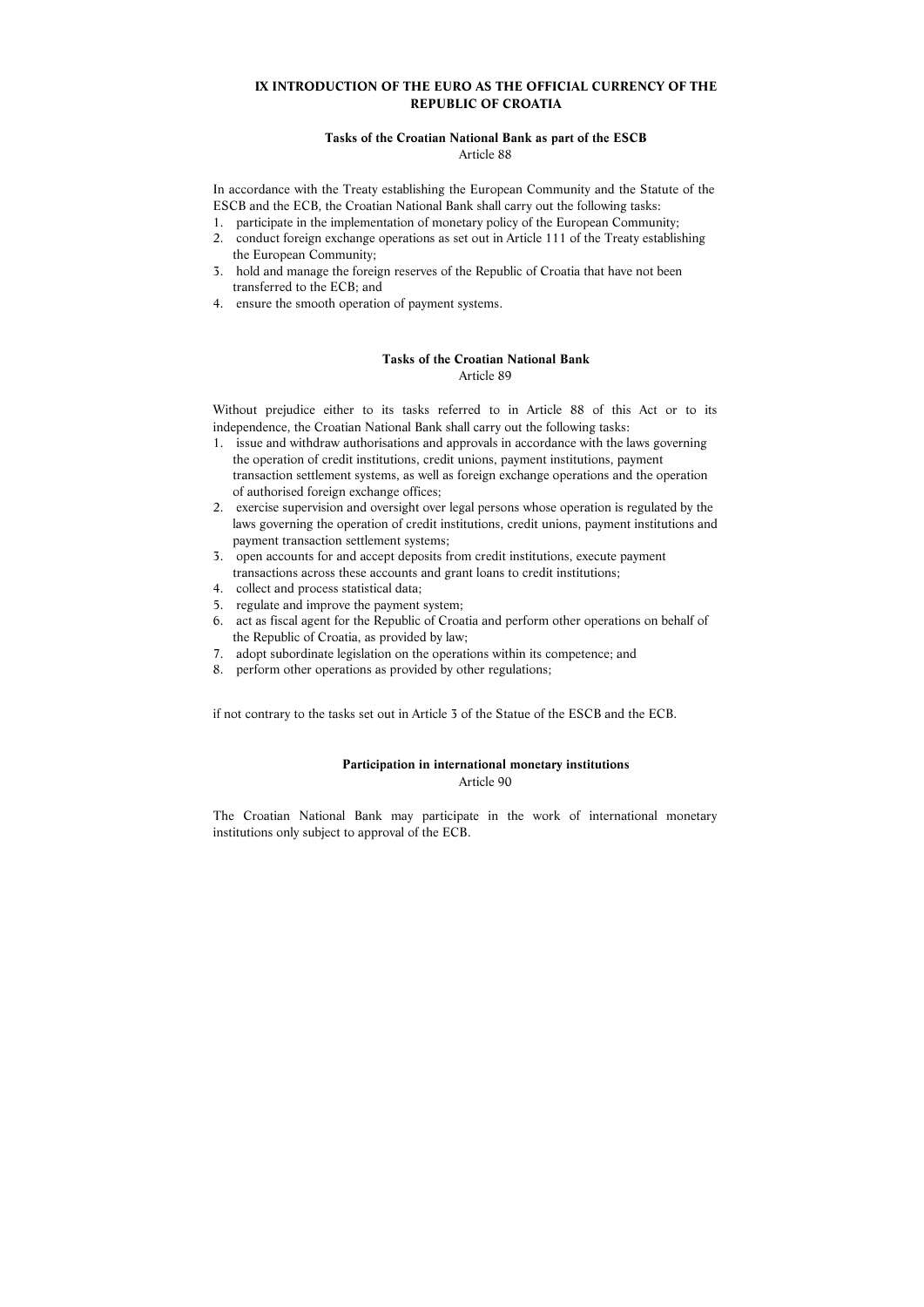# **Participation of the Croatian National Bank in the implementation of monetary policy**  Article 91

As an integral part of the ESCB, the Croatian National Bank shall participate in the implementation of monetary policy and exercise monetary control.

# **Opening of accounts**  Article 92

In order to carry out its tasks, the Croatian National Bank may open accounts for credit institutions, public entities and other market participants and accept assets, including book entry securities, as collateral.

#### **Open market and credit operations**  Article 93

(1) In order to achieve the objectives and to carry out the tasks of the ESCB, and in accordance with general principles established by the ECB, the Croatian National Bank may: 1) operate in the financial markets by buying and selling outright (spot and forward) or under repurchase agreement and by lending or borrowing claims, marketable instruments (whether in Community or in non-Community currencies) and precious metals; and 2) conduct credit operations with credit institutions and other market participants, with lending being based on adequate collateral.

(2) In cases of urgent and unforeseen liquidity needs of credit institutions, the Croatian National Bank may grant short-term loans to the credit institutions, provided that these loans are based on adequate collateral.

#### **Minimum required reserves**  Article 94

(1) The ECB may require credit institutions to hold minimum required reserves on accounts with the ECB and/or the Croatian National Bank in pursuance of monetary policy objectives.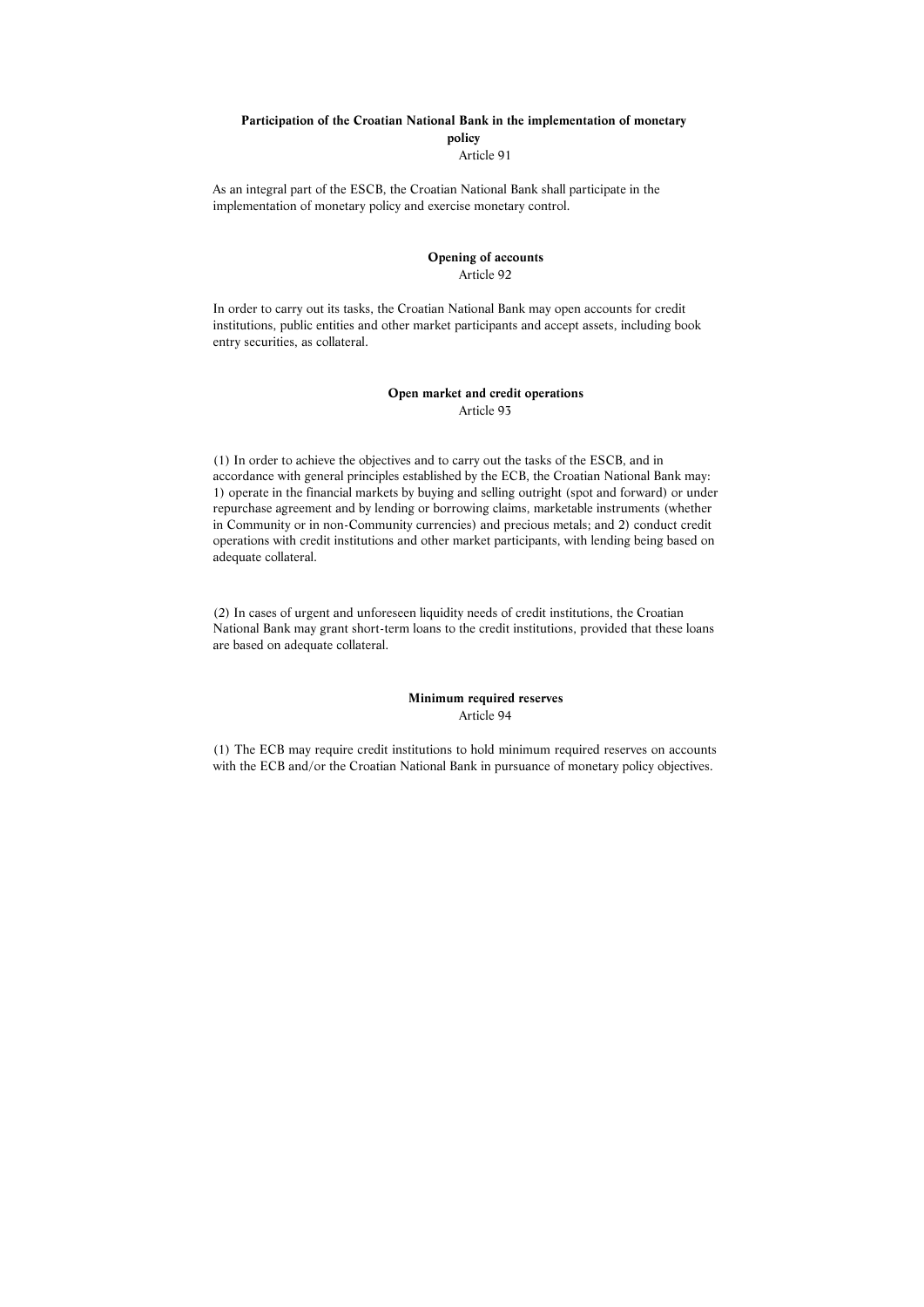(2) If credit institutions fail to comply with the ECB requirement referred to in paragraph (1) of this Article, the ECB shall be entitled to levy penalty interest and/or to impose other sanctions with comparable effect.

(3) The Council of the European Union shall define the basis for minimum required reserves and the maximum permissible ratios between those reserves and their basis, as well as the appropriate sanctions in cases of non-compliance.

# **Other instruments of monetary control**

Article 95

(1) The Croatian National Bank shall be authorised to use other methods of monetary control subject to the conditions and limits defined by the Governing Council of the ECB in accordance with the provisions of Article 20 of the Statute of the ESCB and the ECB.

(2) For the purpose of paragraph (1) of this Article, the Croatian National Bank shall adhere to the definitions formulated by the Council of the European Union in accordance with the provisions of Article 20, paragraph (2) of the Statute of the ESCB and the ECB.

### **Regulations for implementation of monetary policy of the ECB**  Article 96

(1) While participating in the implementation of monetary policy, the Croatian National Bank shall act in accordance with the legal provisions of the ECB and of other competent bodies of the European Union.

(2) In order to ensure the smooth application of monetary policy regulations, the Croatian National Bank may, subject to prior opinion of the ECB, adopt implementation regulations providing for the application of the regulations referred to in paragraph (1) of this Article.

(3) All implementation regulations of the Croatian National Bank referred to in paragraph (2) of this Article must be fully in line with the legal acts of the ECB.

## **Foreign exchange operations**  Article 97

(1) In accordance with the provisions of the Treaty on establishing the European Community and the Statute of the ESCB and the ECB, the Croatian National Bank may: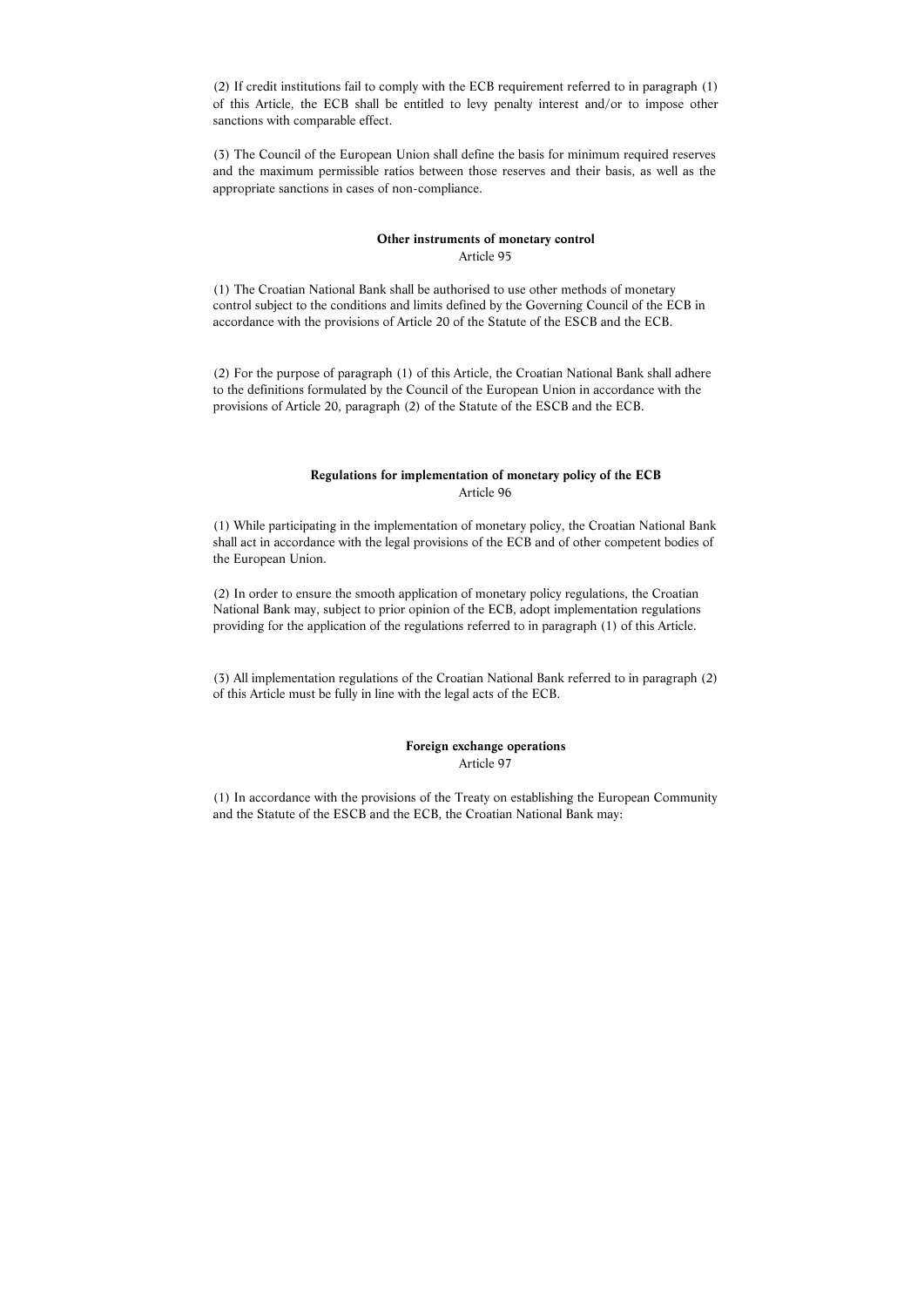1) establish relations with central banks and financial institutions in other countries and, where appropriate, with international organisations; 2) buy and sell (spot and forward) or otherwise acquire, all types of foreign exchange assets and precious metals; 3) hold and manage the assets referred to in the previous item of this paragraph; and 4) conduct all types of banking transactions in relations with third countries and international organisations, including borrowing and lending operations.

(2) The term 'foreign exchange assets' referred to in paragraph (1), item (2) of this Article shall include securities and all other assets in any foreign currency or unit of account in whatever form held.

#### **Foreign reserves**  Article 98

The assets referred to in Article 97, paragraph (1), item (2) of this Act shall constitute the foreign reserves of the Republic of Croatia.

#### **Transfer of the foreign reserves to the ECB**  Article 99

(1) The Croatian National Bank shall transfer a portion of the foreign reserves referred to in Article 98 of this Act to the ECB in accordance with Article 30 of the Statue of the ESCB and the ECB.

(2) The Croatian National Bank may, if so entrusted by the ECB, manage the transferred portion of foreign reserves referred to in paragraph (1) of this Article in the name and for the account of the ECB, as set out in the guidelines of the ECB.

## **Non-transferred foreign reserves of the Republic of Croatia**  Article 100

(1) The portion of the foreign reserves referred to in Article 98 of this Act that has not been transferred to the ECB in accordance with Article 99 of this Act shall constitute the foreign reserves of the Republic of Croatia, which shall be held and managed by the Croatian National Bank.

(2) The foreign reserves of the Republic of Croatia referred to in paragraph (1) of this Article shall constitute a part of the balance sheet of the Croatian National Bank.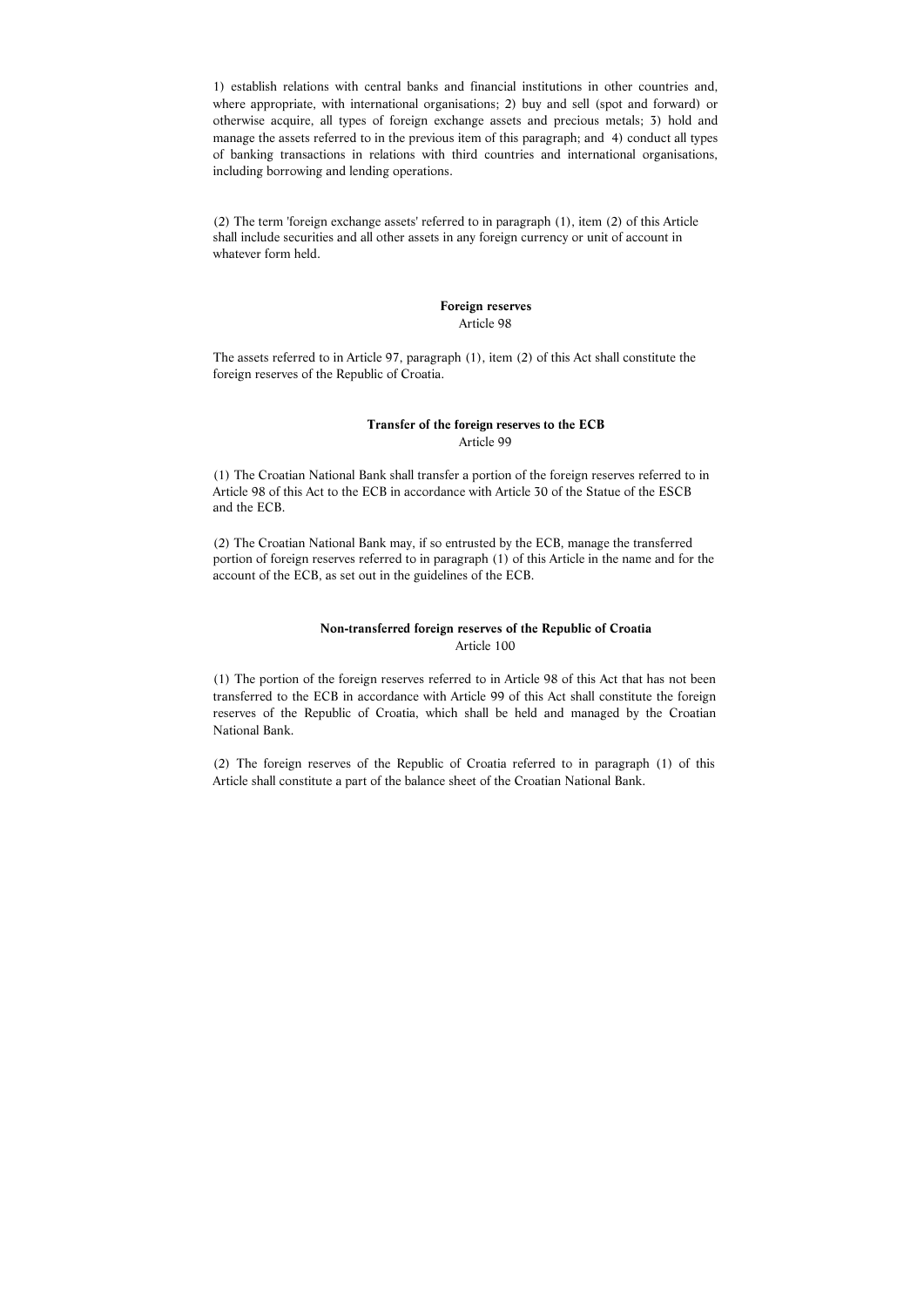(3) The Croatian National Bank shall manage the foreign reserves referred to in paragraph (1) of this Article in accordance its own rules and the principles of liquidity and safety of investment.

(4) If in the management of the non-transferred portion of foreign reserves an individual transaction is above a certain limit set out in the guidelines of the Governing Council or an individual transaction from the foreign exchange working balances is above a certain limit set out in the guidelines of the Governing Council, such a transaction shall be subject to approval of the ECB.

(5) By way of exception from paragraph (4) of this Article, the performance of transactions in fulfilment of obligations towards international organisations referred to in Article 97 of this Act shall not be subject to approval of the ECB.

# **Issuance of banknotes and coins**  Article 101

(1) The Croatian National Bank may issue banknotes denominated in euro within the limits approved by the ECB and in accordance with the provisions of the Statute of the ESCB and the ECB and the provisions of the Treaty establishing the European Community.

(2) The Croatian National Bank may issue coins denominated in euro subject to approval by the ECB of the volume of the issue. The Croatian National Bank shall apply the rules on denominations and technical specifications in accordance with the relevant rules of the European Union.

#### **Design of coins**

#### Article 102

The Croatian National Bank shall define the design of the coins that it issues in accordance with the relevant rules of the European Union.

# **Payment transaction settlement systems**  Article 103

(1) The Croatian National Bank shall ensure the conditions for the smooth and efficient operation of payment transaction settlement systems within and outside the European Union applying the regulations of the ECB and of other competent bodies of the European Union.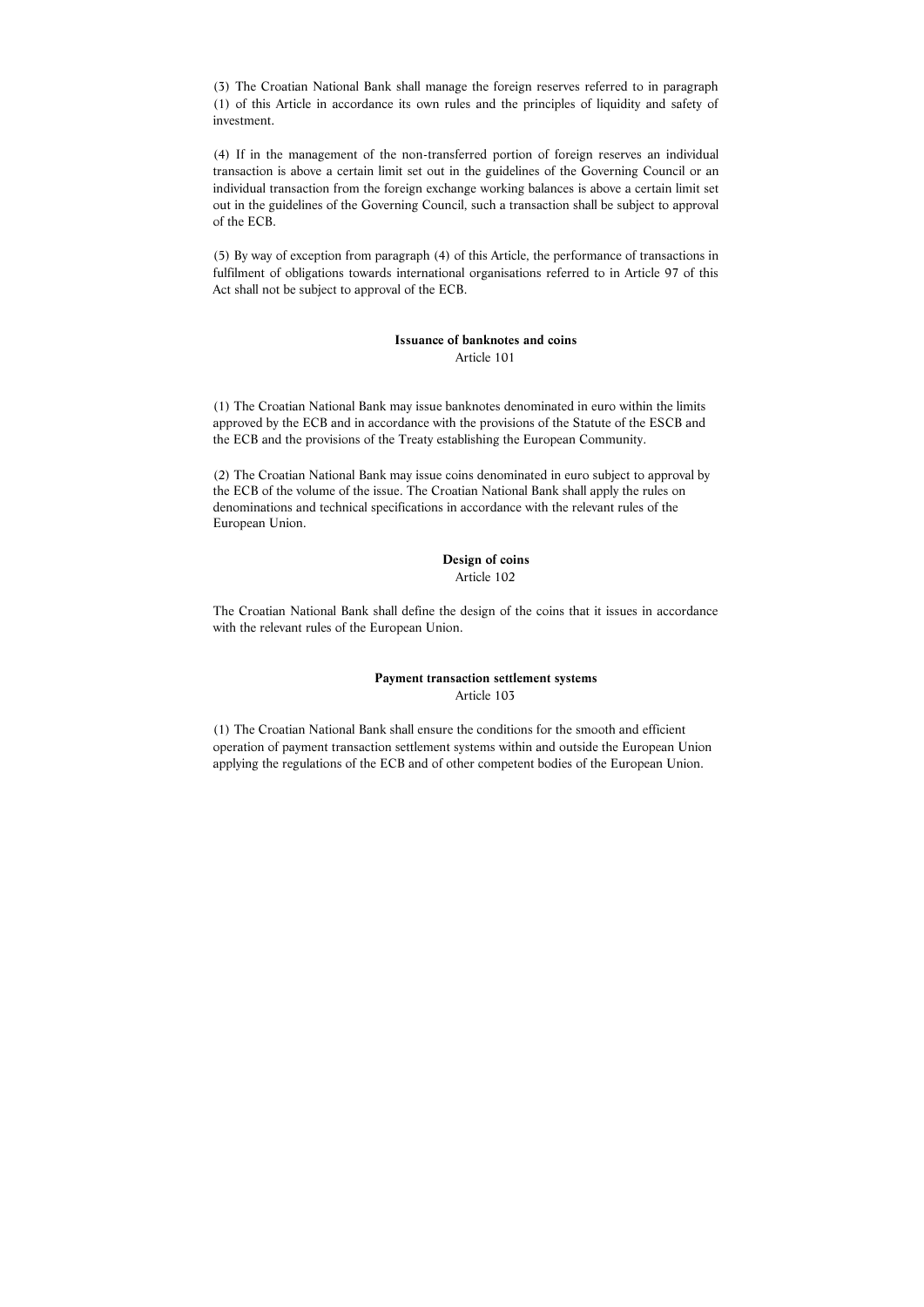(2) In order to ensure the smooth application of the regulations referred to in paragraph (1) of this Article, the Croatian National Bank may adopt implementation regulations providing for the application of these regulations, subject to approval of the ECB.

(3) All implementation regulations of the Croatian National Bank referred to in paragraph (2) of this Article must be fully in line with the regulations of the ECB and of other competent bodies of the European Union.

# **Tasks and powers of the Council of the Croatian National Bank**  Article 104

(1) The Council of the Croatian National Bank shall in particular be competent to: 1) adopt the financial plan of the Croatian National Bank; 2) adopt the reports referred to in Article 62 of this Act; 3) adopt the Statute of the Croatian National Bank; 4) issue and withdraw authorisations of credit institutions with registered offices in the Republic of Croatia and branches of credit institutions with registered offices outside the Republic of Croatia, and authorisations for performing specific operations in accordance with the regulations governing the operation of credit institutions; 5) establish the insolvency of credit institutions and decide on submitting proposals for the initiation of bankruptcy proceedings against credit institutions or on the withdrawal of authorisations of credit institutions; 6) approve mergers of credit institutions and acquisition of shares in credit institutions in accordance with the law governing the operation of credit institutions, unless this approval falls under the competence of the European Commission; 7) approve the appointments of chairpersons and members of credit institutions' management boards; 8) issue and withdraw authorisations of payment systems and adopt subordinate legislation regulating their operation, if authorised pursuant to this Act and the Statute of the ESCB and the ECB; 9) adopt subordinate legislation regulating the issuance of coins if authorised pursuant to this Act, the Statute of the ESCB and the ECB and the relevant rules of the European Union; 10) formulate strategy and policies for managing the non-transferred portion of foreign reserves; 11) decide on the Croatian National Bank's membership in international institutions and organisations; 12) decide on the membership of the Croatian National Bank in international monetary institutions, subject to approval of the ECB; and 13) decide on the establishing and closing of the branches and representative offices of the Croatian National Bank.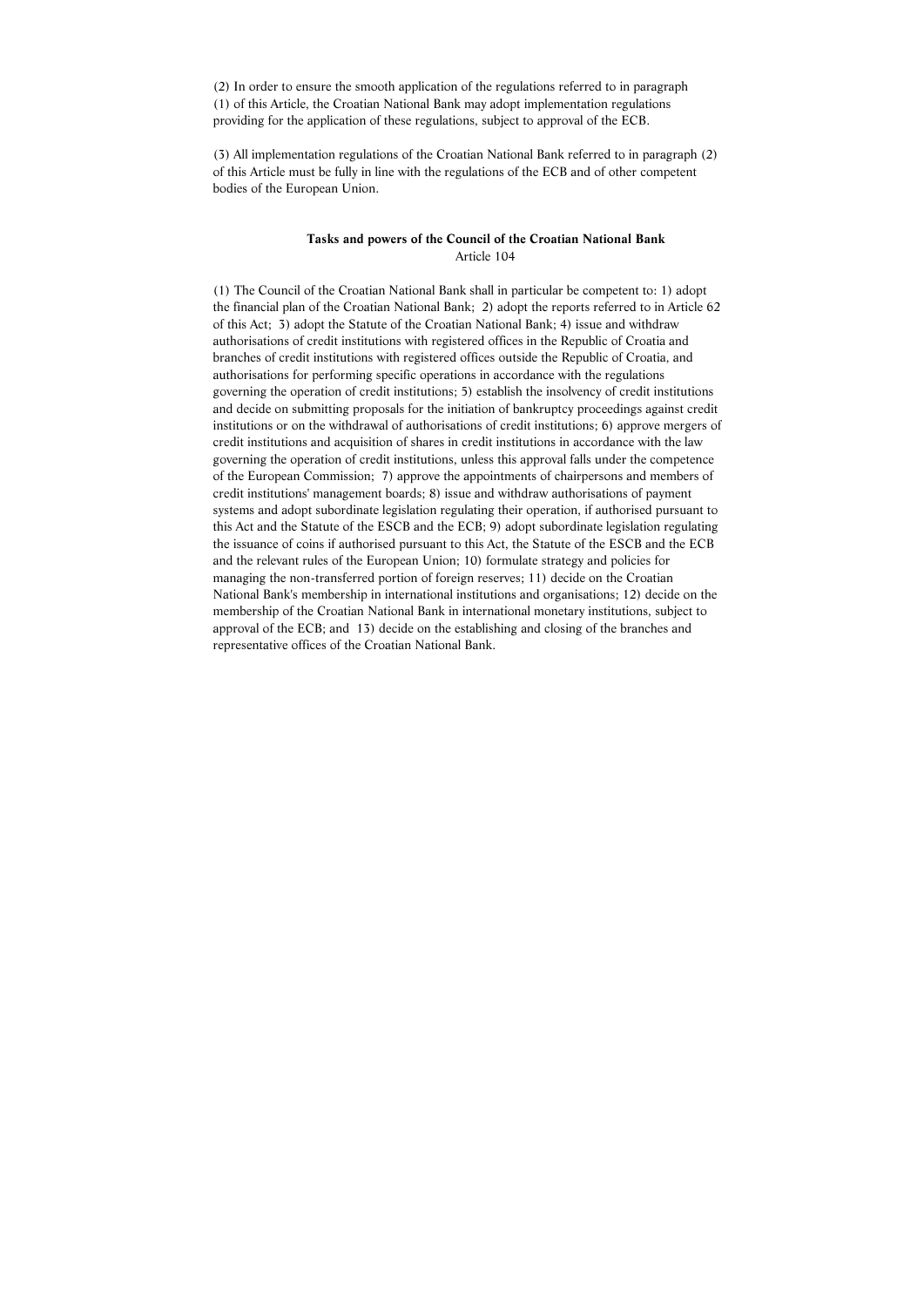#### **Membership in ECB bodies**  Article 105

The Governor of the Croatian National Bank shall be a member of the Governing Council of the ECB.

### **Capital of the Croatian National Bank**  Article 106

On the date of introduction of the euro as the official currency of the Republic of Croatia, the capital of the Croatian National Bank in the amount of HRK 2,500,000,000.00 shall be converted into euro according to the fixed conversion rate (HRK/EUR).

# **Financial statements of the Croatian National Bank**  Article 107

(1) The Croatian National Bank shall prepare financial statements in accordance with the accounting rules and instructions of the ECB.

(2) The annual financial statements of the Croatian National Bank shall include the portion of monetary income of the ESCB and ECB allocated to the Croatian National Bank by the ECB in accordance with the Statute of the ESCB and the ECB and accrued in the implementation of the common monetary policy.

# **Appointment of auditor**

Article 108

The decision on the appointment of an independent external auditor to audit the financial statements of the Croatian National Bank shall be made in accordance with the Statute of the ESCB and the ECB.

# **Implementation regulations of the Croatian National Bank**  Article 109

In the areas of competence of the ECB regulated by the guidelines of the ECB, the Croatian National Bank may adopt implementation regulations providing for the application of the provisions of the guidelines of the ECB, subject to approval of the ECB.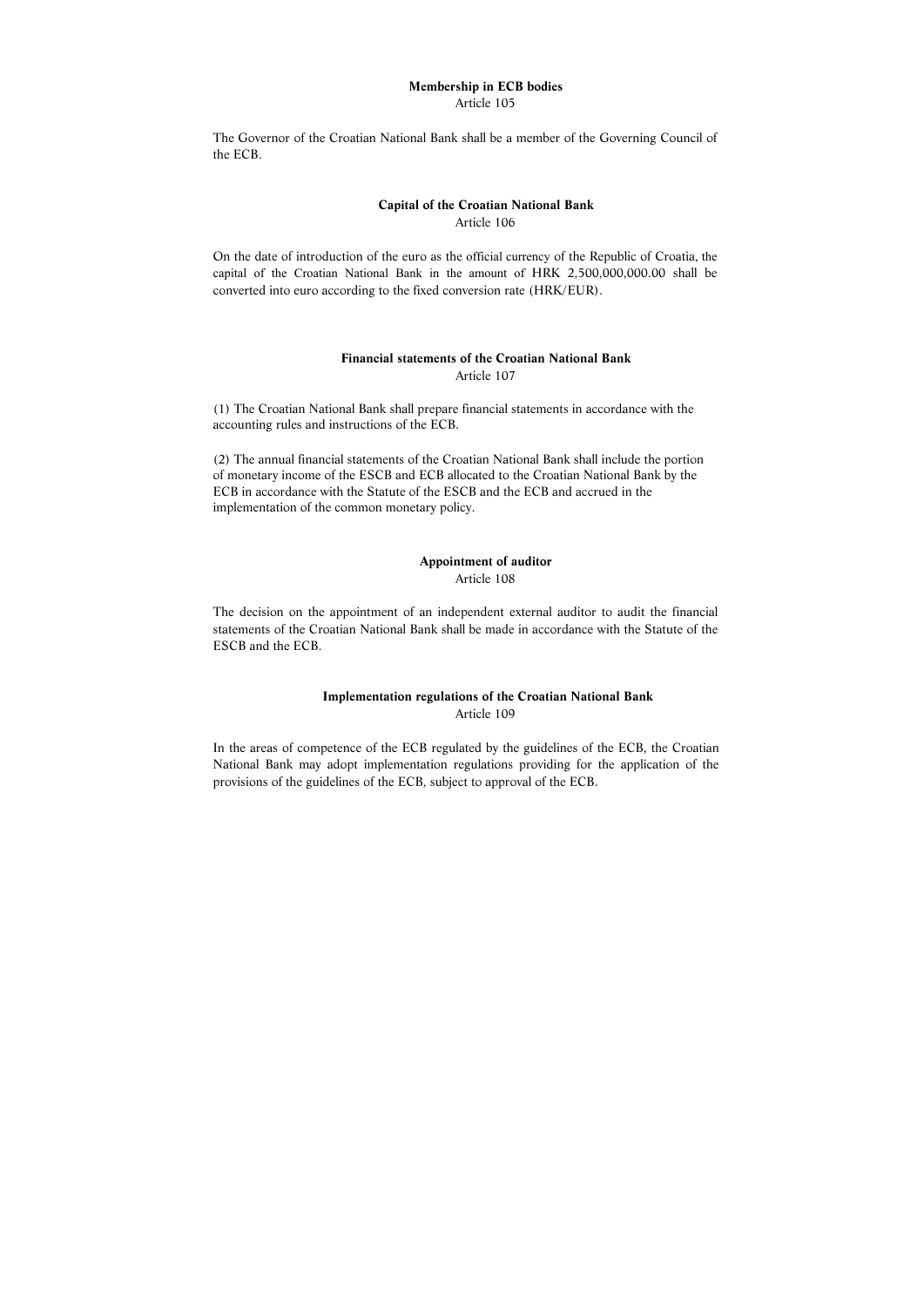# **ECB sanctions**

Article 110

(1) The Croatian National Bank shall apply the system of ECB sanctions in the areas which are governed by the regulations of the ECB.

(2) The Croatian National Bank shall participate in the procedure for imposing ECB sanctions in accordance with the regulations of the ECB and other regulations of the bodies of the European Union.

(3) The provisions of Articles 111 and 112 of this Act shall not apply to the acts and omissions subject to ECB sanctions.

#### **X PENAL PROVISIONS**

**Violations**  Article 111

(1) A credit institution shall commit a violation:

1) if it fails to comply with the subordinate legislation of the Croatian National Bank governing the obligation to allocate and maintain required reserves (Article 14), or if it incorrectly calculates the required reserves (Article 15); 2) if it fails to comply with the subordinate legislation of the Croatian National Bank laying down other monetary and foreign exchange policy measures and instruments (Article 16); 3) if it, contrary to Article 24 of this Act, reproduces kuna banknotes or kuna and lipa coins in circulation without a prior approval of the Croatian National Bank, or in any other way violates the copyrights of the Croatian National Bank on kuna banknotes and kuna and lipa coins in circulation; 4) if it fails to comply with the subordinate legislation and decisions of the Croatian National Bank regulating banking operations and establishing standards for sound and safe operation of credit institutions (Article 29); 5) if it fails to submit to the Croatian National Bank the data and reports, or other information necessary for performing the functions of the Croatian National Bank, within the time limits defined in the subordinate legislation of the Croatian National Bank (Article 30); 6) if it fails to comply with the subordinate legislation governing the provision and performance of payment services, or fails to comply with the established standards for the smooth and safe performance of payment services (Article 33); 7) if it fails to open an account with the Croatian National Bank (Article 34); or 8) if it fails to submit to the Croatian National Bank the statistical data for processing, as defined in the subordinate legislation of the Croatian National Bank, on the prescribed forms (Article 66).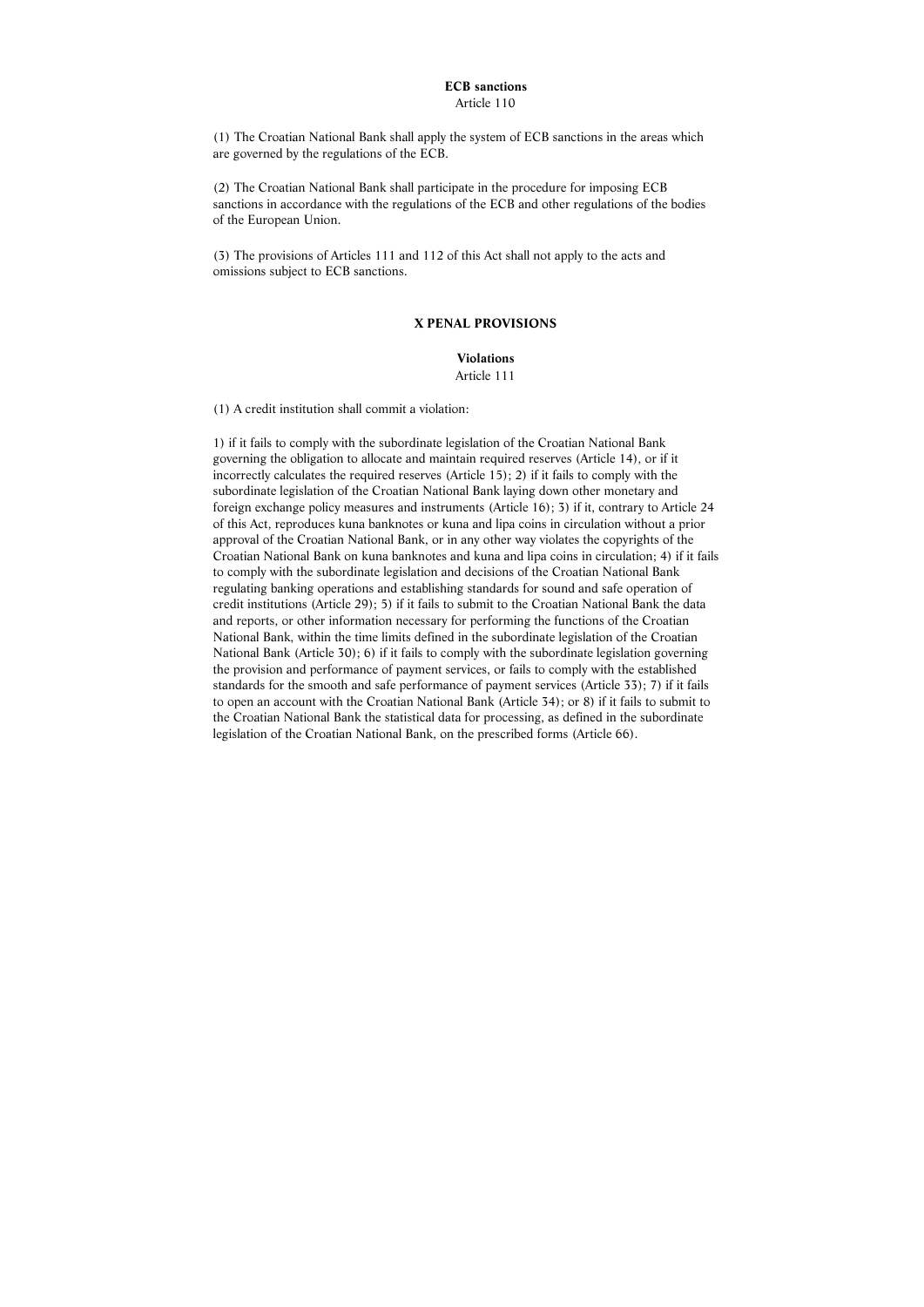(2) A violation shall be committed: 1) if a legal or natural person, contrary to Article 24 of this Act, reproduces kuna banknotes or kuna and lipa coins in circulation without a prior approval of the Croatian National Bank, or in any other way violates the copyrights of the Croatian National Bank on kuna banknotes and kuna and lipa coins in circulation; or 2) if a legal or natural person fails to submit to the Croatian National Bank the statistical data for processing, as defined in the subordinate legislation of the Croatian National Bank, on the prescribed forms (Article 66).

# **Liability for violations after the accession of the Republic of Croatia to the European Union**

Article 112

(1) A credit institutions shall commit a violation:

1) if it fails to comply with the subordinate legislation and decisions of the Croatian National Bank regulating banking operations and establishing standards for sound and safe operation of credit institutions (Article 77); 2) if it fails to submit to the Croatian National Bank the statistical data for processing, in accordance with Article 86 of this Act; or 3) if it fails to comply with the subordinate legislation of the Croatian National Bank governing the measures aimed at preventing an uncontrollable increase in liquidity in the market (Article 87).

(2) A violation shall be committed:

# **Sanctions for violations, limitation for violation proceedings and amounts of fines after the introduction of the euro as the official currency of the Republic of Croatia** Article 113

if a legal or natural person fails to submit to the Croatian National Bank the statistical data for processing, in accordance with Article 86 of this Act.

(1) A credit institution shall be fined between HRK 50,000.00 and HRK 500,000.00 for any of the violations referred to in Article 111, paragraph (1) and Article 112, paragraph (1) of this Act.

(2) A responsible person of the credit institution's management board, or a responsible person of the management of a credit institution's branch shall be fined between HRK 5,000.00 and 50,000.00 for any of the violations referred to in Article 111, paragraph (1) and Article 112, paragraph (1) of this Act.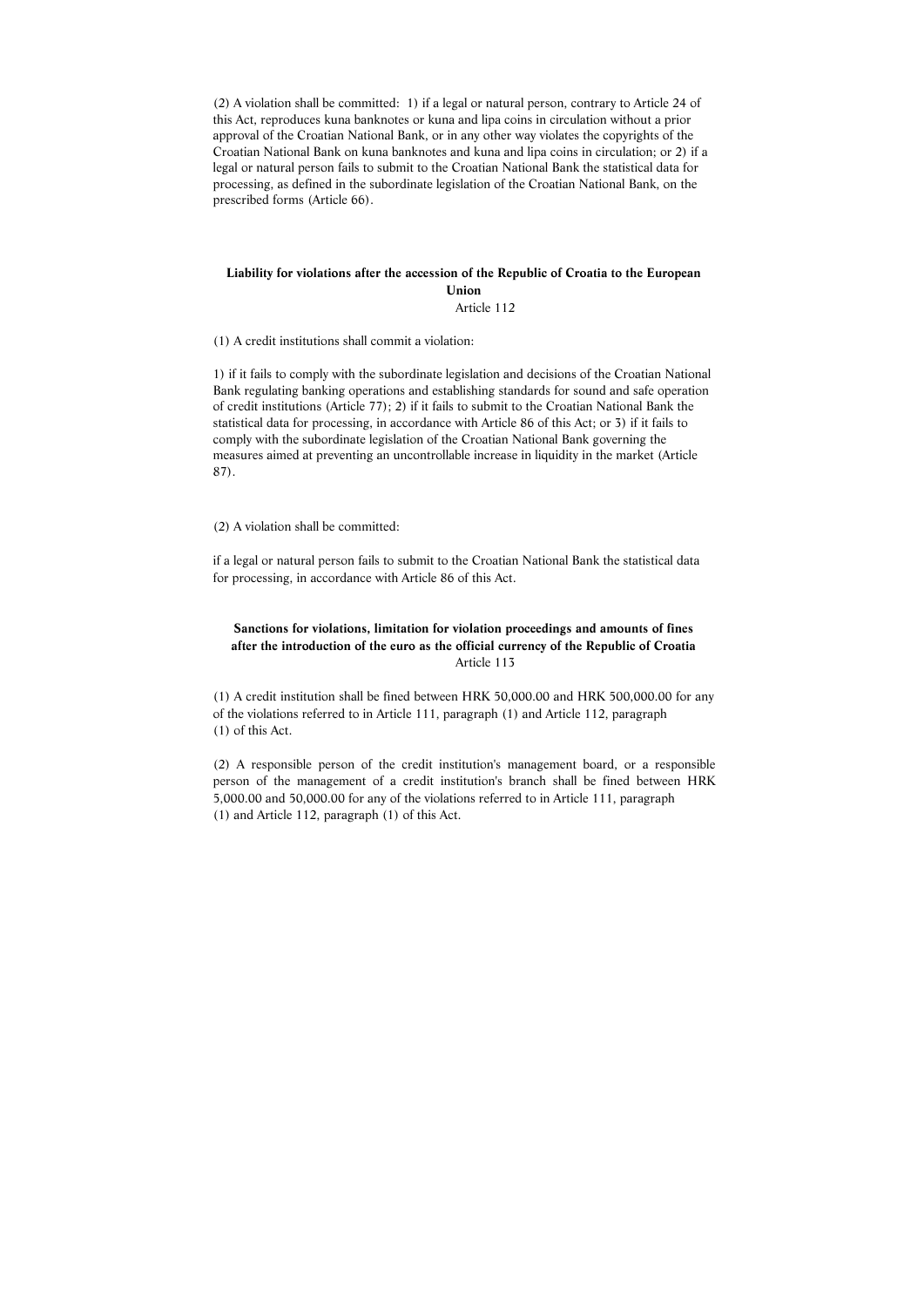(3) In addition to a fine, a protective measure of the prohibition of performing the relevant duties within the credit institution for a period of two years may be imposed on any of the persons referred to in paragraph (2) of this Article.

(4) Violation proceedings against a credit institution and the responsible persons of a credit institution referred to in paragraph (2) of this Article, for alleged violations determined by this Act may not be initiated following the expiry of three years from the date of preparing the report of the Croatian National Bank on established irregularities or illegalities in the credit institution's operation.

(5) Any action taken by the competent authority for the purpose of proceedings relating to the person who committed the violation shall interrupt the limitation period. The limitation period shall restart after each interruption, but the violation proceedings may in no case be initiated following the expiry of twice the limitation period laid down in paragraph (4) of this Article.

(6) A legal person shall be fined between HRK 50,000.00 and HRK 500,000.00 for any of the violations referred to in Article 111, paragraph (2) and Article 112, paragraph (2) of this Act.

(7) A natural person or a responsible person of a legal person shall be fined between HRK 5,000.00 and HRK 50,000.00 for any of the violations referred to in Article 111, paragraph (2) and Article 112, paragraph (2) of this Act.

(8) On the date of introduction of the euro as the official currency of the Republic of Croatia, the amounts of the fines referred to in paragraphs (1), (2), (6) and (7) of this Act shall be converted into euro according to the fixed conversion rate (HRK/EUR).

#### **XI TRANSITIONAL AND FINAL PROVISIONS**

# **Status of the members of the Council of the Croatian National Bank as of the date of accession of the Republic of Croatia to the European Union** Article 114

(1) The term of office of the external members of the Council of the Croatian National Bank, appointed pursuant to the provisions of the Act on the Croatian National Bank (Official Gazette 36/2001) or this Act, shall terminate as of the date of accession of the Republic of Croatia to the European Union.

(2) The Croatian Parliament shall, no later than 30 days after the date of accession of the Republic of Croatia to the European Union, appoint the remaining two Vicegovernors.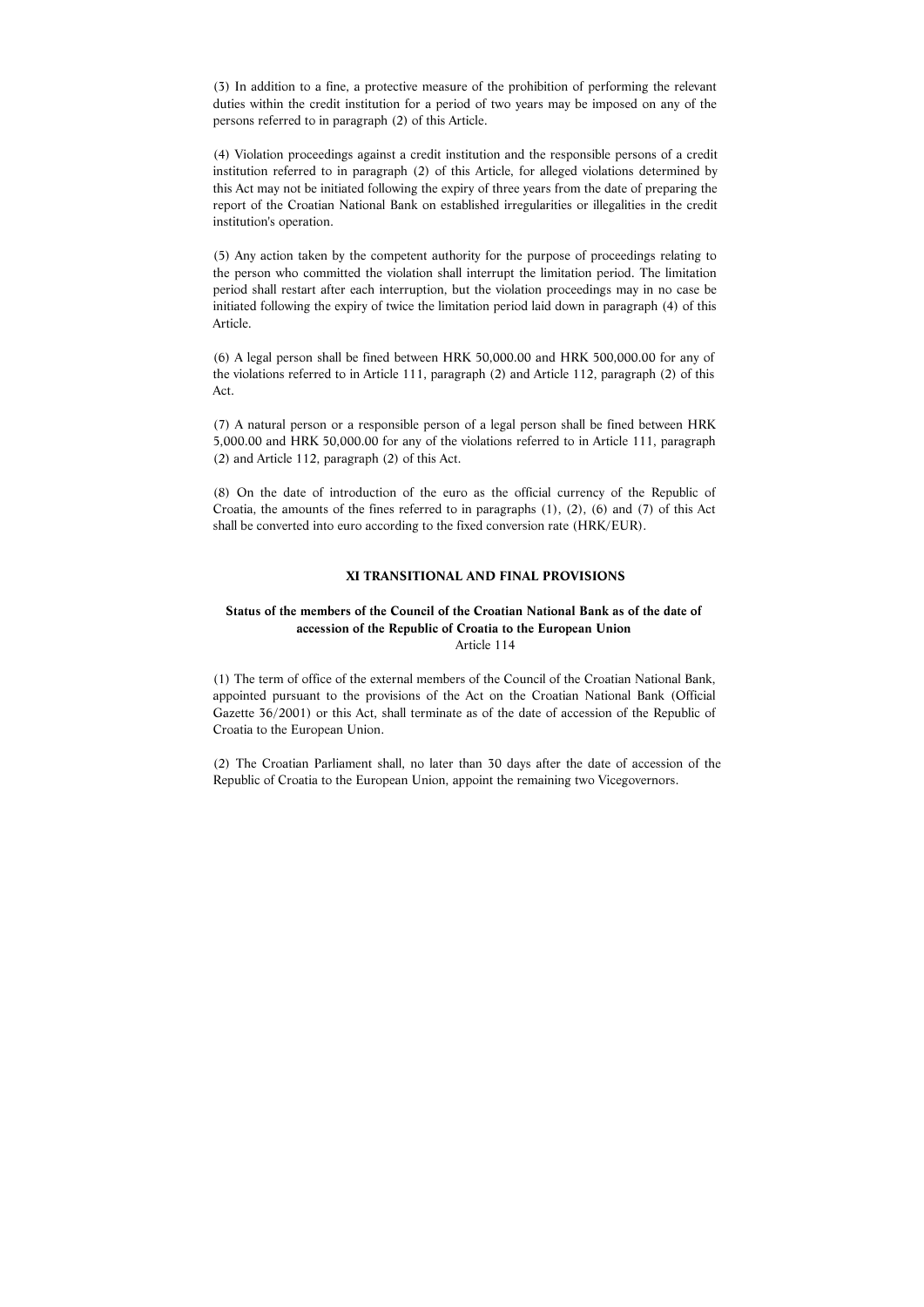(3) The Governor, Deputy Governor and Vicegovernors of the Croatian National Bank, appointed pursuant to the provisions of the Act on the Croatian National Bank (Official Gazette 36/2001) or this Act, shall continue to perform their duties until the expiry of their terms of office.

(4) Upon his/her assumption of office, a member of the Council of the Croatian National Bank shall, without delay, and within a month at the latest, bring his/her employment status and other matters in line with the provisions of this Act.

# **Act that shall cease to have effect on the date of the entry into force of this Act**  Article 115

On the date of the entry into force of this Act, the Act on the Croatian National Bank (Official Gazette 36/2001 and 135/2006) shall cease to have effect.

# **Subordinate legislation that shall cease to have effect** Article 116

The subordinate legislation and implementation regulations adopted pursuant to the Act on the Croatian National Bank (Official Gazette 36/2001 and 135/2006), in the part not contrary to the provisions of this Act, shall remain in effect and shall be applied pending the adoption of relevant legislation pursuant to this Act.

# **Individual provisions of this Act that shall cease to have effect on the date of accession of the Republic of Croatia to the European Union**

Article 117

On the date of accession of the Republic of Croatia to the European Union, the following provisions shall cease to have effect:

- . Article 2, paragraphs (10) and (11),
- . Article 3, paragraph (2),
- . Articles 28 through 29,
- . Article 40,
- . Article 42, paragraph (1),
- . Article 44,
- . Article 46,
- . Article 49,
- . Article 50, paragraph (2),
- . Article 66,
- . Article 111, paragraph (1), items (4) and (8), and
- . Article 111, paragraph 2, item (2).